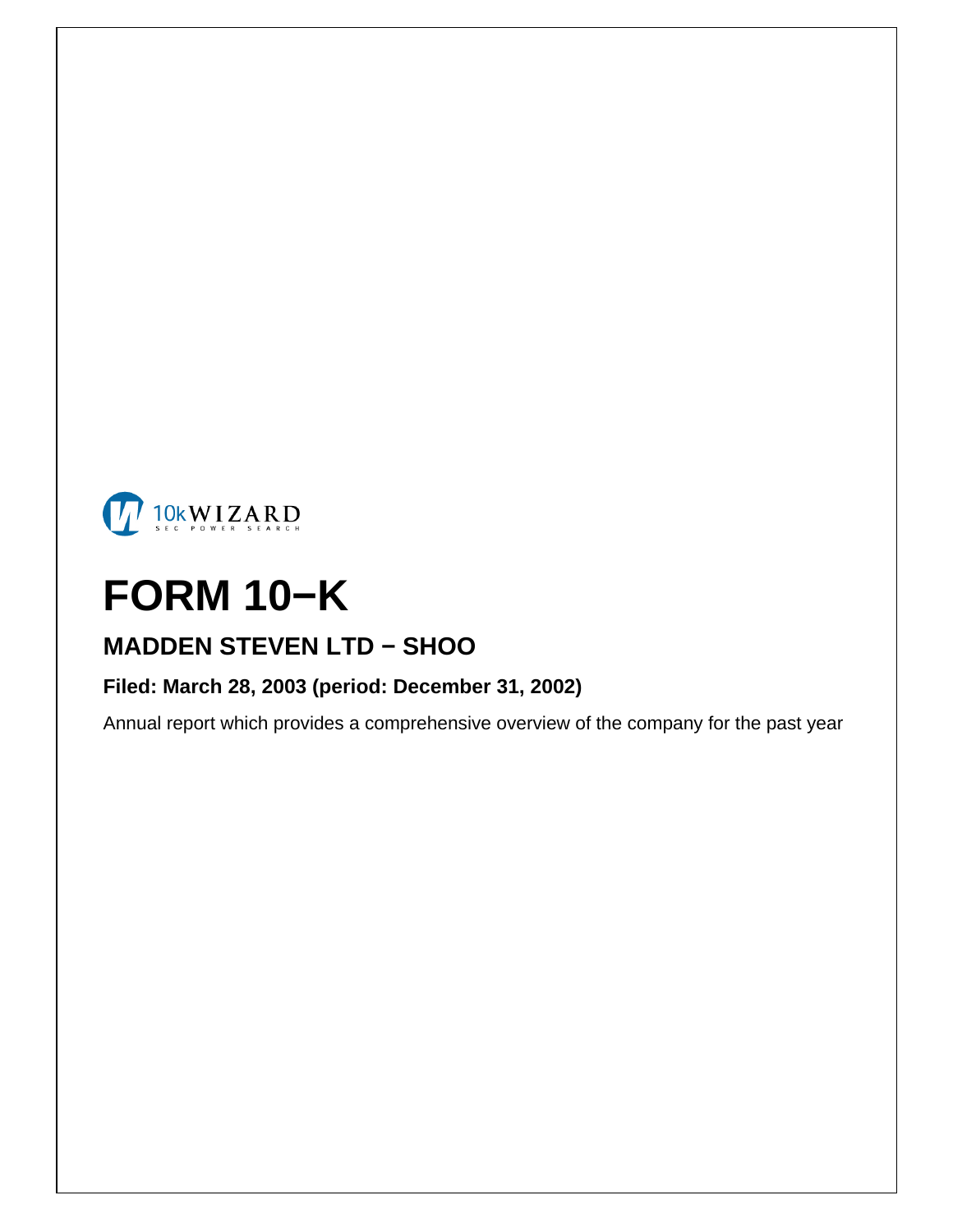# **Table of Contents**

# **[PART III](#page-3-0)**

|                  | ITEM 10 DIRECTORS, EXECUTIVE OFFICERS, PROMOTERS AND CONTROL                            |
|------------------|-----------------------------------------------------------------------------------------|
|                  |                                                                                         |
|                  | <b>ITEM 12 SECURITY OWNERSHIP OF CERTAIN BENEFICIAL OWNERS AND</b>                      |
|                  | ITEM 13 CERTAIN RELATIONSHIPS AND RELATED TRANSACTIONS25                                |
|                  |                                                                                         |
|                  | ITEM 15 EXHIBITS AND FINANCIAL STATEMENT SCHEDULES AND REPORTS ON                       |
|                  | <b>ITEM 1 BUSINESS</b>                                                                  |
|                  | <b>ITEM 2 PROPERTIES</b>                                                                |
|                  | <b>ITEM 3 LEGAL PROCEEDINGS</b>                                                         |
|                  | <b>ITEM 4 SUBMISSION OF MATTERS TO A VOTE OF SECURITYHOLDERS</b>                        |
| <b>PART II</b>   |                                                                                         |
|                  | <b>ITEM 5 MARKET FOR REGISTRANT'S COMMON EQUITY AND RELATED</b><br><b>STOCKHOLDER</b>   |
|                  | <b>ITEM 6 SELECTED FINANCIAL DATA</b>                                                   |
|                  | ITEM 7 MANAGEMENT'S DISCUSSION AND ANALYSIS OF FINANCIAL CONDITION<br>AND               |
|                  | <b>ITEM 7A QUANTITATIVE AND QUALITATIVE DISCLOSURES ABOUT MARKET RISK</b>               |
|                  | <b>ITEM 8 FINANCIAL STATEMENTS AND SUPPLEMENTARY DATA</b>                               |
|                  | <b>ITEM 9 CHANGES IN AND DISAGREEMENT WITH ACCOUNTANTS ON</b><br><b>ACCOUNTING AND</b>  |
| <b>PART III</b>  |                                                                                         |
|                  | ITEM 10 DIRECTORS, EXECUTIVE OFFICERS, PROMOTERS AND CONTROL<br>PERSONS:                |
|                  | <b>ITEM 11 EXECUTIVE COMPENSATION</b>                                                   |
|                  | <b>ITEM 12 SECURITY OWNERSHIP OF CERTAIN BENEFICIAL OWNERS AND</b><br><b>MANAGEMENT</b> |
|                  | <b>ITEM 13 CERTAIN RELATIONSHIPS AND RELATED TRANSACTIONS</b>                           |
|                  | <b>ITEM 14 CONTROLS AND PROCEDURES</b>                                                  |
|                  | ITEM 15 EXHIBITS AND FINANCIAL STATEMENT SCHEDULES AND REPORTS ON<br>FORM 8-K           |
| <b>SIGNATURE</b> |                                                                                         |
|                  | EX-23.01 (Consents of experts and counsel)                                              |
| companies)       | EX-99 (Exhibits not specifically designated by another number and by investment         |
| companies)       | EX-99 (Exhibits not specifically designated by another number and by investment         |
|                  |                                                                                         |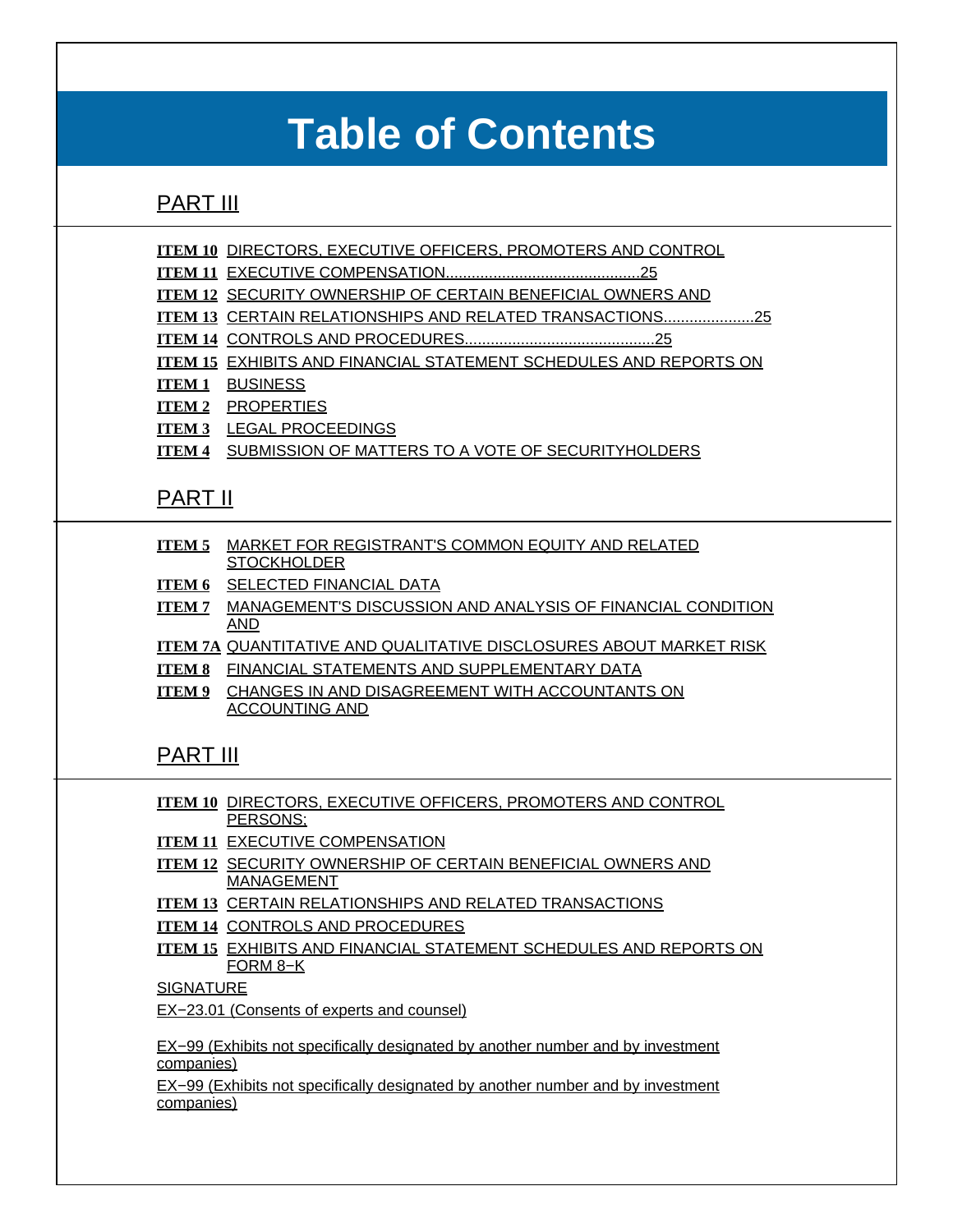#### SECURITIES AND EXCHANGE COMMISSION WASHINGTON, D.C. 20549

#### FORM 10−K

 [X] ANNUAL REPORT PURSUANT TO SECTION 13 OR 15(d) OF THE SECURITIES EXCHANGE ACT OF 1934

 [ ] TRANSITION REPORT PURSUANT TO SECTION 13 OR 15(d) OF THE SECURITIES AND EXCHANGE ACT OF 1934

For the fiscal year ended December 31, 2002 Commission File Number 0−23702

STEVEN MADDEN, LTD.

 −−−−−−−−−−−−−−−−−−−−−−−−−−−−−−−−−−−−−−−−−−−−−−−−−−−−−− (Exact name of registrant as specified in its charter)

Delaware 13−3588231

−−−−−−−−−−−−−−−−−−−−−−−−−−−−−−− −−−−−−−−−−−−−−−−−−−−−−−−−−−−−−−−−−−− incorporation or organization)

(I.R.S. employer identification no.)

 52−16 Barnett Avenue, Long Island City, New York 11104 −−−−−−−−−−−−−−−−−−−−−−−−−−−−−−−−−−−−−−−−−−−−−−−−−−−−−− (Address of principal executive offices) (Zip Code)

#### (718) 446−1800

 −−−−−−−−−−−−−−−−−−−−−−−−−−−−−−−−−−−−−−−−−−−−−−−−−−−− (Registrant's Telephone Number, Including Area Code)

Securities Registered Pursuant to Section 12(b) of the Act: None

 Securities Registered Pursuant to Section 12(g) of the Act: Common Stock, par value \$.0001 per share

 Indicate by check mark whether the registrant: (1) has filed all reports required to be filed by Section 13 or 15(d) of the Securities Exchange Act of 1934 during the preceding 12 months (or for such shorter period that the registrant was required to file such reports), and (2) has been subject to such filing requirements for the past 90 days. Yes [X] No [ ].

 Indicate by check mark if disclosure of delinquent filers pursuant to Item 405 of Regulation S−K is not contained herein, and will not be contained, to the best of registrant's knowledge, in definitive proxy or information statements incorporated by reference in Part III of this Form 10−K or any amendment to this Form 10−K. [ ]

 Indicate by check mark whether the registrant is an accelerated filer (as defined in Exchange Act Rule 12b−2). Yes [X] No [ ].

 The aggregate market value of the common equity held by non−affiliates of the registrant (assuming for these purposes, but without conceding, that all executive officers and Directors are "affiliates" of the registrant) as of June 28, 2002, the last business day of the registrant's most recently completed second fiscal quarter, was \$235,126,741 (based on the closing sale price of the registrant's common stock on that date as reported on The Nasdaq National Market).

 The number of outstanding shares of the registrant's common stock as of March 18, 2003 was 12,783,355 shares.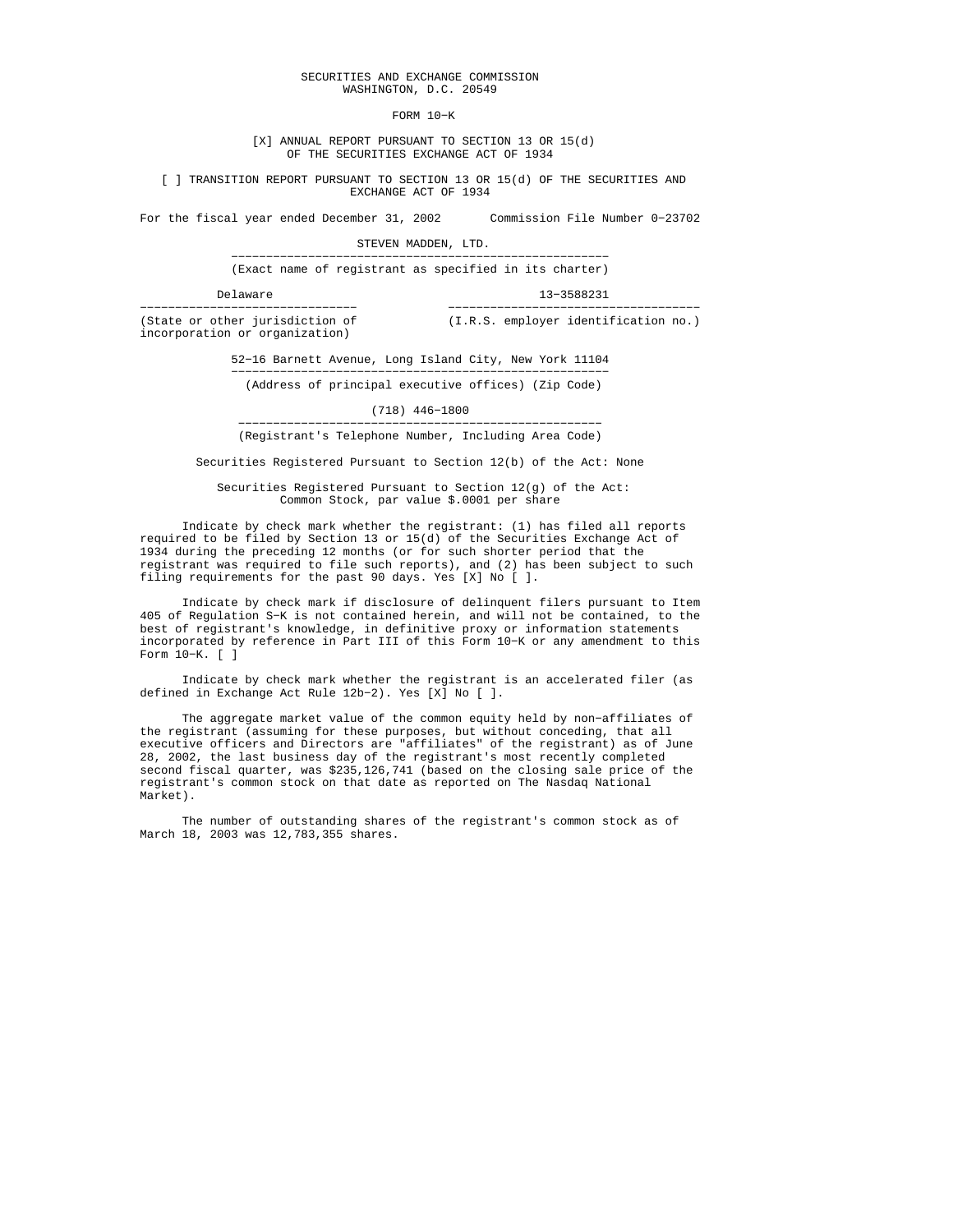PART III INCORPORATES CERTAIN INFORMATION BY REFERENCE FROM THE REGISTRANT'S DEFINITIVE PROXY STATEMENT FOR THE ANNUAL MEETING OF STOCKHOLDERS SCHEDULED FOR MAY 23, 2003.

# TABLE OF CONTENTS

 Page −−−−

|  | ITEM 4 SUBMISSION OF MATTERS TO A VOTE OF SECURITYHOLDERS11 |
|--|-------------------------------------------------------------|

# PART II

|         | ITEM 5 | MARKET FOR REGISTRANT'S COMMON EOUITY AND RELATED           |
|---------|--------|-------------------------------------------------------------|
|         |        |                                                             |
| TTEM 6  |        |                                                             |
| ITEM 7  |        | MANAGEMENT'S DISCUSSION AND ANALYSIS OF FINANCIAL CONDITION |
|         |        |                                                             |
| ITEM 7A |        | OUANTITATIVE AND OUALITATIVE DISCLOSURES ABOUT MARKET       |
|         |        |                                                             |
| ITEM 8  |        | FINANCIAL STATEMENTS AND SUPPLEMENTARY DATA24               |
| TTEM 9  |        | CHANGES IN AND DISAGREEMENT WITH ACCOUNTANTS ON             |
|         |        | ACCOUNTING AND FINANCIAL DISCLOSURE24                       |

# PART III

<span id="page-3-4"></span><span id="page-3-3"></span><span id="page-3-2"></span><span id="page-3-1"></span><span id="page-3-0"></span>

| TTEM 10 | DIRECTORS, EXECUTIVE OFFICERS, PROMOTERS AND CONTROL<br>PERSONS; COMPLIANCE WITH SECTION 16(a) OF THE EXCHANGE ACT       |
|---------|--------------------------------------------------------------------------------------------------------------------------|
|         |                                                                                                                          |
|         | ITEM 12 SECURITY OWNERSHIP OF CERTAIN BENEFICIAL OWNERS AND                                                              |
|         | ITEM 13 CERTAIN RELATIONSHIPS AND RELATED TRANSACTIONS25                                                                 |
|         |                                                                                                                          |
| TTEM 15 | EXHIBITS AND FINANCIAL STATEMENT SCHEDULES AND REPORTS ON<br>CERTIFICATIONS PURSUANT TO THE SARBANES-OXLEY ACT OF 200253 |

<span id="page-3-6"></span><span id="page-3-5"></span> $-i-$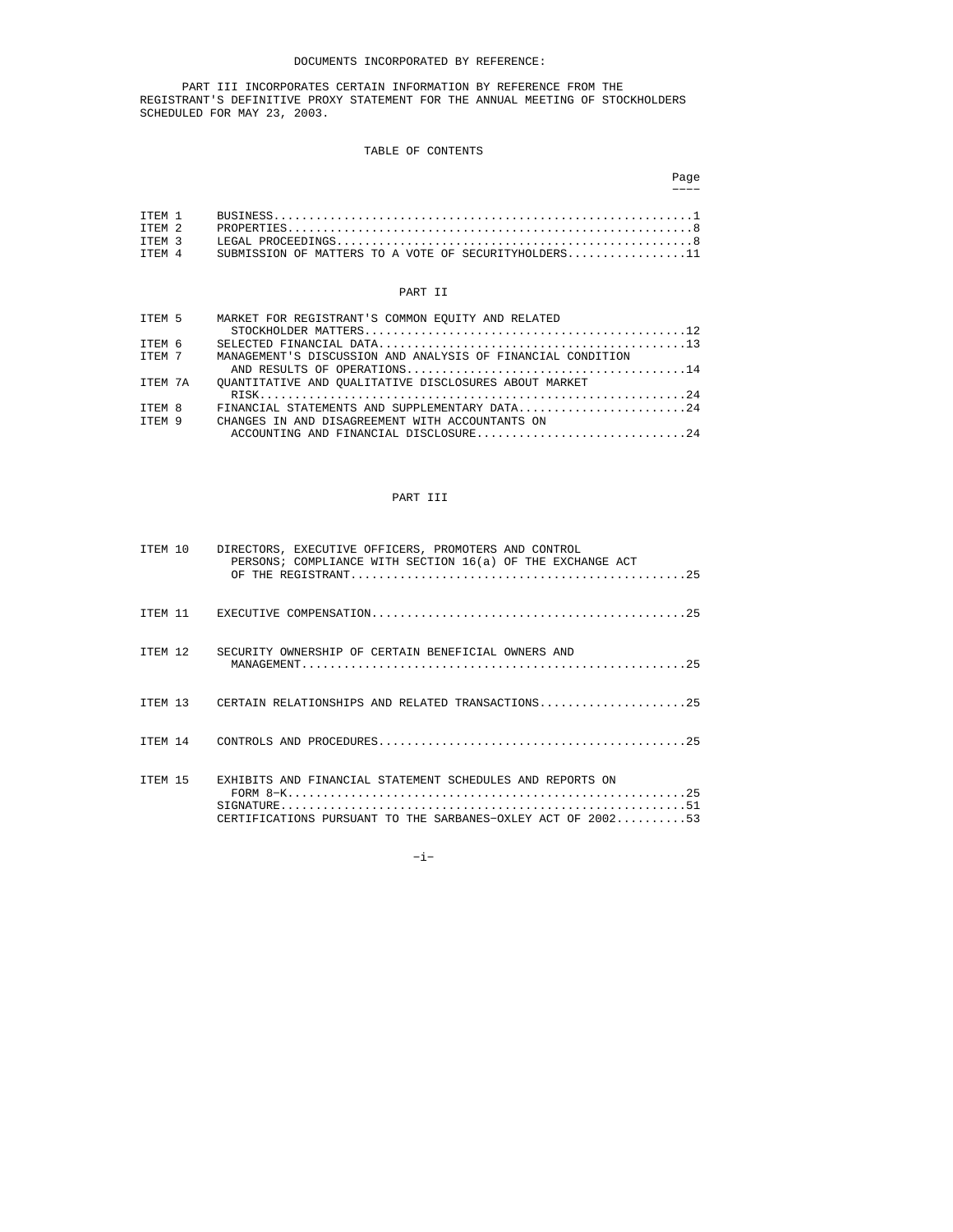# <span id="page-4-0"></span>ITEM 1 BUSINESS

 Steven Madden, Ltd. (together with its subsidiaries, the "Company") designs, sources, markets and sells fashion−forward footwear brands for women, men and children. The Company distributes products through its retail stores, its e−commerce web site, catalogs and department and specialty store locations in the United States and Canada and through special distribution arrangements in Europe and in Central and South America. The Company's product line includes core products, which are sold year−round, complemented by a broad range of updated styles which are designed to establish or capitalize on market trends.

 The Company's business is comprised of three (3) distinct segments (wholesale, retail and private label). The wholesale division includes five (5) brands: Steve Madden(R), David Aaron(R), l.e.i.(R), Stevies(R) and the Steve Madden Mens brand. Steven Madden Retail, Inc., the Company's wholly−owned retail subsidiary, operates Steve Madden and David Aaron retail stores as well as the Company's outlet stores and e−commerce web site. The Company's wholly−owned private label subsidiary, Adesso−Madden, Inc., designs and sources footwear products under private labels for many of the country's largest mass merchandisers. The Company also licenses its Steve Madden(R) and Stevies(R) trademarks for several accessory and apparel categories.

 Steven Madden, Ltd., was incorporated as a New York corporation on July 9, 1990 and reincorporated under the same name in Delaware in November 1998. The Company has established a reputation for its creative designs, popular styles and quality products at accessible price points. The Company completed its initial public offering in December 1993 and its shares of Common Stock currently trade on The Nasdaq National Market under the symbol "SHOO".

 The Company maintains its principal executive offices at 52−16 Barnett Avenue, Long Island City, NY 11104, telephone number (718) 446−1800.

#### Wholesale Divisions

#### Madden Women's Wholesale

 The Steve Madden(R) Women's Wholesale Division ("Madden Women's Wholesale") sources, sells and markets the Company's Steve Madden(R) brand to major department stores, better specialty stores, and shoe stores throughout the United States and Canada. During the last few years the Steve Madden(R) product line has become a leading footwear brand in the fashion conscious junior marketplace. To serve its customers (primarily women ages 16 to 25), Madden Women's Wholesale creates and markets fashion forward footwear designed to appeal to customers seeking exciting, new footwear designs at reasonable prices.

 As the Company's largest division, Madden Women's Wholesale accounted for \$108,577,000 of net sales in 2002, or approximately 33% of the Company's total sales. Many of Madden Women's Wholesale's newly created styles are test marketed at the Company's retail stores. Within a few days, the Company can determine if a test product appeals to customers. This enables the Company to use its flexible sourcing model to rapidly respond to changing preferences which the Company believes is essential for success in the fashion footwear marketplace.

# l.e.i.(R) − Wholesale Division

 $1$ 

 Pursuant to the Company's license agreement with Jones Investment Company, Inc., the Company has the right to use the l.e.i.(R)trademark in connection with the sale and marketing of footwear. The l.e.i.(R)trademark is well known for jeanswear in the junior marketplace and nationally through department and specialty stores. The Company's l.e.i.(R)footwear products are targeted to attract girls and young women ages 6 to 20 years old, a majority of which are younger than the typical Steve Madden(R)brand customer. The l.e.i. Wholesale Division generated net sales of \$55,664,000 for the year ended December 31, 2002, or approximately 17% of the Company's total revenues.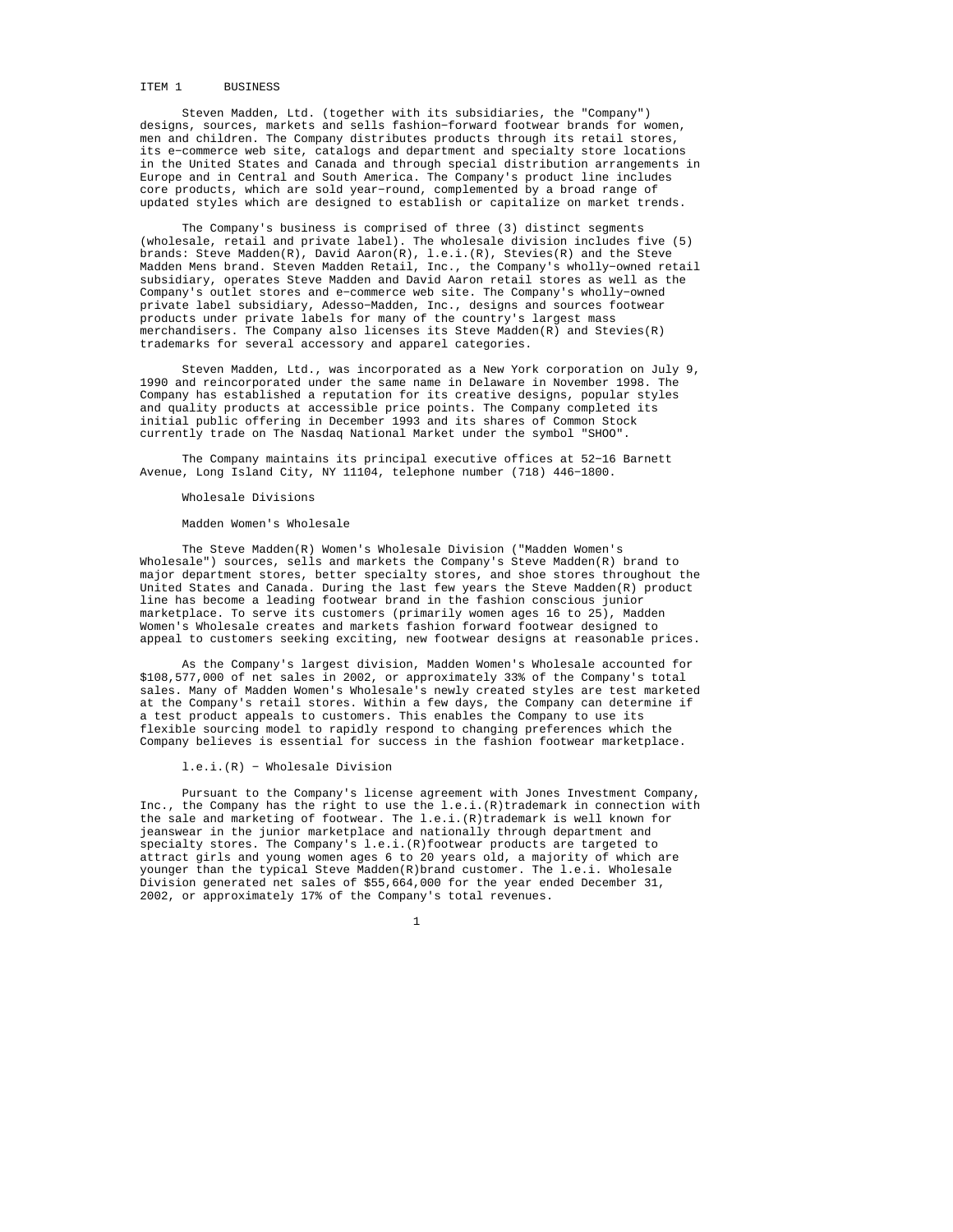#### Madden Men's Wholesale

 The Steve Madden Men's Wholesale Division ("Madden Men's Wholesale") markets and sells a full collection of directional young men's shoes to major department stores, better specialty stores and independent shoe stores throughout the United States. Price points range from \$70 to \$100, targeted at men ages 18 to 44 years old.

 The Madden Men's Wholesale accounted for \$45,153,000 of net sales in 2002, or approximately 14% of the Company's total sales. Steve Madden Men's, which is primarily sourced in China, takes open stock inventory positions in a variety of patterns and colors to serve the replenishment programs of its wholesale customers.

Diva Acquisition Corp. − The David Aaron(R) Wholesale Division

 Diva Acquisition Corp. ("Diva") designs and markets fashion footwear to women under the "David Aaron(R)" trademark through major department stores and better footwear specialty stores and two (2) Company owned retail shoe stores located in New York, New York and in Paramus, New Jersey. Priced a tier above the Steve Madden(R) brand, Diva's products are designed to appeal principally to fashion conscious women, ages 26 to 45, who shop at department stores and footwear boutiques. The Company recorded wholesale sales from the David Aaron(R) brand of \$11,194,000 for the year ended December 31, 2002, or approximately 3% of the Company's total net sales. Revenues from the sale of David Aaron footwear increased by approximately 50% compared to the preceding year due to the repositioning and reorganization of the David Aaron brand.

Stevies Inc. − Wholesale Division

 The Company's Stevies Wholesale Division ("Stevies Wholesale") generated net sales of \$13,664,000 for the year ended December 31, 2002, or approximately 4% of the Company's total net sales. Stevies(R) now sells in store groups such as Nordstrom, Federated Department Stores, May Department Stores, Belk, Dillard's, Limited Too, as well as independent children's stores throughout the country.

#### Steven Madden Retail, Inc. − Retail Division

 As of December 31, 2002, the Company owned and operated seventy−two (72) retail shoe stores under the Steve Madden(R) name, two (2) under the David Aaron(R) name, five (5) outlet stores and one (1) Internet store (through the www.stevemadden.com web site). In 2002, the Company elected to consolidate its three websites into one for better productivity. In 2002, the Company opened ten (10) new stores and closed three (3) under−performing stores. Most of the Steve Madden stores are located in major shopping malls in Arizona, California, Colorado, Connecticut, District of Columbia, Florida, Georgia, Illinois, Maryland, Massachusetts, Michigan, Minnesota, Nevada, New Jersey, New York, Ohio, Pennsylvania, Puerto Rico, Rhode Island, Texas, Virginia and Wisconsin. The retail stores have been successful for the Company, generating annual sales in excess of \$716 per square foot. Sales are primarily from the sale of the Company's Steve Madden(R) product line. Same store sales increased 6% in 2002 over 2001 sales and total sales for the retail division were \$92,000,000 compared to \$79,000,000 for 2001. Sales from the retail division for the year ended December 31, 2002 were approximately 28% of the Company's net sales.

 The Company believes that the Retail Division will continue to enhance overall sales and profits while building equity in the Steve Madden brand. It is for these reasons that the Company intends to add approximately eight to ten (8−10) new retail stores during the 2003 calendar year. Additionally, the expansion of the Retail Division enables the Company to test and react to new products and classifications which strengthens the product development efforts of the Steve Madden wholesale division.

#### The Adesso−Madden, Inc. − Private Label Division

 In September 1995, the Company incorporated Adesso−Madden, Inc. as a wholly owned subsidiary ("A−M"). A−M was formed to serve as a buying agent to mass market merchandisers, shoe store chains and other off−price retailers in connection with their purchase of private label shoes. As a buying agent, A−M arranges for shoe manufacturers in Asia and South America to manufacture private label shoes to the specifications of its clients. The Company believes that by operating in the private label, mass merchandising market, the Company is able to maximize additional non−branded sales opportunities. This leverages the Company's overall sourcing, design and distribution capabilities. Currently, this division serves as a buying agent for the procurement of women's, men's and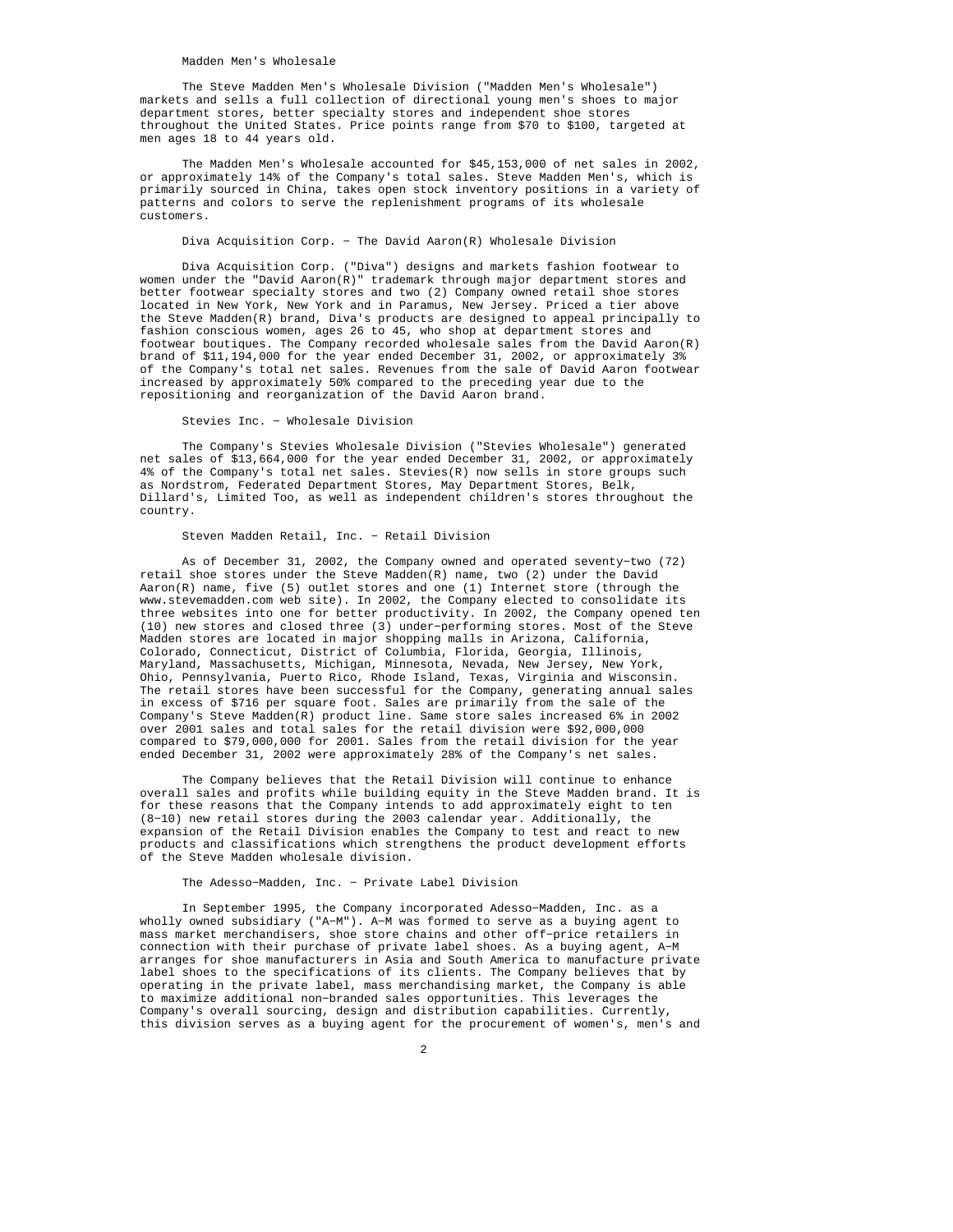children's footwear for large retailers including Sears, Payless, Wal−Mart and Target. A−M receives commissions in connection with the purchase of private label shoes by its clients. A−M also sources and sells footwear under the Soho Cobbler(R) brand name. The private label division generated commission income of \$4,770,000 for the year ended December 31, 2002.

#### Licensing

 As of December 31, 2002, the Company licensed the Steve Madden trademark for use in connection with the manufacturing, marketing and sale of outerwear (including leather outerwear), belts, handbags, sunglasses, eyewear and hosiery. Each license agreement requires the licensee to pay to the Company a royalty based on net sales, a minimum royalty in the event that net sales fail to reach specified targets and a percentage of sales for advertising of the Steve Madden(R) brand.

 During 2002, the Company licensed the Stevies trademark for use in connection with manufacturing, marketing and sale of sportswear, outerwear, belts, handbags, sunglasses and hosiery, fashion accessories.

#### Design

 The Company has established a reputation for its creative designs, popular styles and quality products at accessible price points. The Company believes that its future success will depend in substantial part on its ability to continue to anticipate and react to changing consumer demands in a timely manner. To meet this objective, the Company has developed a unique design process that allows it to recognize and adapt quickly to changing consumer demands. The Company's design team works together to create designs which they believe fit the Company's image, reflect current or approaching trends and can be manufactured in a timely and cost−effective manner. Once the initial design is complete, a prototype is developed, which is reviewed and refined prior to the commencement of limited production. Most new Steve Madden designs are then tested in the Steve Madden $(R)$  retail stores. Designs that prove popular are then scheduled for mass production overseas and wholesale and retail distribution nationwide. The Company believes that its unique design and testing process and flexible sourcing model is a significant competitive advantage allowing the Company to cut mass production lead times and avoid the costly production and distribution of unpopular designs.

#### Product Sourcing and Distribution

 The Company sources each of its product lines separately based on the individual design, styling and quality specifications of such products. The Company does not own or operate any mass manufacturing facilities and sources its branded products through independently owned manufacturers in Brazil, China, Italy, Mexico, Spain, Taiwan and the United States. The Company has established relationships with a number of manufacturers in each country. The Company believes that this sourcing of footwear products minimizes its investment and inventory risk, and enables efficient and timely introduction of new product designs. Although the Company has not entered into any long−term manufacturing or supply contracts, the Company believes that a sufficient number of alternative sources exist for the manufacture of its products. The principal materials used in the Company's footwear are available from any number of sources, both within the United States and in foreign countries.

 The Company's design and distribution processes are intended to be flexible, allowing the Company to respond to and accommodate changing consumer demand. The Company's production staff tracks warehouse inventory on a daily basis, monitors sell−through data and incorporates input on product demand from wholesale customers. The Company can use product feedback to adjust production or manufacture new products in as little as five weeks. Constant inventory tracking allows the Company to manage inventory on a continuous flow basis with the goal of optimizing inventory turns.

 The Company distributes its products from two (2) third party distribution warehouse centers located in California and New Jersey and its own distribution facility located in Florida. The Company also distributes its Internet shipments from a third party fulfillment center located in Michigan. By utilizing distribution facilities that specialize in distributing products to certain customers (wholesale accounts, Steve Madden retail stores and Internet fulfillment), the Company believes that its customers are better served.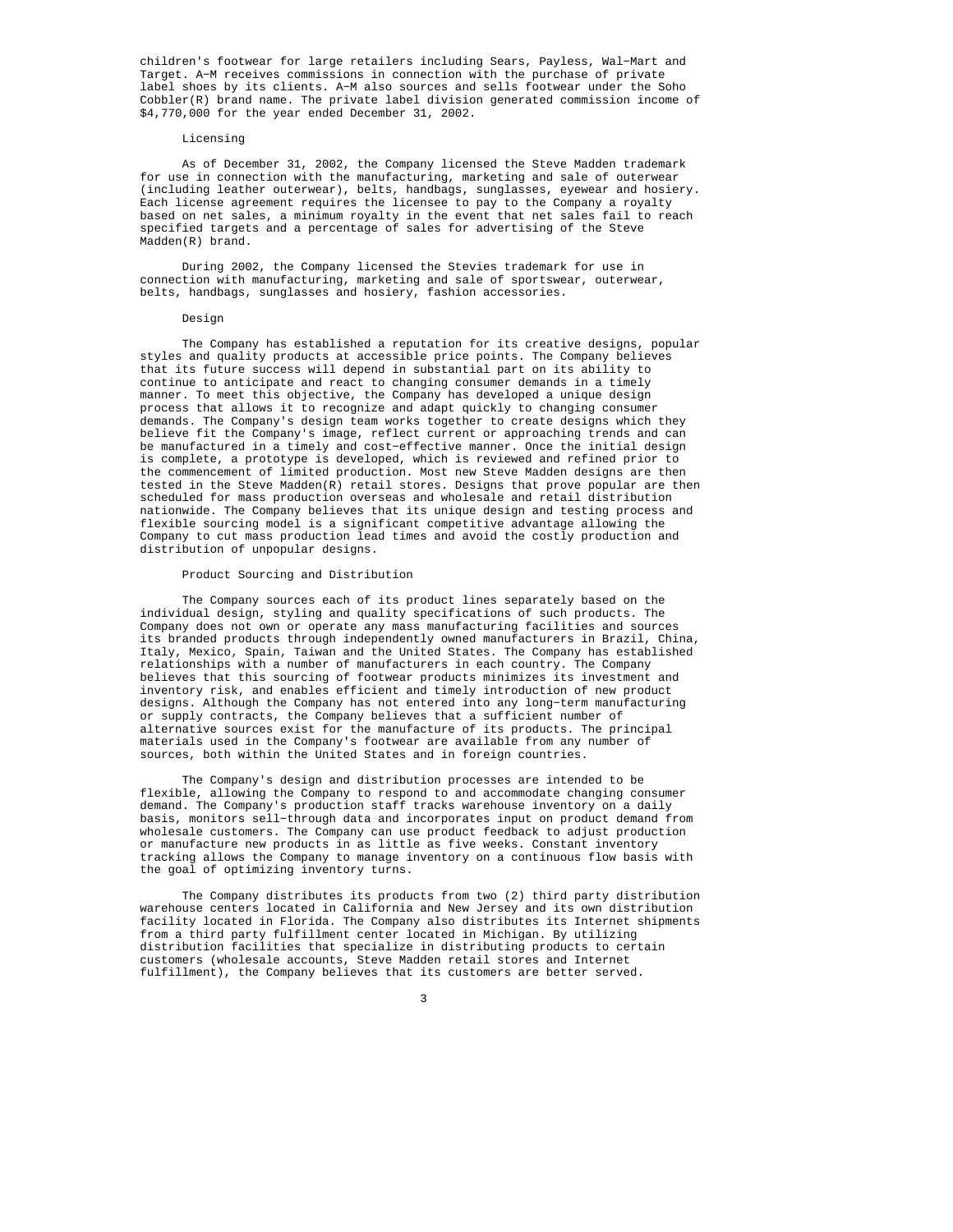#### Customers

 The Company's customers purchasing shoes consist principally of department stores and specialty stores, including shoe boutiques. Presently, the Company sells approximately sixty−three percent (63%) of its products at wholesale to department stores, including Federated Department Stores (Bloomingdale's, Bon Marche, Burdines, Macy's and Rich's), May Department Stores (Famous Barr, Filene's, Foley's, Hecht's, Kaufmann's, Meier & Frank, Lord and Taylor and Robinsons May), Dillard's, Marshall Field's and Nordstrom; and approximately thirty−four percent (34%) to specialty stores, including Journeys, Limited Too and Mandees; and catalog retailers, including Victoria's Secret and Fingerhut. For the year ended December 31, 2002, May Department Stores, Federated Department Stores and Nordstrom accounted for approximately twenty−two percent (22%), seventeen percent (17%) and ten percent (10%) of the Company's wholesale sales, respectively.

# Distribution Channels

 The Company sells its products principally through its Company−owned retail stores, better department stores and specialty shoe stores in the United States and abroad. For the year 2002, retail stores and wholesale sales accounted for approximately twenty−eight percent (28%) and seventy−two percent (72%) of total sales, respectively. The following paragraphs describe each of these distribution channels:

# Steve Madden and David Aaron Retail Stores

 As of December 31, 2002, the Company operated seventy−three (73) Company−owned retail stores (including one Internet store) under the Steve Madden(R) name and two (2) under the David Aaron(R) name. The Company believes that its retail stores will continue to enhance overall sales, profitability, and its ability to react to changing consumer trends. The stores are used as a marketing tool which allows the Company to strengthen brand recognition and to showcase selected items from its full line of branded and licensed products. Furthermore, the retail stores provide the Company with a venue to test and introduce new products and merchandising strategies. Specifically, the Company often tests new designs at its Steve Madden(R) retail stores before scheduling them for mass production and wholesale distribution. In addition to these test marketing benefits, the Company has been able to leverage sales information gathered at Steve Madden(R) retail stores to assist its wholesale accounts in order placement and inventory management.

 A typical Steve Madden(R) store is approximately 1,400 to 1,600 square feet and is located in malls and street locations which attract the highest concentration of the Company's core demographic −− style−conscious young women ages 16 to 25 years old. The David Aaron(R) store has a more sophisticated design and format styled to appeal to its more mature target audience. In addition to carefully analyzing mall demographics, the Company also sets profitability guidelines for each potential store site. Specifically, the Company targets sites at which the demographics fit the consumer profile, the positioning of the site is well trafficked and the projected fixed annual rent expense does not exceed a specified percentage of sales over the life of the lease. By setting these standards, the Company believes that each store will contribute to the Company's overall profits both in the near− and longer−terms.

#### Outlet Stores

 Shoe Biz, Inc., a wholly owned subsidiary of the Company ("Shoe Biz"), operates five (5) outlet stores in New Jersey and New York, four (4) of which operate under the Shoe Biz name and one (1) of which operates as a Steve Madden Outlet store. Shoe Biz sells many product lines, including Steve Madden, David Aaron, Stevies and l.e.i.(R) footwear, at lower prices than prices typically charged by other "full price" retailers.

#### Department Stores

 The Company currently sells to over 2,750 locations of twenty−two (22) better department stores throughout the United States and Canada. The Company's top accounts include Federated Department Stores (Macy's, Bloomingdale's, Bon Marche, Burdine's and Rich's), May Department Stores (Filene's, Hecht's, Famous Barr, Foley's, Kaufmann's, Meier & Frank, Lord and Taylor and Robinsons May), Nordstrom, Dillard's and Marshall Field's.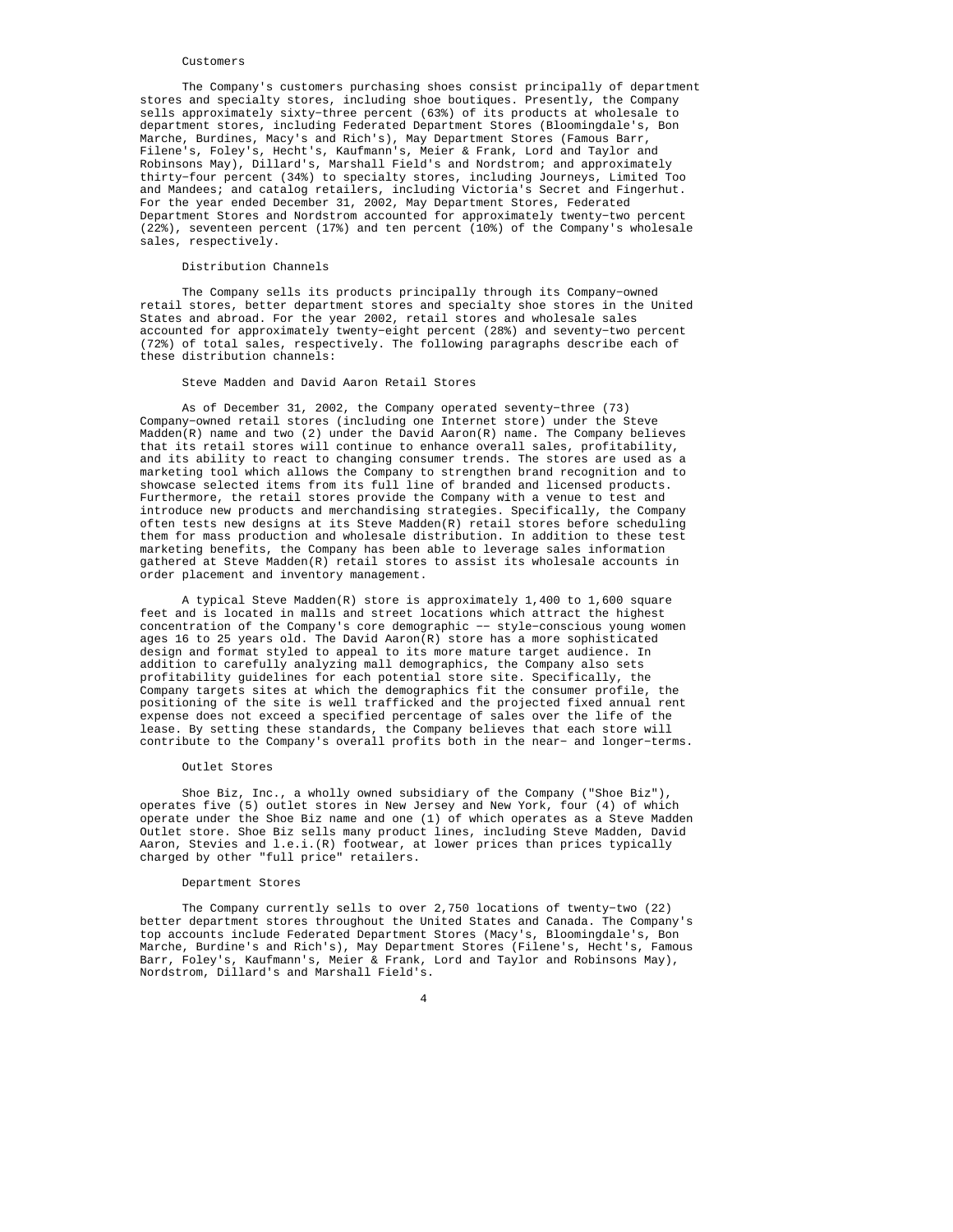Department store accounts are offered merchandising support which includes in−store fixtures and signage, supervision of displays and merchandising of the Company's various product lines. An important development in the Company's wholesale merchandising effort is the creation of in−store concept shops, where a broader collection of the Company's branded products are showcased. These in−store concept shops create an environment that is consistent with the Company's image and enable the retailer to display and stock a greater volume of the Company's products per square foot of retail space. In addition, these in−store concept shops encourage longer term commitment by the retailer to the Company's products and enhance consumer brand awareness.

 In addition to merchandising support, the Company's customer service senior account executives maintain weekly communications with their accounts to guide them in placing orders and to assist them in managing inventory, assortment and retail sales. The Company leverages its sell−through data gathered at its retail stores to assist department stores in allocating their open−to−buy dollars to the most popular styles in the product line and to phase out styles with weaker sell−throughs.

# Specialty Stores/Catalog Sales

 The Company currently sells to specialty store locations throughout the United States and Canada. The Company's top specialty store accounts include Journeys, Limited Too and Mandees. The Company offers its specialty store accounts the same merchandising, sell−through and inventory tracking support offered to its department store accounts. Sales of the Company's products are also made through various catalogs, such as Victoria's Secret.

#### Internet Sales

 The Company operates one (1) Internet web site: www.stevemadden.com. Customers can purchase numerous styles of the Company's Steve Madden and Stevies footwear, accessory and clothing products. Sales derived from the Company's Internet store decreased 2% to \$4,800,000 in 2002 from \$4,900,000 in 2001.

#### Distribution Agreements

 In June 2002, the Company and Dabsan International, S.A. ("Dabsan") entered into a written agreement whereby the Company granted Dabsan the exclusive right to sell Steve Madden products in certain Central and South American countries and the right to develop Steve Madden retail stores in certain Central and South American countries. Under the terms of the agreement, Dabsan is required to open two (2) Steve Madden stores by October 31, 2004 and is also required to purchase minimum amounts of Steve Madden products.

 In February 2003, the Company and F.E.E.T. sas ("FEET") entered into a written distribution and license agreement whereby the Company granted FEET the exclusive right to sell Steve Madden products in certain European countries with a provision that expands the territory covered to include certain additional European countries and in North Africa. Under the terms of the agreement, FEET is required to purchase minimum amounts of Steve Madden products.

#### Competition

 The fashion footwear industry is highly competitive. The Company's competitors include specialty shoe companies as well as companies with diversified footwear product lines. The recent substantial growth in the sales of fashion footwear has encouraged the entry of many new competitors and increased competition from established companies. Most of these competitors, including Diesel, Kenneth Cole, Nine West, DKNY, Skechers, Nike and Guess, may have significantly greater financial and other resources than the Company. The Company believes effective advertising and marketing, fashionable styling, high quality and value are the most important competitive factors and intends to continue to employ these elements as it develops its products.

 In 2001, the Company launched the Steve Madden Mens brand which competes with several brands that are more established with greater consumer awareness, including Kenneth Cole, Skechers Collection, Tommy Hilfiger and Dr. Martin.

the contract of the contract of the contract of the contract of the contract of the contract of the contract o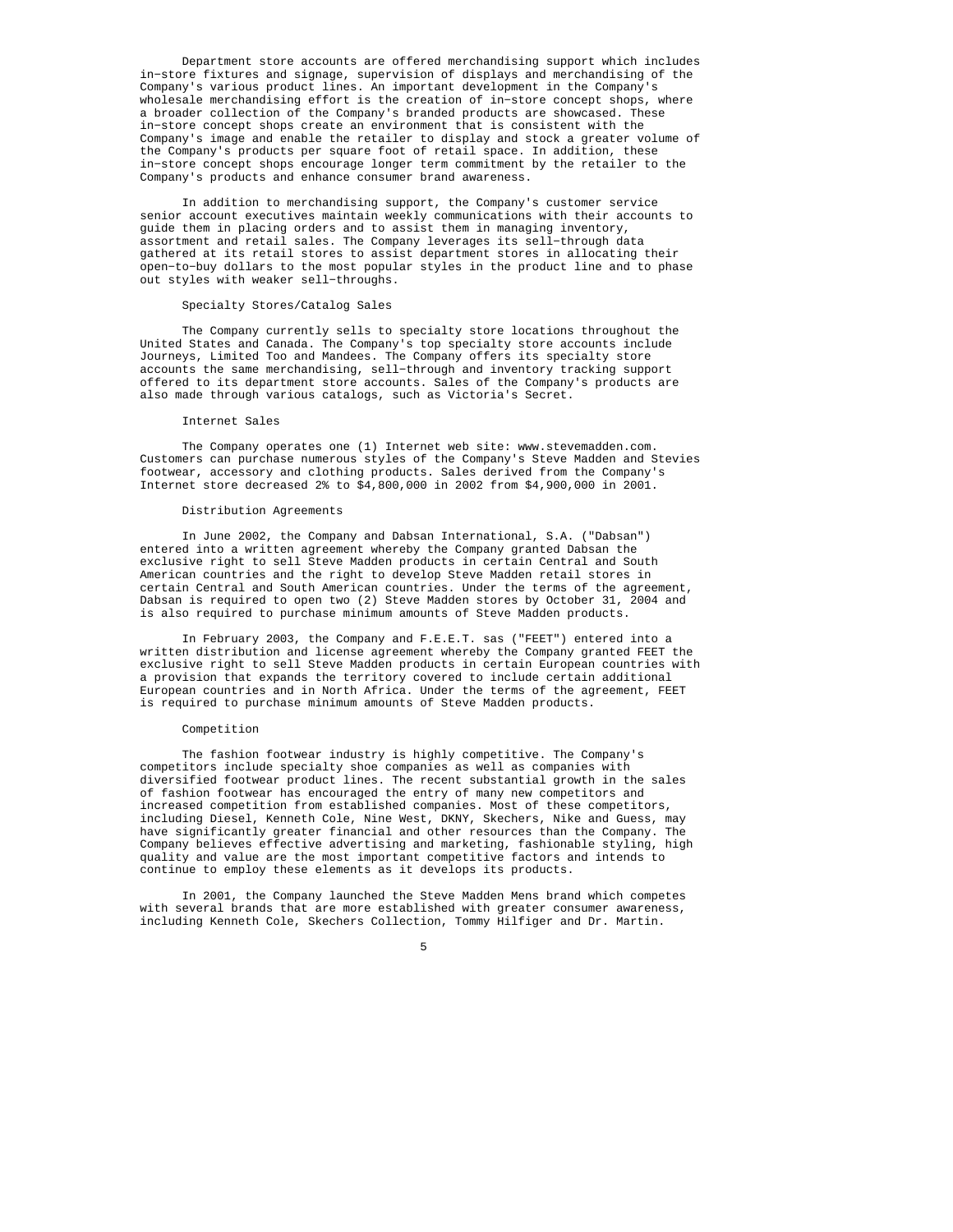#### Marketing and Sales

 Prior to 1997, the Company's marketing plans relied heavily on its few Steve Madden(R) retail store locations and word−of−mouth referrals. In 1998, the Company continued to focus on creating a more integrated brand building program to establish Steve Madden as the leading designer of fashion footwear for style−conscious young women. As a result, the Company developed a national advertising campaign for lifestyle and fashion magazines which was also used in regional marketing programs such as radio advertisements, television commercials, outdoor media, college event sponsorship and live online chat forums. The Company also continues to promote its web site (www.stevemadden.com) where consumers can purchase Steve Madden(R), Stevies and Steve Madden Mens products and interact with both the Company and other customers.

 The Company commenced an aggressive marketing campaign for the Stevies brand with separate marketing, advertising, promotional events and in−store displays targeting the new Stevies customer. As for Steve Madden Mens, the Company supported the brand's roll−out with strategic marketing and advertising initiatives.

 In order to service its wholesale accounts, the Company retains a sales force of sixteen independent sales representatives. These sales representatives work on a commission basis and are responsible for placing the Company's products with its principal customers, including better department and specialty stores. The sales representatives are supported by the Company's senior executives, a staff of nine account executives, three merchandise coordinators and twenty−six customer service representatives who continually cultivate relationships with wholesale customers. This staff assists accounts in merchandising and assessing customer preferences and inventory requirements, which ultimately serves to increase sales and profitability.

# Management Information Systems (MIS) Operations

 Sophisticated information systems are essential to the Company's ability to maintain its competitive position and to support continued growth. The Company operates on a dual AS/400 system which provides system support for all aspects of its business including manufacturing purchase orders; customer purchase orders; order allocations; invoicing; accounts receivable management; real time inventory management; quick response replenishment; point−of−sale support; and financial and management reporting functions. The Company has a PKMS bar coded warehousing system which is integrated with the wholesale system in order to provide accurate inventory positions and quick response size replenishment for its customers. In addition, the Company has installed an EDI system which provides a computer link between the Company and certain wholesale customers that enables both the customer and the Company to monitor purchases, shipments and invoicing. The EDI system also improves the Company's ability to respond to customer inventory requirements on a weekly basis.

#### Receivables Financing; Line of Credit

 Under the terms of a factoring agreement with Capital Factors, Inc., the Company is permitted to draw down 80% of its invoiced receivables at an interest rate of two points below the Prime Rate (as defined in such agreement). The agreement provides that Capital Factors is not required to purchase all the Company's receivables and requires the Company to pay an unused line fee of .25% of the average daily unused portion of the maximum amount of the credit line. On September 1, 1998, the Company and Capital Factors amended its Factoring Agreement to, among other things, provide the Company with a credit line of up to \$15,000,000, subject to certain limitations. The Company has not recently borrowed funds under its credit line with Capital Factors. The agreement with Capital Factors was renewed for the period beginning June 30, 2002 through December 31, 2004. Capital Factors maintains a lien on all of the Company's inventory and receivables and assumes the credit risk for all assigned accounts approved by it.

#### Trademarks and Service Marks

 The STEVE MADDEN and STEVE MADDEN plus Design trademarks and service marks have been registered in numerous International Classes (Int'l Cl. 25 for clothing and footwear; Int'l Cl. 18 for leather goods, such as handbags and wallets; Int'l Cl. 9 for eyewear; Int'l Cl. 14 for jewelry; Int'l Cl. 3 for cosmetics and fragrances; Int'l Cl. 20 for picture frames and furniture; Int'l Cl. 16 for paper goods; Int'l Cl. 24 for bedding; and Int'l Cl. 35 for retail store services) in the United States. The Company also has trademark registrations in the United States for the marks EYESHADOWS BY STEVE MADDEN (Int'l Cl. 9 for eyewear), ICE TEE (Int'l Cl. 25 for clothing and footwear),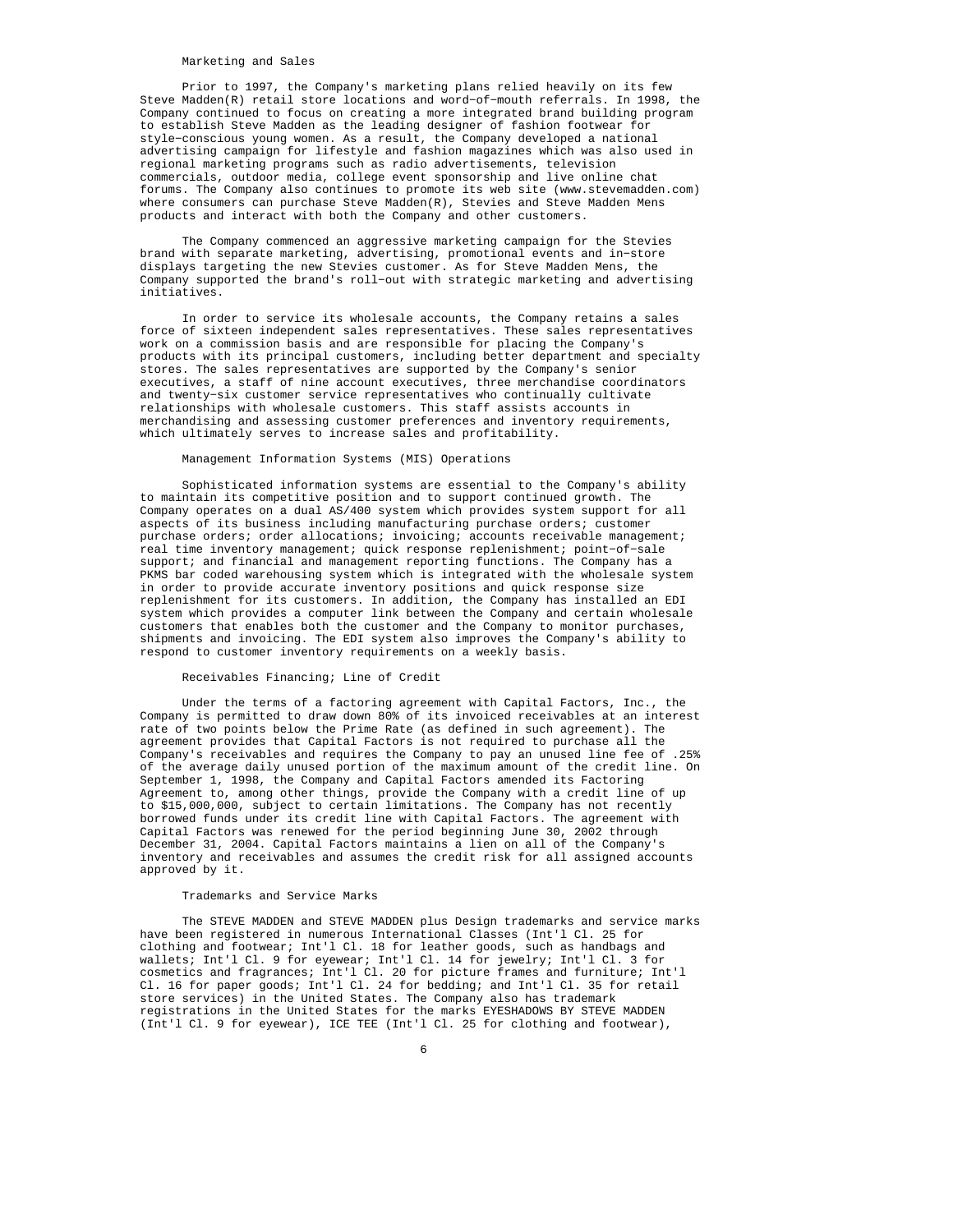SOHO COBBLER (Int'l. Cl. 9 for eyewear; and Int'l Cl. 25 for clothing and footwear), and SHOE BIZ By STEVE MADDEN (Int'l Cl. 25 for clothing and footwear; and Int'l Cl. 35 for retail store services). Additionally, the Company has several pending trademark and service mark applications the United States for various marks, including a stylized "H" Design (Int'l Cl. 25 for clothing and footwear); TEST & REACT (Int'l Cl. 42 for services consisting of conducting market studies); STEVEN M. (Int'l Class 25 for clothing and footwear); and, STEVEN (Int'l Cl. 25 for clothing and footwear).

 The Company further owns registrations for the STEVE MADDEN and STEVE MADDEN plus Design trademarks and service marks in various International Classes in Argentina, Australia, Brazil, Canada, Chile, China, Colombia, Hong Kong, Israel, Italy, Japan, Korea, Mexico, Panama, Saudi Arabia, South Africa, Taiwan, the 15 cooperating countries of Europe and the Benelux countries and has pending applications for registration of the STEVE MADDEN and STEVE MADDEN plus Design trademarks and service marks in Bahrain, Kuwait, Lebanon, Malaysia, Oman, Peru, Qatar, Turkey, the United Arab Emirates and Venezuela. There can be no assurance, however, that the Company will be able to effectively obtain rights to the STEVE MADDEN mark throughout all of the countries of the world. Moreover, no assurance can be given that others will not assert rights in, or ownership of, trademarks and other proprietary rights of the Company or that the Company will be able to successfully resolve such conflicts. The failure of the Company to protect such rights from unlawful and improper appropriation may have a material adverse effect on the Company's business and financial condition.

 Additionally, the Company, through its Diva Acquisition Corp. subsidiary, owns registrations for the DAVID AARON trademark and service mark in various International Classes in the United States (Int'l Cl. 25 for clothing and footwear; Int'l Cl. 18 for leather goods, such as handbags and wallets; and Int'l Cl. 35 for retail store services), Australia, Canada, Hong Kong, Israel, Japan, South Africa and the 15 cooperating countries in Europe and for its D. AARON trademark in Spain. The Company further has a pending application for registration of the DAVID AARON trademark and service mark in Panama. Also, the Company has three pending applications for registration of the DAVID AARON trademark in International Class 3 for perfume and cosmetics; International Class 9 for eyewear; International Class 14 for jewelry; International Class 16 for paper goods; International Class 18 for bags; International Class 24 for bed and bath products; International Class 25 for clothing and footwear and International Class 26 hair accessories in Korea. The Company believes that the DAVID AARON trademark has a significant value and is important to the marketing of the Company's products.

 The Company, through its Stevies, Inc. subsidiary, also owns various registrations for the STEVIES and STEVIES plus Design trademark and service mark in a number of International Classes in the United States (Int'l Cl. 18 for leather goods, such as handbags and wallets; Int'l Cl. 9 for eyewear; International Class 35 for retail store services and, International Class 26 for hair accessories) and for its STEVIES plus Design mark for various goods in Hong Kong, Israel, Mexico, Taiwan and the 15 cooperating countries in Europe. Additionally Stevies, Inc. has several pending trademark and service mark applications for registration of the STEVIES and STEVIES plus Design marks in various International Classes in the United States (Int'l Cl. 25 for clothing and footwear; Int'l Cl. 14 for jewelry; Int'l Cl. 28 for toys; Int'l Cl. 26 for hair accessories; International Class 16 for paper goods; International Class 3 for perfume and cosmetics and, International Class 9 for cds) and in Argentina, Bahrain, Brazil, Canada, China, Colombia, Indonesia, Japan, Korea, Kuwait, Lebanon, Malaysia, Mexico, Oman, Panama, Peru, Qatar, Saudi Arabia, South Africa, Thailand, Taiwan, Turkey, the United Arab Emirates and Venezuela. Finally, Stevies, Inc. also owns several pending trademark and service mark applications for registration of the STEVIES BY STEVE MADDEN mark in various International Classes in the United States (Int'l Cl. 25 for clothing and footwear; Int'l Cl. 14 for jewelry; Int'l Cl. 18 for leather goods, such as handbags and wallets; Int'l Cl. 16 for paper goods; Int'l Cl. 3 for cosmetics and fragrances; Int'l Cl. 9 for eyewear; Int'l Cl. 26 for hair accessories; Int'l Cl. 28 for toys; and Int'l Cl. 35 for retail store services).

#### Employees

 At March 10, 2003, the Company employed approximately 1081 employees, of whom approximately 482 work on a full−time basis and approximately 599 work on a part−time basis. The management of the Company considers relations with its employees to be good.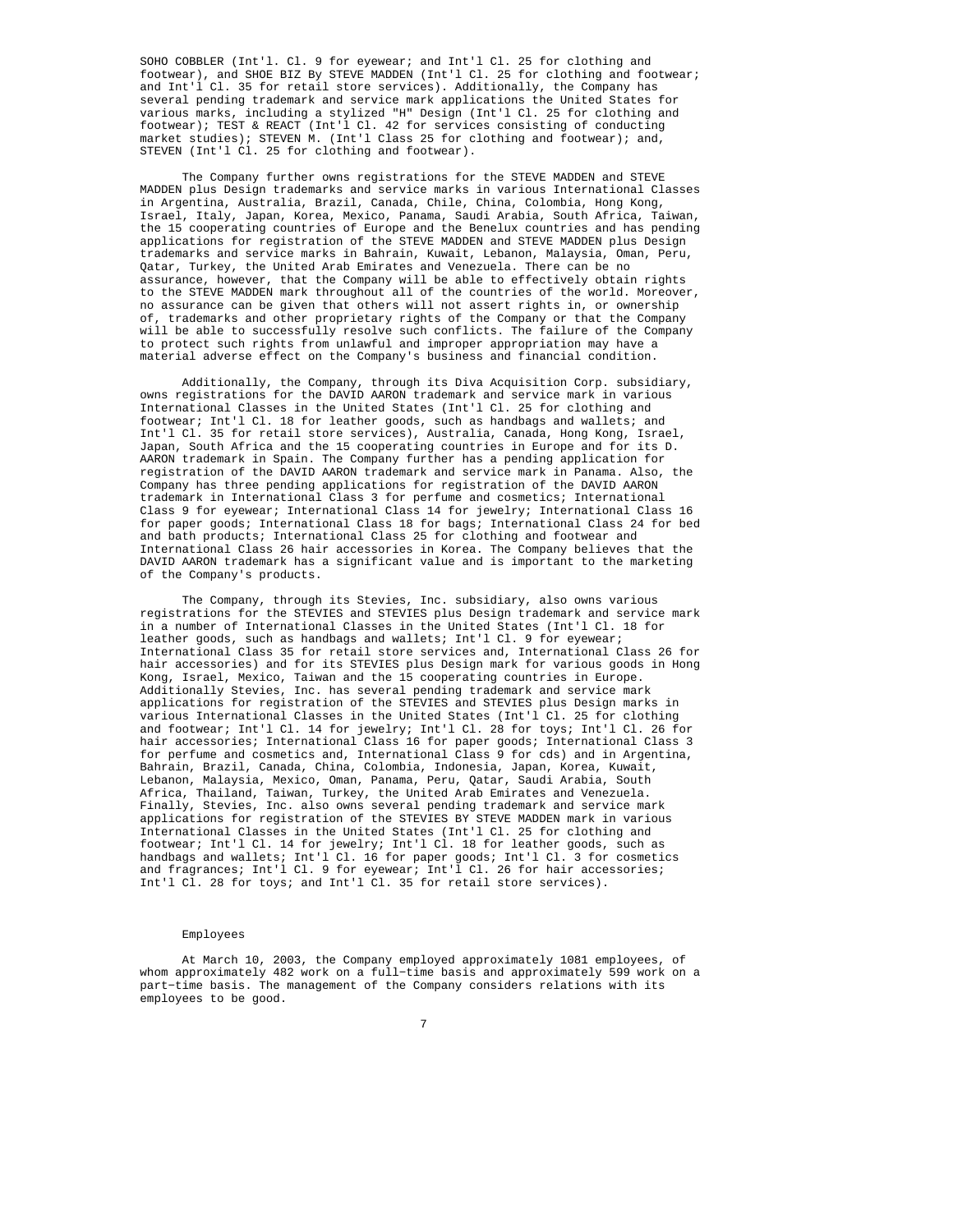# <span id="page-11-0"></span>ITEM 2 PROPERTIES

 The Company maintains approximately 25,000 square feet for its executive offices and sample production facilities at 52−16 Barnett Avenue, Long Island City, NY 11104. The lease for the Company's headquarters expired in June 2002; management is currently negotiating a renewal of this lease. Management strongly believes the Company will continue to remain on the same premesis.

 The Company's showroom is located at 1370 Avenue of the Americas, New York, NY. All of the Company's brands are displayed for sale from this 3,762 square foot space. The lease for the Company's showroom expires on February 28, 2013.

 The Company's l.e.i.(R) showroom is located at 2300 Stemmons Freeway, Dallas, Texas. The Company's l.e.i. brands are displayed from this 1,080 square foot space. The lease for this showroom expires in September 2004.

 The Company maintains a warehouse and distribution center in Port Everglades, Florida servicing wholesale and retail accounts. The lease for the Florida warehouse expired on January 31, 2003; the Company is currently leasing this space on a month−to−month basis. The Company is protected for its space requirements for its warehousing and distribution center. Currently, the Company engages three independent distributors to warehouse and distribute its products.

 The Company's private label division, Adesso Madden, maintains approximately 3,120 square feet of office and showroom space at 99 Seaview Boulevard, Port Washington, N.Y. The lease for Adesso Madden expires on May 31, 2006.

 All of the Company's retail stores are leased pursuant to leases that extend for terms which average ten years in length. A majority of the leases include clauses that provide for contingent rental payments if gross sales exceed certain targets. In addition, a majority of the leases enable the Company and/or the landlord to terminate the lease in the event that the Company's gross sales do not achieve certain minimum levels during a prescribed period. Many of the leases contain rent escalation clauses to compensate for increases in operating costs and real estate taxes.

The current terms of the Company's retail store leases expire as follows:

| Years Lease Terms Expire | Number of Stores |
|--------------------------|------------------|
|                          |                  |
| 2003                     |                  |
| 2004                     | 3                |
| 2005                     | 4                |
| 2006                     | 2                |
| 2007                     | 7                |
| 2008                     | 12               |
| 2009                     | 11               |
| 2010                     | 11               |
| 2011                     | 16               |
| 2012                     | 9                |
| 2013                     |                  |

# <span id="page-11-1"></span>ITEM 3 LEGAL PROCEEDINGS

 Except as set forth below, no material legal proceedings are pending to which the Company or any of its property is subject.

 On June 20, 2000, Steven Madden, the Company's former Chairman and Chief Executive Officer, was indicted in the United States District Courts for the Southern District and Eastern District of New York. The indictments alleged that Mr. Madden engaged in securities fraud and money laundering activities. In addition, the Securities and Exchange Commission filed a complaint in the United States District Court for the Eastern District of New York alleging that Mr. Madden violated Section 17(a) of the Securities Exchange Act of 1934, as amended. On May 21, 2001, Steven Madden entered into a plea agreement with the U.S. Attorney's Office, pursuant to which he pled guilty to four of the federal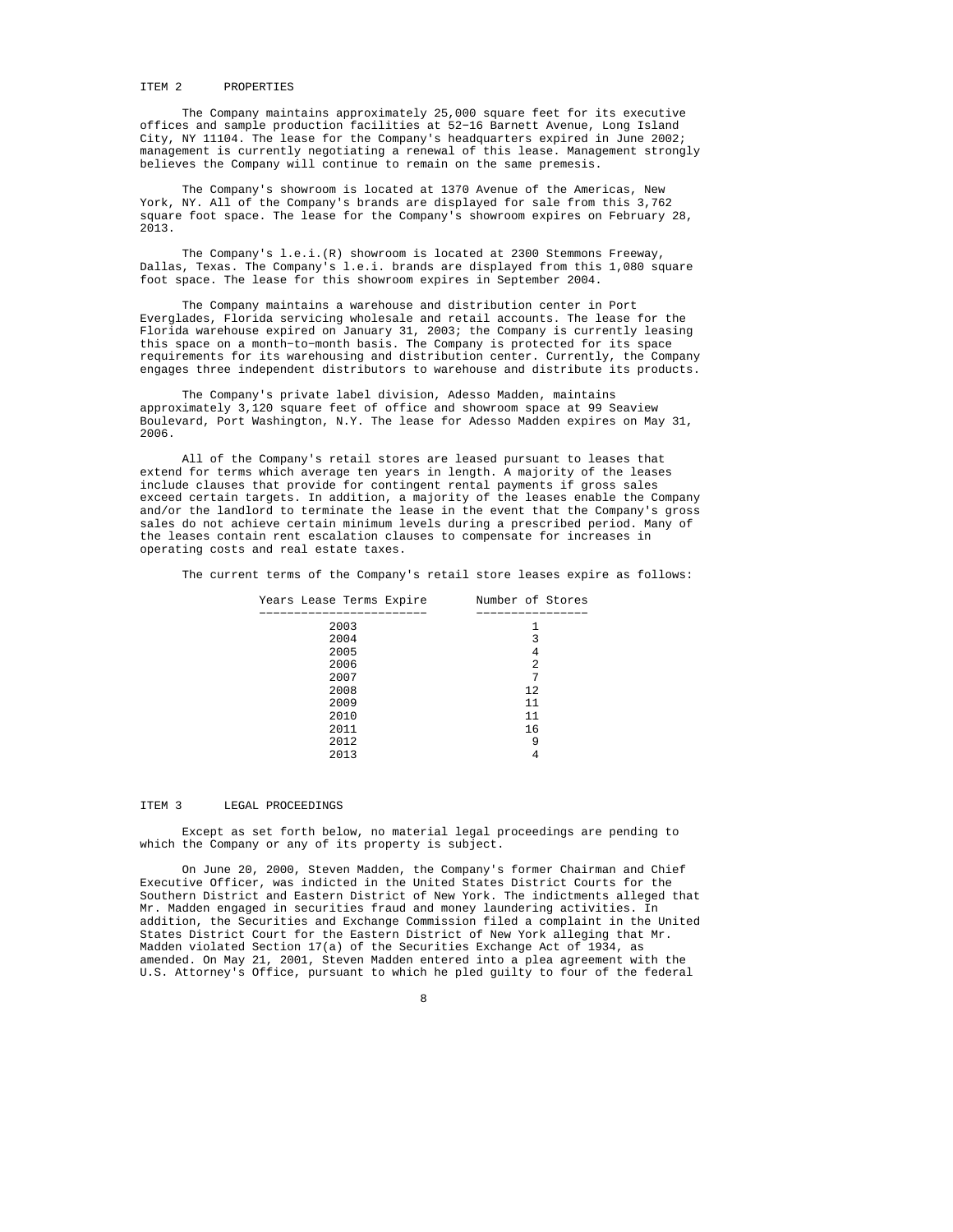charges filed against him. In addition, Mr. Madden reached a separate settlement agreement with the Securities and Exchange Commission regarding the allegations contained in its complaint. As a result, Mr. Madden resigned as the Company's Chief Executive Officer and as a member of the Company's Board of Directors effective July 1, 2001. Mr. Madden has agreed to serve as the Company's Creative and Design Chief, a non−executive position. On April 4, 2002, Mr. Madden was sentenced in the United States District Court for the Southern District of New York to forty−one (41) months imprisonment in connection with two of the federal charges to which he pled guilty. On May 3, 2002, Mr. Madden was sentenced in the United States District Court for the Eastern District of New York to forty−one (41) months imprisonment in connection with the remaining two charges to which he pled guilty. The sentences will run concurrently. Mr. Madden began serving his sentence in September of 2002. Under the settlement agreement with the Securities and Exchange Commission, Mr. Madden has agreed to not serve as an officer or director of a publicly traded company for 7 years. Neither the indictments nor the Securities and Exchange Commission complaint allege any wrongdoing by the Company or its other officers and directors.

 In December 2001, the Company purchased a loss mitigation policy to cover costs arising out of lawsuits related to the June 2000 federal indictment of Steve Madden, the Company's former Chief Executive Officer. The policy covers the Company's anticipated damages and legal costs in connection with such lawsuits. The Company is obligated to pay for damages and costs in excess of the policy limits. The cost of the policy was \$6,950,000.

# Class Action

 Between June and August 2000, eight putative securities fraud class action lawsuits have been commenced in the United States District Court for the Eastern District of New York against the Company, Steven Madden and, in five of the actions, Rhonda J. Brown (the former President and a former director of the Company) and Arvind Dharia. These actions are captioned: Wilner v. Steven Madden, Ltd., et al., 00 CV 3676 (filed June 21, 2000); Connor v. Steven Madden, et al., 00 CV 3709 (filed June 22, 2000); Blumenthal v. Steven Madden, Ltd., et al., 00 CV 3709 (filed June 23, 2000); Curry v. Steven Madden, Ltd., et al., 00 CV 3766 (filed June 26, 2000); Dempster v. Steven Madden Ltd., et al., 00 CV 3702 (filed June 30, 2000); Salafia v. Steven Madden, Ltd., et al., 00 CV 4289 (filed July 24, 2000); Fahey v. Steven Madden, Ltd., et al., 00 CV 4712 (filed August 11, 2000); Process Engineering Services, Inc. v. Steven Madden, Ltd., et al., 00 CV 5002 (filed August 22, 2000). By Order dated December 8, 2000, the Court consolidated these eight actions, appointed Process Engineering, Inc., Michael Fasci and Mark and Libby Adams as lead plaintiffs and approved their selection of lead counsel. On February 26, 2001, Plaintiffs served a Consolidated Amended Complaint. On or about October 31, 2001, plaintiffs filed a Second Consolidated Amended Class Action Complaint. The pleading names the Company, Steven Madden, Rhonda J. Brown and Arvind Dharia as defendants. It principally alleges that the Company and the individual defendants violated Sections 10(b) and 20(a) of the Securities Exchange Act of 1934 and Rule 10b−5 promulgated under the 1934 Act by issuing false and misleading statements, and failing to disclose material adverse information, generally relating to matters arising from Mr. Madden's June 2000 indictment. The plaintiffs seek an unspecified amount of damages, costs and expenses on behalf of themselves and all other purchasers of the Company's common stock during the period June 21, 1997 through June 20, 2000. On November 30, 2001, all of the defendants served motions to dismiss the Consolidated Amended Complaint. The motions were fully briefed on January 14, 2002. Since that time, a settlement in principle of these actions has been reached, subject to execution of definitive settlement documentation, notices to class members, a hearing and approval by the District Court. The tentative settlement is within the limits of the Company's insurance coverage.

#### Shareholder Derivative Actions

 On or about September 26, 2000, a putative shareholders derivative action was commenced in the United States District Court for the Eastern District of New York, captioned Herrera v. Steven Madden and Steven Madden, Ltd., 00 CV 5803 (JG). The Company is named as a nominal defendant in the action. The complaint seeks to recover alleged damages on behalf of the Company from Mr. Madden arising from his June 2000 indictment and to require him to disgorge certain profits, bonuses and stock option grants he received. On January 3, 2001, plaintiff filed an Amended Shareholder's Derivative Complaint. On February 2, 2001, both the Company and Mr. Madden filed motions to dismiss the Amended Complaint because of plaintiff's failure to make a pre−litigation demand upon the Company's board of directors. On October 1, 2001, plaintiff filed a Second Amended Complaint. On November 2, 2001, the Company filed a motion to dismiss this pleading on grounds that plaintiff had failed to make a pre−litigation demand upon the Company's board of directors. On February 7, 2002, the Magistrate Judge filed a Report recommending that the Company's motion to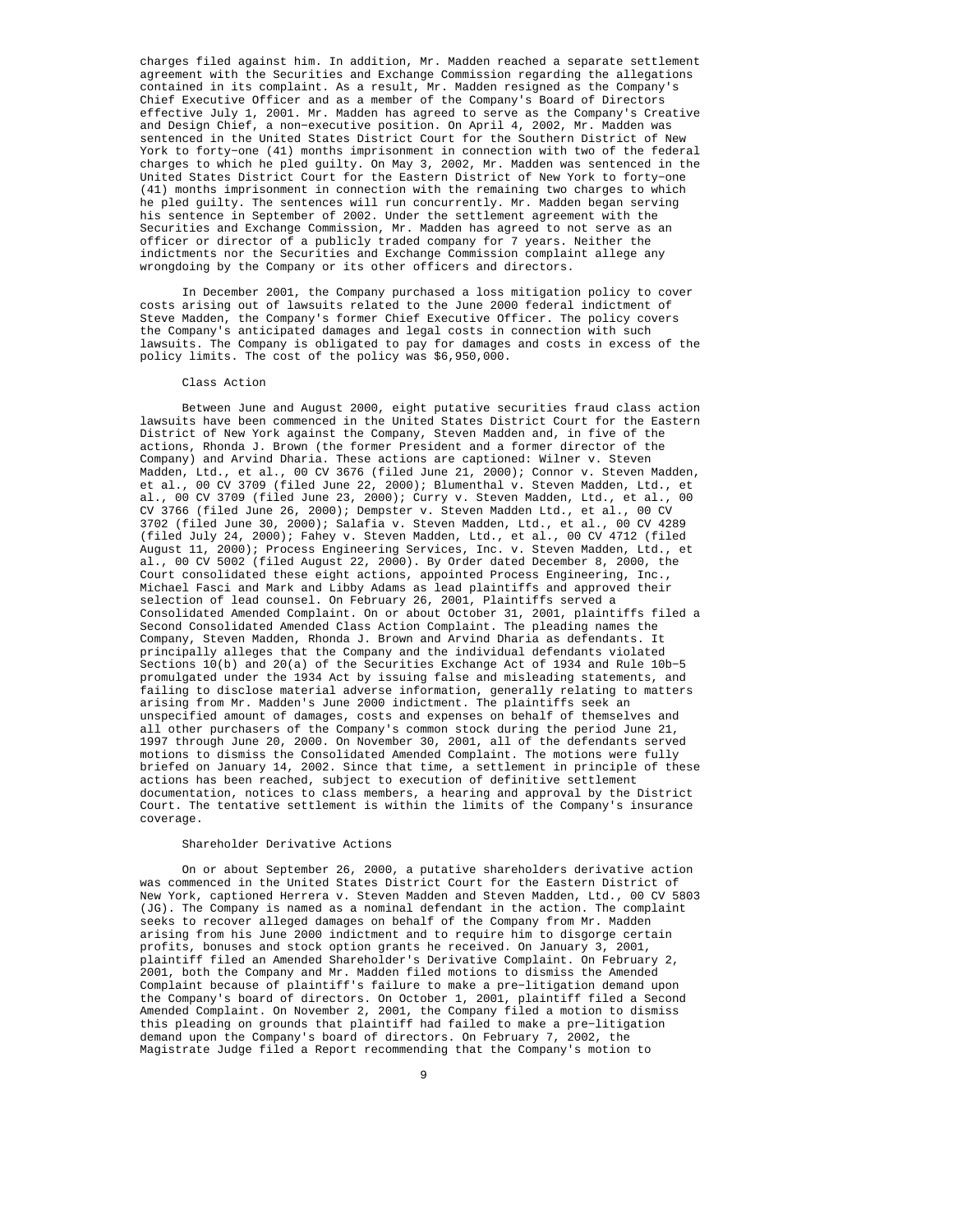dismiss be denied. The Company filed its objections to the Report on March 4, 2002. On March 22, 2002, the District Judge entered an order adopting the Magistrate Judge's report and recommendation in full. Since that time, an agreement in principle has been reached to resolve all claims in this action, subject to execution of definitive documentation, such notice to the Company's shareholders (if any) as may be required by the District Court, and approval by the District Court. The Company believes, after consultation with counsel, that its defense costs and certain attorneys fees in connection with this action will be subject to coverage by the Company's insurance as supplemented by the loss mitigation policy described above.

 On or about November 28, 2001, a purported shareholder derivative complaint was filed in the United States District Court for the Eastern District of New York, captioned Herrera v. Karson, et al., 00 CV 7868. Named as defendants therein are the Company (as nominal defendant) and certain of the Company's present and/or former directors. The complaint alleges that the individual defendants breached their fiduciary duties to the Company in connection with a decision by the Board of Directors of the Company to enter into an employment agreement with Mr. Steven Madden in or about May 2001. The complaint seeks declaratory and other equitable relief, as well as an unspecified amount of compensatory damages, costs and expenses. On or about February 1, 2002, plaintiff filed an Amended Shareholder Derivative Complaint (the "Amended Complaint"). The Amended Complaint contains substantially the same allegations and names the same defendants as the original complaint. Since that time, an agreement in principle has been reached to resolve all claims in this action, subject to execution of definitive documentation, such notice to the Company's shareholders (if any) as may be required by the District Court, and approval by the District Court. The Company believes, after consultation with counsel, that its defense costs and certain attorneys fees in connection with this action will be subject to coverage by the Company's insurance as supplemented by the loss mitigation policy described above.

#### SEC Investigation

 On March 14, 2001, the Company became aware that the Securities and Exchange Commission had issued a formal order of investigation with respect to trading in the Company's securities. The Company has had no communications with the SEC with regards to this matter since it filed its Annual Report on Form 10K for 2001.

#### Other Actions

 The Company and certain of the Company's present and/or former directors have been named in an action commenced in the United States District Court for the Eastern District of New York by the Safeco Surplus Lines Insurance Company captioned, Safeco Surplus Lines Ins. Co. v. Steven Madden Ltd., et al., 02 CV 1151 (JG). The complaint principally seeks rescission of the excess insurance policy issued by Safeco to the Company for the February 4, 2000 to June 13, 2001 period and an order declaring that Safeco does not owe any indemnity obligation to the Company or any of its officers and directors in connection with the putative shareholder class action and derivative cases described in the Form 10Q filed by the Company for the quarter ended March 31, 2002. No subsequent proceedings have occurred in this action as the parties are engaged in discussions directed at resolving Safeco's claims.

 On or about January 22, 2002, an action was commenced against the Company in the United States District Court for the District of Oregon, captioned Adidas America, Inc. and Adidas Salomon AG v. Steve Madden, Ltd. and Steve Madden Retail, Inc., CA No. CV02−0057 HU. The Complaint seeks injunctive relief and unspecified monetary damages for trademark infringement, trademark dilution, unfair competition and deceptive trade practices arising from the Company's use of four stripes as a design element on footwear which Adidas alleges infringes on its registered Three Stripe Trademark. On or about September 3, 2002, Adidas commenced a second action against the Company in the United States District Court for the District of Oregon, captioned Adidas America, Inc. and Adidas Salomon AG v. Steve Madden, Ltd. and Steve Madden Retail, Inc., CA No. CV 02−1191 KI. The second Complaint seeks the same injunctive relief and unspecified monetary damages as the first lawsuit for various trademark infringement claims arising from the Company's use of two stripes as a design element on footwear. The Company believes it has substantial defenses to the claims asserted in both lawsuits based on pervasive use of two and four stripes as a design element by numerous other footwear manufacturers over the past three decades. The Company filed answers denying the allegations of infringement in both cases, which were consolidated before a single judge. Discovery is continuing and trial is schedule to begin May 19, 2003. Court ordered non−binding mediation is scheduled for a future date.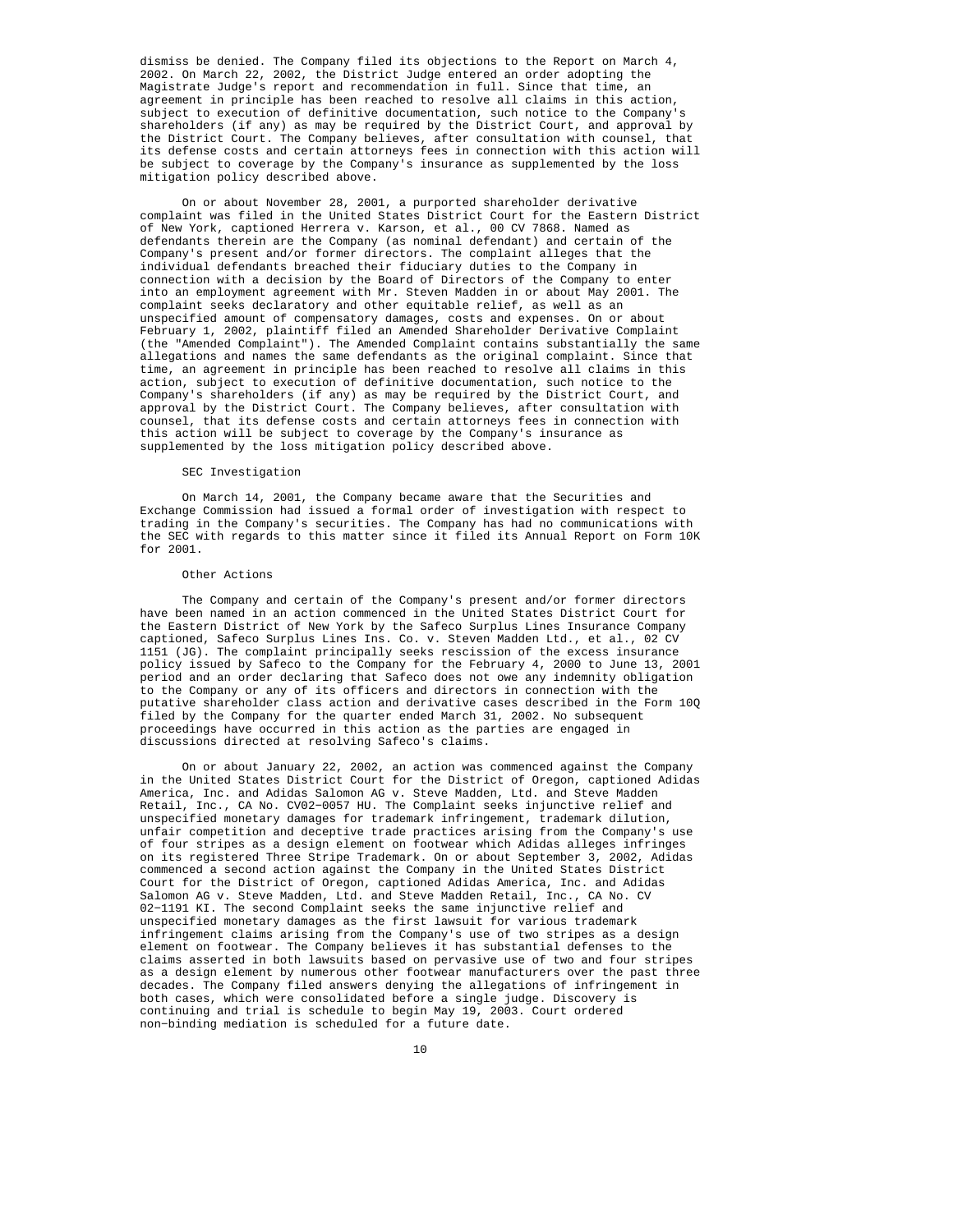On October 4, 2002, Skechers U.S.A., Inc., and Skechers U.S.A., Inc. II, filed suit against Steven Madden Ltd. and R.S.V. Sport, Inc. in the United States District Court for the Central District of California, Case No. CV 02−0766. Skechers alleges claims for patent infringement, federal unfair competition, federal antidilution violation, California unfair competition, California antidilution violation, and common law unfair competition. Skechers seeks unspecified monetary damages. Since that time, an agreement in principle has been reached to resolve all claims in this action, subject to the parties' approval of the written settlement documentation. While the Company believes that it will finalize a settlement agreement with Skechers in the near future, it further believes that it has substantial defenses to the claims asserted in the lawsuit in the unlikely event that no final agreement is reached.

 On September 6, 2002 Ron Owen filed an action against Steven Madden Retail, Inc., which action is pending in the United States District Court for the Northern District of Texas − Dallas Division, Civil Action No. 3−02 CV 2316−R. Plaintiff alleges a cause of action for breach of contract and seeks unspecified monetary damages. On October 10, 2002, the Company answered the complaint. The Company believes that it has substantial defenses to the claims asserted in the lawsuit.

# <span id="page-14-0"></span>ITEM 4 SUBMISSION OF MATTERS TO A VOTE OF SECURITYHOLDERS

 No matters were submitted to a vote of the holders of the Company's Common Stock during the last quarter of its fiscal year ended December 31, 2002.

 $11$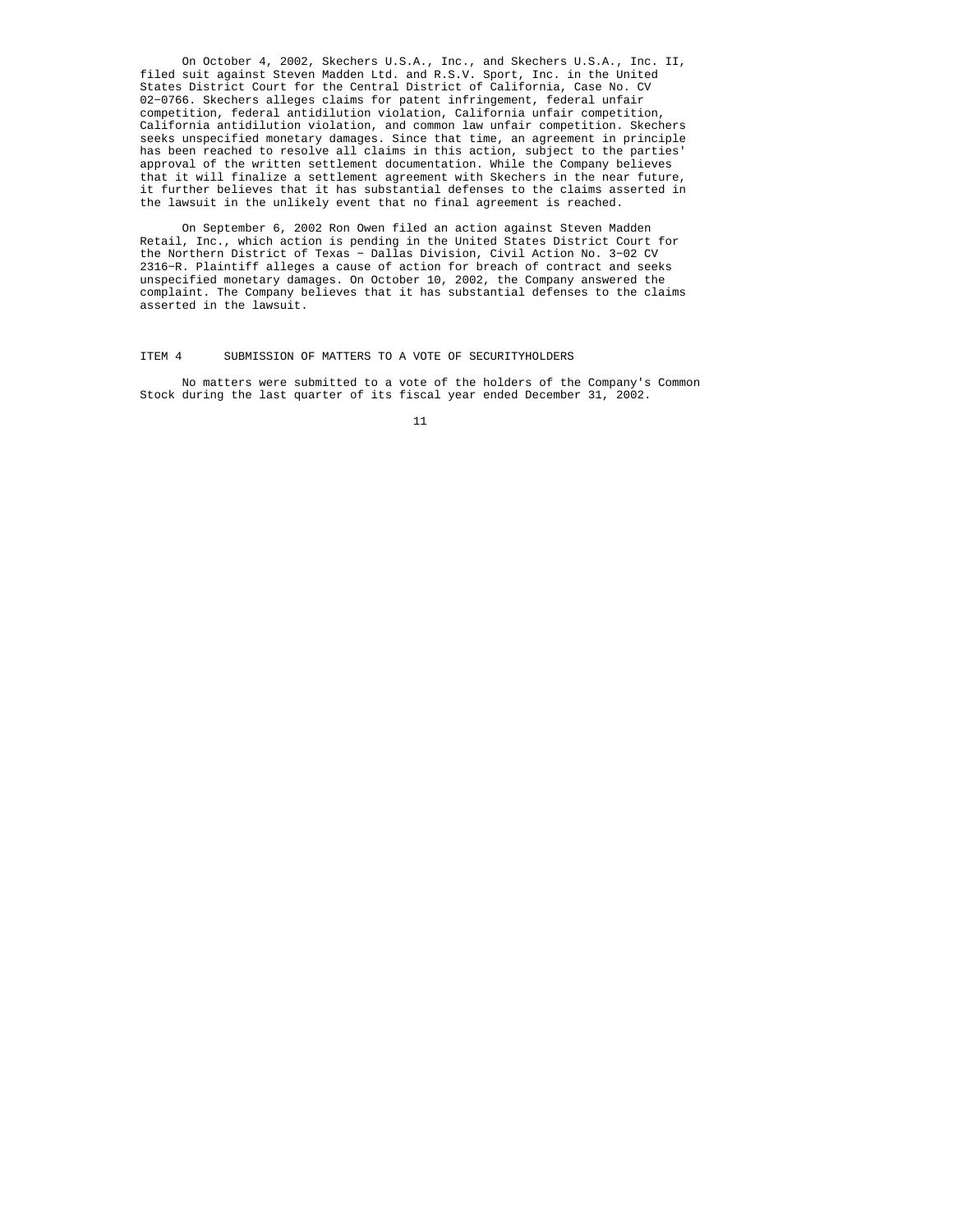#### <span id="page-15-1"></span><span id="page-15-0"></span>ITEM 5 MARKET FOR REGISTRANT'S COMMON EQUITY AND RELATED STOCKHOLDER MATTERS

 The Company's shares of common stock trade on The Nasdaq National Market. The following table sets forth the range of high and low bid quotations for the Company's Common Stock for the two year period ended December 31, 2002 as reported by The Nasdaq National Market. The quotes represent inter−dealer prices without adjustment or mark−ups, mark−downs or commissions and may not necessarily represent actual transactions. The trading volume of the Company's securities fluctuates and may be limited during certain periods. As a result, the liquidity of an investment in the Company's securities may be adversely affected.

#### Common Stock

|                    | High   | Low    |                    | High   | Low    |
|--------------------|--------|--------|--------------------|--------|--------|
|                    |        |        |                    |        |        |
|                    |        |        |                    |        |        |
| 2002               |        |        | 2001               |        |        |
| Quarter ended      | 17.790 | 13.320 | Ouarter ended      | 15.125 | 7.656  |
| March 29, 2002     |        |        | March 31, 2001     |        |        |
| Quarter ended      | 20.250 | 15.790 | Ouarter ended      | 19.050 | 13.350 |
| June 28, 2002      |        |        | June 30, 2001      |        |        |
| Quarter ended      | 19.790 | 13.430 | Ouarter ended      | 19.890 | 7.450  |
| September 30, 2002 |        |        | September 30, 2001 |        |        |
| Quarter ended      | 18.850 | 13.590 | Ouarter ended      | 14.200 | 8,900  |
| December 31, 2002  |        |        | December 31, 2001  |        |        |

 On March 25, 2003, the final quoted price as reported by The Nasdaq National Market was \$15.33 for each share of common stock. As of March 18, 2003, there were 12,783,355 shares of Common Stock outstanding, held of record by 69 record holders and approximately 2,476 beneficial owners.

 Absence of Dividends. The Company anticipates that all of its earnings in the foreseeable future will be retained to finance the continued growth and expansion of its business and has no current intention to pay cash dividends.

12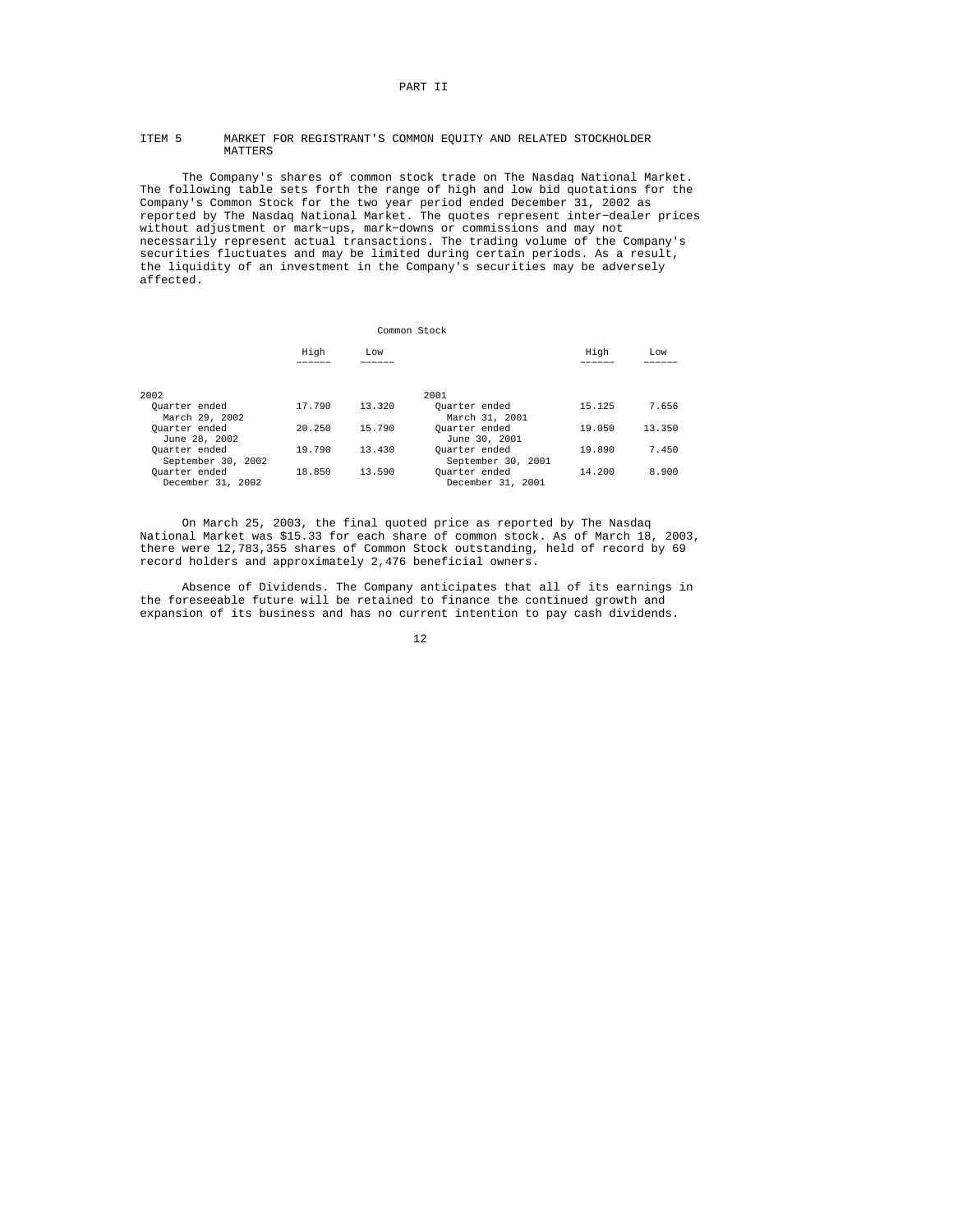# <span id="page-16-0"></span>ITEM 6 SELECTED FINANCIAL DATA

 The following selected financial data has been derived from the Company's audited financial statements. The Income Statement Data relating to 2002, 2001, 2000, 1999 and 1998 and the Balance Sheet Data as of December 31, 2002, 2001, 2000, 1999 and 1998 should be read in Conjunction with the Company's audited consolidated financial statements and notes thereto appearing elsewhere herein.

|                                                                                 | Year Ended December 31. |             |        |                                                                   |            |  |  |
|---------------------------------------------------------------------------------|-------------------------|-------------|--------|-------------------------------------------------------------------|------------|--|--|
|                                                                                 |                         |             |        | 2002 2001 2000 1999 1998                                          |            |  |  |
| INCOME STATEMENT DATA:                                                          |                         |             |        |                                                                   |            |  |  |
| Net sales                                                                       |                         |             |        | 326.136.000 243.391.000 205.113.000 163.036.000 85.783.000        |            |  |  |
| Cost of sales                                                                   | 199, 453, 000           |             |        | 143.518.000 115.495.000 94.536.000                                | 49,893,000 |  |  |
| Gross profit                                                                    | 126,683,000             |             |        | 99.873.000 89.618.000 68.500.000                                  | 35,890,000 |  |  |
| Commissions and licensing fee 6,603,000 5,911,000 4,847,000 3,367,000 3,273,000 |                         |             |        |                                                                   |            |  |  |
| Operating expenses                                                              |                         |             |        | (100,074,000) (79,472,000) (68,833,000) (52,946,000) (29,949,000) |            |  |  |
| Cost of loss mitigation coverage                                                |                         | (6.950.000) |        |                                                                   |            |  |  |
| Income from operations                                                          |                         |             |        | $33,212,000$ $19,362,000$ $25,632,000$ $18,921,000$ $9,214,000$   |            |  |  |
| Interest income                                                                 |                         |             |        | $1,166,000$ $1,344,000$ $1,744,000$ $909,000$ $380,000$           |            |  |  |
| Interest expense                                                                |                         |             |        | $(16,000)$ $(66,000)$ $(102,000)$ $(90,000)$ $(235,000)$          |            |  |  |
| Gain on sale of marketable securities 66,000 71,000 230,000                     |                         |             |        |                                                                   |            |  |  |
| Income before provision for income                                              |                         |             |        |                                                                   |            |  |  |
| taxes                                                                           |                         |             |        | 34,428,000 20,711,000 27,504,000 19,740,000 9,359,000             |            |  |  |
| Provision for income taxes                                                      |                         |             |        | 14.587.000 8.595.000 11.461.000 8.274.000 3.912.000               |            |  |  |
| Net Income                                                                      |                         |             |        | 19,841,000  12,116,000  16,043,000  11,466,000                    | 5,447,000  |  |  |
| Basic income per share                                                          | \$1.58                  | \$1.04      | \$1.42 | \$1.06                                                            | \$0.58     |  |  |
| Diluted income per share                                                        | \$1.45                  | \$0.94      | \$1.26 | $S \t 0.92$                                                       | \$0.50     |  |  |
| Basic weighted average common shares                                            |                         |             |        |                                                                   |            |  |  |
| outstanding                                                                     |                         |             |        | 12,594,861 11,617,862 11,310,130 10,831,250 9,436,798             |            |  |  |
| Effect of potential common shares from                                          |                         |             |        |                                                                   |            |  |  |
| exercise of options and warrants 1,115,018 1,330,002 1,387,244 1,634,102        |                         |             |        |                                                                   | 1,546,303  |  |  |
| Diluted weighted average common shares                                          |                         |             |        |                                                                   |            |  |  |
| outstanding                                                                     |                         |             |        | 13,709,879   12,947,864   12,697,374   12,465,352   10,983,101    |            |  |  |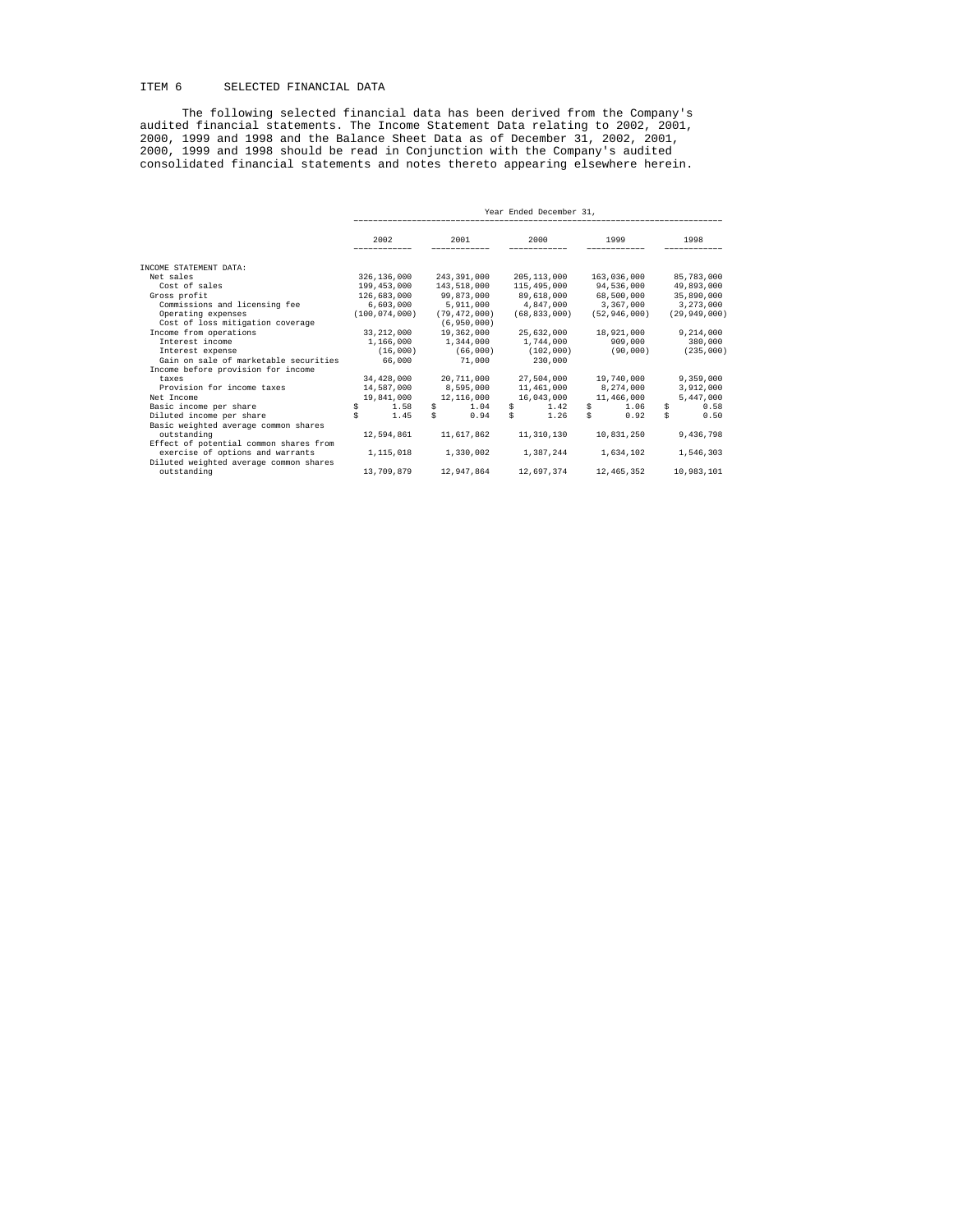| BALANCE SHEET DATA     |             |             |            |            |            |
|------------------------|-------------|-------------|------------|------------|------------|
| Total assets           | 150,500,000 | 121,862,000 | 91,733,000 | 78,135,000 | 48.928.000 |
| Working capital        | 86,461,000  | 82.633.000  | 57.207.000 | 48,076,000 | 33.627.000 |
| Noncurrent liabilities | 1,532,000   | 1,313,000   | 1,130,000  | 980,000    | 681,000    |
| Stockholders' equity   | 130,075,000 | 102,360,000 | 76,566,000 | 62.435.000 | 44,960,000 |
|                        |             |             |            |            |            |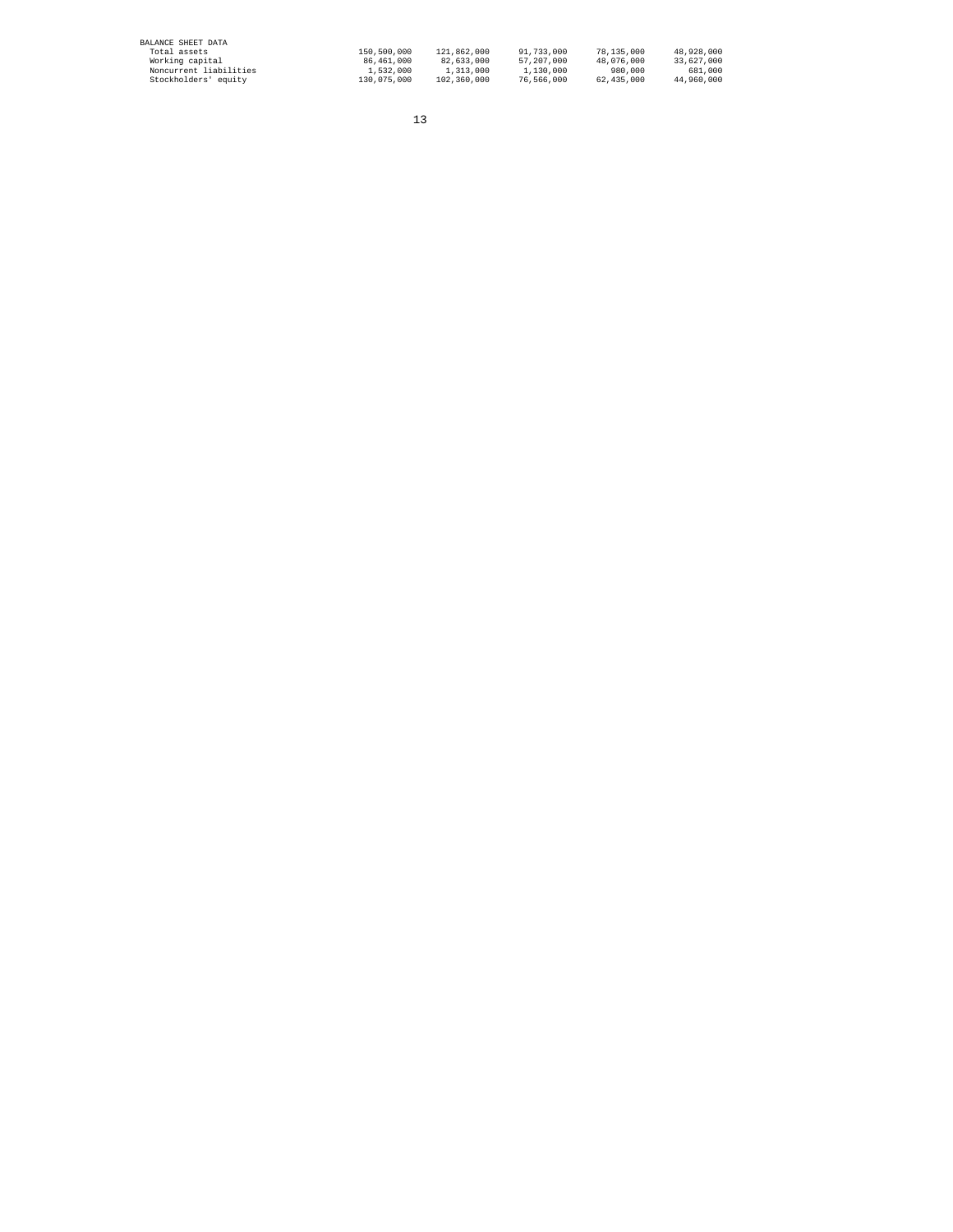#### <span id="page-18-0"></span>ITEM 7 MANAGEMENT'S DISCUSSION AND ANALYSIS OF FINANCIAL CONDITION AND RESULTS OF OPERATIONS

 The following discussion of the Company's financial condition and results of operations should be read in conjunction with the Financial Statements and Notes thereto appearing elsewhere in this document.

 Statements in this "Management's Discussion and Analysis of Financial Condition and Results of Operations" and elsewhere in this document as well as statements made in press releases and oral statements that may be made by the Company or by officers, directors or employees of the Company acting on the Company's behalf that are not statements of historical or current fact constitute "forward−looking statements" within the meaning of the Private Securities Litigation Reform Act of 1995. Such forward−looking statements involve known and unknown risks, uncertainties and other unknown factors that could cause the actual results of the Company to be materially different from the historical results or from any future results expressed or implied by such forward−looking statements. In addition to statements which explicitly describe such risks and uncertainties, readers are urged to consider statements labeled with the terms "believes", "belief", "expects", "intends", "anticipates" or "plans" to be uncertain forward−looking statements. The forward−looking statements contained herein are also subject generally to other risks and uncertainties that are described from time to time in the Company's reports and registration statements filed with the Securities and Exchange Commission.

 The following table sets forth information on operations for the periods indicated:

| Selected Financial Information                              |                                                                                                                                                                                                                                                                                                                                                                                                                                                                            |  |                    |   |                                              |            |  |  |  |
|-------------------------------------------------------------|----------------------------------------------------------------------------------------------------------------------------------------------------------------------------------------------------------------------------------------------------------------------------------------------------------------------------------------------------------------------------------------------------------------------------------------------------------------------------|--|--------------------|---|----------------------------------------------|------------|--|--|--|
| -------------------------<br>Year Ended                     |                                                                                                                                                                                                                                                                                                                                                                                                                                                                            |  |                    |   |                                              |            |  |  |  |
|                                                             | December 31                                                                                                                                                                                                                                                                                                                                                                                                                                                                |  |                    |   |                                              |            |  |  |  |
|                                                             | -----------<br>(\$ in thousands)                                                                                                                                                                                                                                                                                                                                                                                                                                           |  |                    |   |                                              |            |  |  |  |
|                                                             | 2002                                                                                                                                                                                                                                                                                                                                                                                                                                                                       |  |                    |   | 2001 2000                                    |            |  |  |  |
|                                                             |                                                                                                                                                                                                                                                                                                                                                                                                                                                                            |  |                    |   |                                              |            |  |  |  |
| Consolidated:                                               |                                                                                                                                                                                                                                                                                                                                                                                                                                                                            |  |                    |   |                                              |            |  |  |  |
|                                                             |                                                                                                                                                                                                                                                                                                                                                                                                                                                                            |  |                    |   |                                              |            |  |  |  |
| Net Sales                                                   |                                                                                                                                                                                                                                                                                                                                                                                                                                                                            |  |                    |   | \$326,136 100% \$243,391 100% \$205,113 100% |            |  |  |  |
| Cost of Sales                                               |                                                                                                                                                                                                                                                                                                                                                                                                                                                                            |  |                    |   | 199,453 61 143,518 59 115,495 56             |            |  |  |  |
| Gross Profit                                                |                                                                                                                                                                                                                                                                                                                                                                                                                                                                            |  |                    |   | 126,683 39 99,873 41 89,618 44               |            |  |  |  |
| Other Operating Income                                      |                                                                                                                                                                                                                                                                                                                                                                                                                                                                            |  | 6,603 2 5,911 3    |   | 4,847 2                                      |            |  |  |  |
| Operating Expenses                                          |                                                                                                                                                                                                                                                                                                                                                                                                                                                                            |  |                    |   | 100,074 31 79,472 33 68,833 34               |            |  |  |  |
| Cost of Loss Mitigation Coverage                            | $\frac{1}{2} \left( \frac{1}{2} \right) \left( \frac{1}{2} \right) \left( \frac{1}{2} \right) \left( \frac{1}{2} \right) \left( \frac{1}{2} \right) \left( \frac{1}{2} \right) \left( \frac{1}{2} \right) \left( \frac{1}{2} \right) \left( \frac{1}{2} \right) \left( \frac{1}{2} \right) \left( \frac{1}{2} \right) \left( \frac{1}{2} \right) \left( \frac{1}{2} \right) \left( \frac{1}{2} \right) \left( \frac{1}{2} \right) \left( \frac{1}{2} \right) \left( \frac$ |  | $--$ 6,950 3       |   |                                              | $\sim$ $-$ |  |  |  |
| Income from Operations                                      |                                                                                                                                                                                                                                                                                                                                                                                                                                                                            |  | 33, 212 10 19, 362 | 8 | 25,632 12                                    |            |  |  |  |
| Interest and Other Income Net $1,216$ 1 $1,349$ 1 $1,872$ 1 |                                                                                                                                                                                                                                                                                                                                                                                                                                                                            |  |                    |   |                                              |            |  |  |  |
| Income Before Income Taxes                                  | 34,428 11 20,711 9 27,504 13                                                                                                                                                                                                                                                                                                                                                                                                                                               |  |                    |   |                                              |            |  |  |  |
| Net Income                                                  | 19,841 6                                                                                                                                                                                                                                                                                                                                                                                                                                                                   |  |                    |   | 12,116 5 16,043 8                            |            |  |  |  |
|                                                             |                                                                                                                                                                                                                                                                                                                                                                                                                                                                            |  |                    |   |                                              |            |  |  |  |

14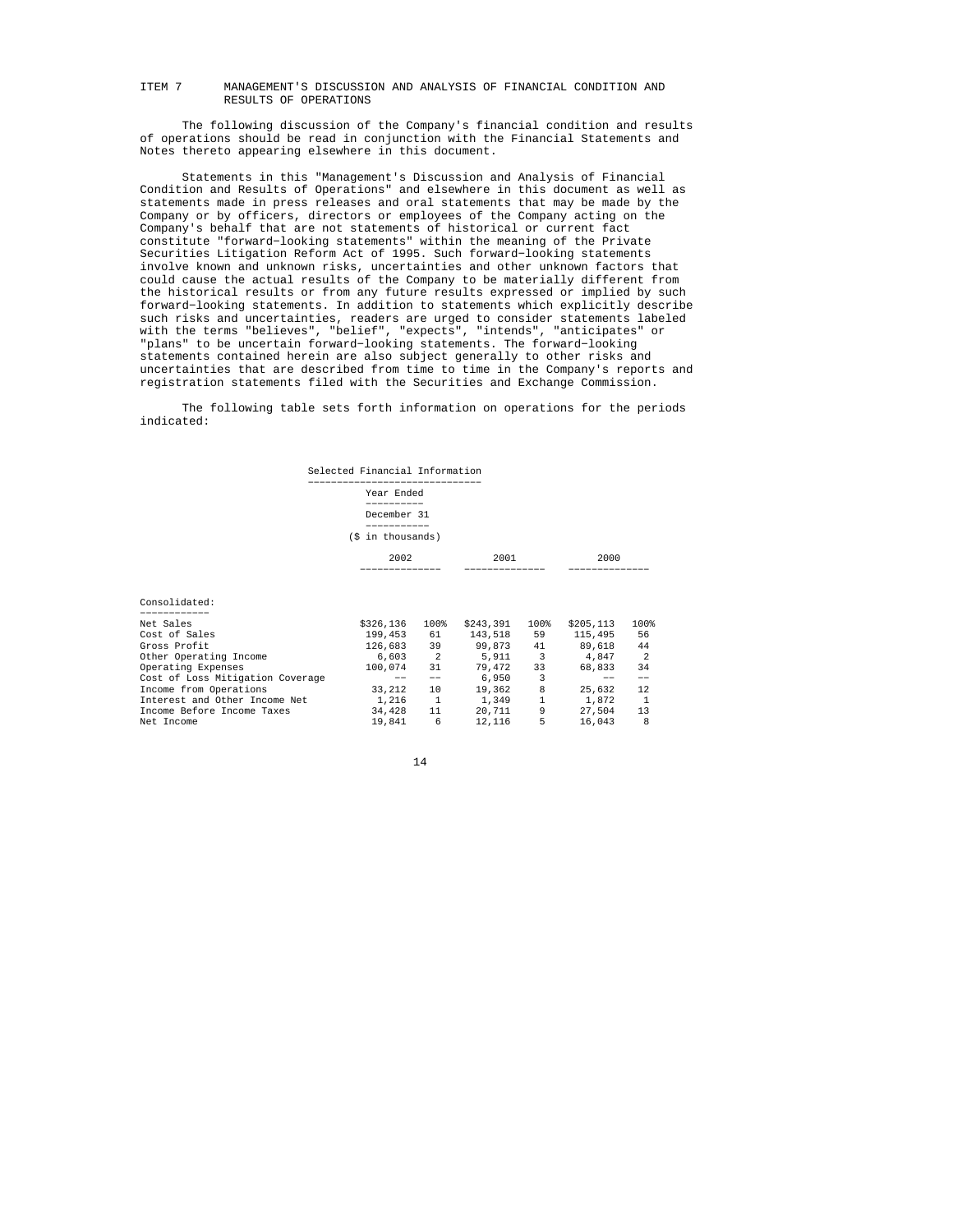# Selected Financial Information

#### −−−−−−−−−−−−−−−−−−−−−−−−−−−−−− Year Ended

−−−−−−−−−− December 31

 −−−−−−−−−−− (\$ in thousands)

2002 2001 2000 −−−−−−−−−−−−−− −−−−−−−−−−−−−− −−−−−−−−−−−−−−

| By Seqment          |  |
|---------------------|--|
| WHOLESALE DIVISIONS |  |

WHOLESALE DIVISIONS: −−−−−−−−−−−−−−−−−−−

| Steven Madden, Ltd. (Madden Womens)              |                         |                |                                                  |                |                                      |                |
|--------------------------------------------------|-------------------------|----------------|--------------------------------------------------|----------------|--------------------------------------|----------------|
| Net Sales                                        | \$108,577 100%          |                | \$92,413                                         | 100%           | \$87,977                             | 100%           |
| Cost of Sales                                    | 75,080 69               |                | $60,052$ 65<br>32,361 35<br>1,462 2<br>24,929 27 |                | 54,707                               | 62             |
| Gross Profit                                     | 33,497                  | 31             |                                                  |                | 33,270                               | 38             |
| Other Operating Income                           | 1,736                   | $\overline{2}$ |                                                  |                | 959                                  | <sup>1</sup>   |
| Operating Expenses                               | 27,714                  | 26             |                                                  |                | 25,422                               | 29             |
| Cost of Loss Mitigation Coverage                 | $\sim$ $ -$             | $- \,$         | 6,950                                            | 8 <sup>1</sup> |                                      | $-\,-$         |
| Income from Operations                           |                         | 7,519 7        | 1,944                                            |                | 2 8,807                              | 10             |
| l.e.i. Footwear:<br>_______________              |                         |                |                                                  |                |                                      |                |
| Net Sales                                        |                         |                |                                                  |                | \$55,665 100% \$42,592 100% \$37,741 | 100%           |
| Cost of sales                                    | 35,368                  | 64             | $26,859$ 63                                      |                | 23,657                               | 63             |
| Gross Profit                                     | 20,297                  | 36             |                                                  |                | 14,084                               | 37             |
| Operating Expenses                               | $14,165$ 25<br>6,132 11 |                | 15,733 37<br>9,833 23<br>5,900 14                |                | 7,652                                | 20             |
| Income from Operations                           |                         |                |                                                  |                | 6,432                                | 17             |
| Madden Mens:<br>__________                       |                         |                |                                                  |                |                                      |                |
| Net Sales                                        | \$45,153                | 100%           | \$10,461                                         | 100%           | $- -$                                |                |
| Cost of sales                                    | 29,022 64               |                | 6,737                                            | 64             | $\qquad \qquad -$                    |                |
| Gross Profit                                     |                         |                | 3,724                                            | 36             |                                      |                |
| Operating Expenses                               | 16,131 36<br>10,330 23  |                | 3,340 32                                         |                |                                      |                |
| Income from Operations                           | 5,801                   | 13             | 384                                              | 4              | $- -$                                |                |
| Diva Acquisition Corp:<br>______________________ |                         |                |                                                  |                |                                      |                |
| Net Sales                                        | \$11,194                | 100%           | \$7,454                                          | 100%           | \$3,616                              | 100%           |
| Cost of sales                                    | 8,117                   | 73             |                                                  |                | 2,591                                | 72             |
| Gross Profit                                     | 3,077 27                |                | 5,384 72<br>2,070 28<br>1,796 24                 |                | 1,025                                | 28             |
| Operating Expenses                               | 2,645                   | 23             |                                                  |                | 1,231                                | 34             |
| Income (Loss) from Operations                    |                         | 432 4          |                                                  | 274 4          | (206)                                | (6)            |
| Stevies Inc.:<br>------------                    |                         |                |                                                  |                |                                      |                |
| Net Sales                                        | \$13,664                | 100%           | \$10,984 100%                                    |                | \$6,147                              | 100%           |
| Cost of sales                                    |                         | 8,777 64       | 7,014 64<br>3,970 36                             |                | 3.846                                | 63             |
| Gross Profit                                     | 4,887                   | 36             |                                                  |                | 2,301                                | 37             |
| Other Operating Income                           | 97                      | 1              | $249$ 2<br>2,626 24                              |                | 257                                  | $\overline{4}$ |
| Operating Expenses                               | 3,205                   | 24             |                                                  |                | 1,595                                | 26             |
| Income from Operations                           | 1,779 13                |                | 1,593 14                                         |                | 963                                  | 15             |
| STEVEN MADDEN RETAIL INC.:                       |                         |                |                                                  |                |                                      |                |
|                                                  |                         |                |                                                  |                |                                      |                |
| Net Sales                                        | \$91,883                | 100%           | \$79,487 100%                                    |                | \$69,632                             | 100%           |
| Cost of Sales                                    | 43,089 47               |                | 37,472 47<br>42,015 53                           |                | 30,694                               | 44             |
| Gross Profit                                     | 48,794                  | 53             |                                                  |                | 38,938                               | 56             |
| Operating Expenses                               | 39,793                  | 43             | 34,992                                           | 44             | 30,937                               | 44             |
| Income from Operations<br>Number of Stores       | 9,001                   | 10             | 7,023 9                                          |                | 8,001                                | 12.            |
|                                                  | 80                      |                | 73                                               |                | 65                                   |                |

<u>15</u>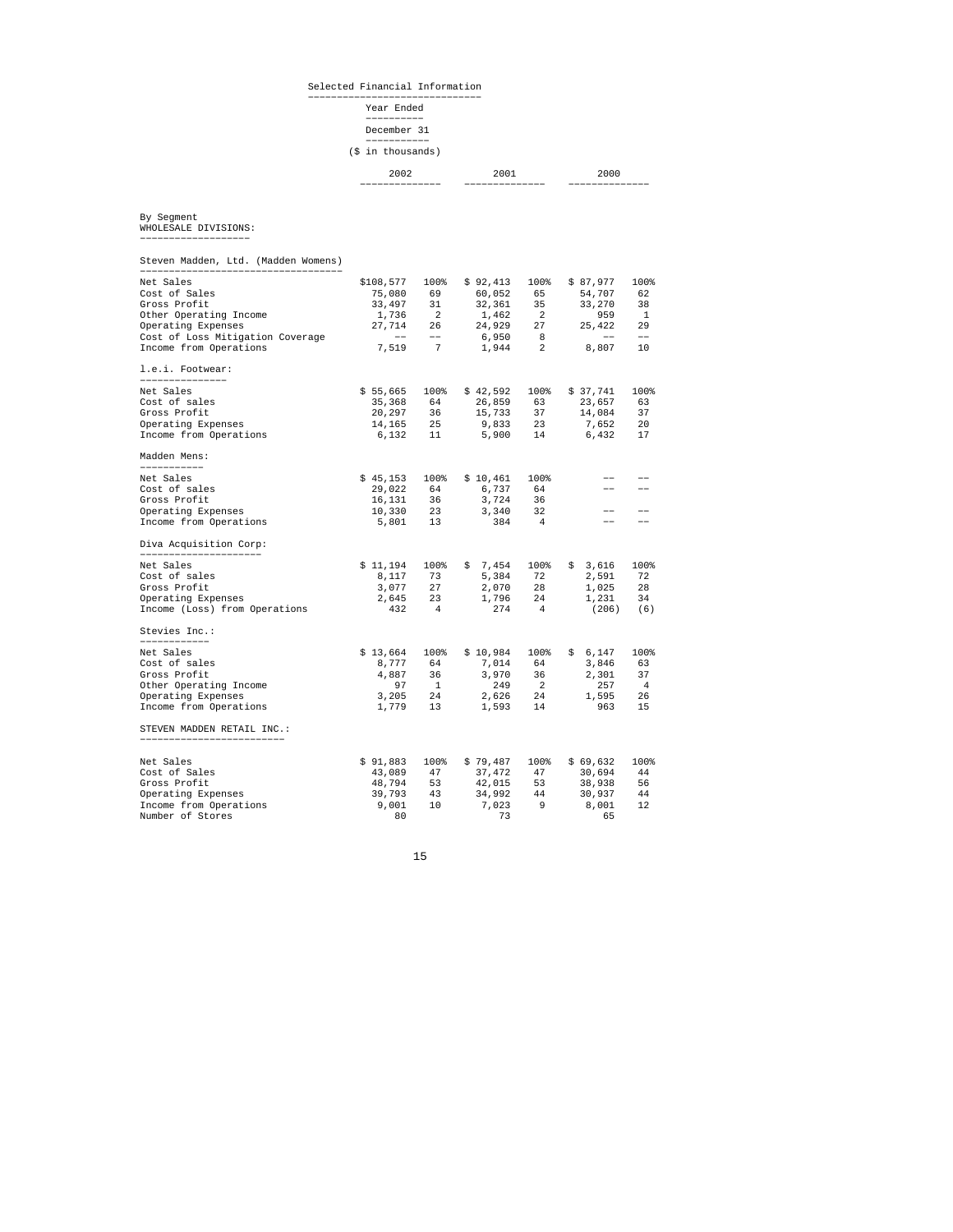| Selected Financial Information                                          |             |                                                                             |                     |  |  |  |  |
|-------------------------------------------------------------------------|-------------|-----------------------------------------------------------------------------|---------------------|--|--|--|--|
| Year Ended                                                              |             |                                                                             |                     |  |  |  |  |
| ----------<br>December 31                                               |             |                                                                             |                     |  |  |  |  |
| . <u>.</u><br>(\$ in thousands)                                         |             |                                                                             |                     |  |  |  |  |
|                                                                         | 2002        | 2001                                                                        | 2000                |  |  |  |  |
|                                                                         |             | -------------                                                               |                     |  |  |  |  |
| By Segment (Continued)                                                  |             |                                                                             |                     |  |  |  |  |
| ADESSO MADDEN INC.:<br>------------------                               | 2002        | 2001                                                                        | 2000                |  |  |  |  |
| (FIRST COST)                                                            |             |                                                                             |                     |  |  |  |  |
| Other Operating Revenue<br>Operating Expenses<br>Income from Operations | 2,548<br>53 | $$4,770$ 100% $$4,200$ 100% \$ 3,631<br>2,222 47 1,956 47 1,996 55<br>2,244 | 100%<br>45<br>1,635 |  |  |  |  |

RESULTS OF OPERATIONS (\$ in thousands)

Year Ended December 31, 2002 vs. Year Ended December 31, 2001

#### Consolidated: −−−−−−−−−−−−

 Sales for the year ended December 31, 2002 were \$326,136 or 34% higher than the \$243,391 for the year ended December 31, 2001. The increase in sales was partially due to a \$34,692 increase in sales from the Madden Mens Wholesale Division ("Madden Mens") and year 2002 was a full year of operations from this division as well as double−digit percentage gains in each of our other Wholesale Divisions and sales gains of 16% (\$12,396) in our Retail Division. Sales gains were attributable to greater acceptance of the Company's product offerings and to an increase in the Company's brand recognition as well as the Company's opening of ten additional stores.

 Consolidated gross profit as a percentage of sales decreased to 39% in 2002 from 41% in 2001. The decrease was primarily due to sluggish business conditions, which required increased markdowns, selling and advertising allowances to facilitate sales in 2002 vs. 2001.

 Total Operating expenses increased to \$100,074 in 2002 from \$79,472 in 2001. Such increase resulted from a first full year of operation for Madden Mens division, cost associated with growth in other segments of business as well as provision for management incentives. Advertising and marketing related expenses increased to \$7,451 in 2002 from \$6,596 in 2001 because of the Company's increased focus in this area. Selling, design and licensing expenses also increased to \$18,346 in 2002 from \$12,499 in 2001 because of overall growth in sales and the Company's concentration in its design and licensing areas. Additionally, operating expenses increased to \$20,007 in 2002 from \$16,845 primarily because the Company opened 10 additional retail stores during 2002. Also, total legal expenses in 2002 increased to \$2,650 from \$922 in 2001 because of incremental legal and defense costs.

 Income from operations for 2002 was \$33,212, which represents an increase of \$13,850 or 72% over income from operations of \$19,362 in 2001. Net income increased by 64% to \$19,841 in 2002 from \$12,116 in 2001. The increase in income resulted from growth in sales, decrease in operating expenses as a percentage of sales as well as a \$6,950 of expense in 2001 relating to a non−recurring charge associated with the purchase of loss mitigation insurance coverage.

#### Wholesale Divisions: −−−−−−−−−−−−−−−−−−−

Steven Madden Ltd. (Madden Women's, l.e.i. and Madden Mens):

 Sales from Madden Women's Wholesale Division ("Madden Women's") accounted for \$108,577 or 33%, and \$92,413 or 38%, of total sales in 2002 and 2001, respectively. The increase in sales was driven by the sales of key styles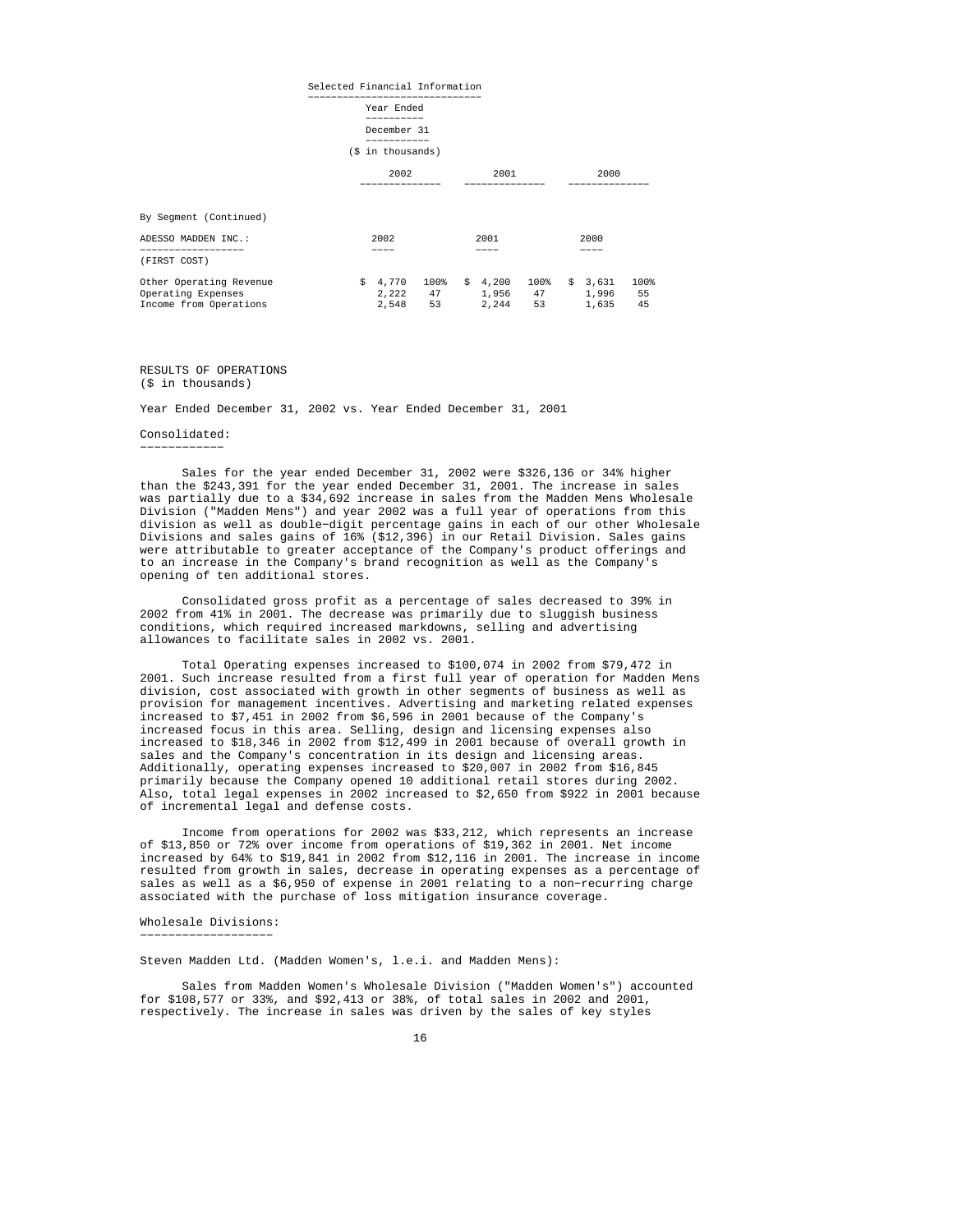including euro casuals, open stock dress sandals and classic platform round toe boots. Gross profit as a percentage of sales decreased to 31% in 2002 from 35% in 2001 primarily due to earlier action by the division to sell off slow moving styles by reducing selling prices to create open−to−buy for new best sellers and the higher markdowns taken by the division because of the general softness in the economy. Operating expenses increased to \$27,714 in 2002 from \$24,929 in 2001 due to increases in employee incentives and performance related expenses. Additionally, selling and designing expenses increased due to an increase in sales in 2002. Income from operations for Madden Women's was \$7,519 in 2002 compared to \$1,944 in 2001. Income from operations in 2001 included a pretax charge of \$6,950 in connection with the purchase of a loss mitigation policy.

 Sales from l.e.i. ("l.e.i.") accounted for \$55,665 or 17%, and \$42,592 or 17%, of total sales in 2002 and 2001, respectively. The increase in sales was principally due to the addition of new accounts with retailers including The Bon Marche, Dayton Hudson, Stage Stores and Foot Action and higher sales of key styles such as euro casual and lug bottom casuals. Gross profit as a percentage of sales decreased to 36% in 2002 from 37% in 2001 primarily due to an increase in markdown allowances caused by higher levels of promotional activities and general softness in the economy in the year 2002. Operating expenses increased to \$14,165 in 2002 from \$9,833 in 2001 due to increased sales commission, out freight and licensing costs as well as employee incentives and performance related expenses. Income from operations for l.e.i. was \$6,132 in 2002 compared to \$5,900 in 2001.

 Sales from Madden Mens ("Madden Mens"), which commenced shipping in the first quarter of 2001, accounted for \$45,153 or 14%, and \$10,461 or 4%, of total sales in 2002 and 2001, respectively. The sales increase resulted from doubling the number of Madden Mens doors and wider acceptance of Madden Mens products throughout the department store distribution channels. Sales were driven by key styles including euro casual and the sport−active look. Gross profit as a percentage of sales remained at 36% in 2002, the same as 2001. Operating expenses increased to \$10,330 in 2002 from \$3,340 in 2001 due to increases in payroll and other payroll−related expenses, which were due to growth in the business, and year 2002 was the first full complete year for this product line. Additionally, selling and designing expenses increased due to the increase in sales in 2002. Madden Mens income from operations increased to \$5,801 in 2002 compared to \$384 in 2001.

# Diva Acquisition Corp. ("Diva"):

 Sales from Diva accounted for \$11,194 or 3%, and \$7,454 or 3%, of total sales in 2002 and 2001, respectively. The increase in sales was achieved partly through the third quarter inclusion of sales of products from the newly introduced Steven brand (which had net sales of \$860 in 2002) within the Diva Division. The increase in sales was also driven by key styles including pointy toe dress shoes, sport active shoes, driving moccasins and mid−heel dress shoes. Gross profit as a percentage of sales decreased to 27% in 2002 from 28% in 2001, primarily due to an increase in markdown allowances, resulting from higher levels of promotional activities caused by general softness in the economy in 2002. Operating expenses increased to \$2,645 in 2002 from \$1,796 in 2001 due to increases in payroll and other payroll−related expenses due to the growth in the business. Additionally, selling and related expenses increased due to the increase in sales in 2002. Diva's income from operations increased to \$432 in 2002 compared to \$274 in 2001.

#### Stevies Inc. ("Stevies"):

 Sales from Stevies accounted for \$13,664 or 4%, and \$10,984 or 5%, of total sales in 2002 and 2001, respectively. The increase in sales was driven by the addition of new accounts with retailers including Meldisco children's departments, Zutopia, and the Wet Seals' children's division. This increase in sales was also due to the growth in accounts such as Limited Too, Journey's Kidz, Nordstrom and Filenes. Gross profit as a percentage of sales remained at 36% in 2002 same as 2001. Operating expenses increased to \$3,205 in 2002 from \$2,626 in 2001 due to increases in payroll and other payroll−related expenses. Additionally, selling and related expenses increased due to an increase in sales in the current period. Stevies income from operations increased to \$1,779 in 2002 compared to \$1,593 in 2001.

#### Retail Division: −−−−−−−−−−−−−−−

 Sales from the Retail Division accounted for \$91,883 or 28% and \$79,487 or 33% of total sales in 2002 and 2001, respectively. This increase in sales was due to the increase in the number of Steve Madden retail stores as well as an increase in comparable store sales. During 2002, the Company opened ten (10) new stores and closed three (3) of its low performing stores. As of December 31,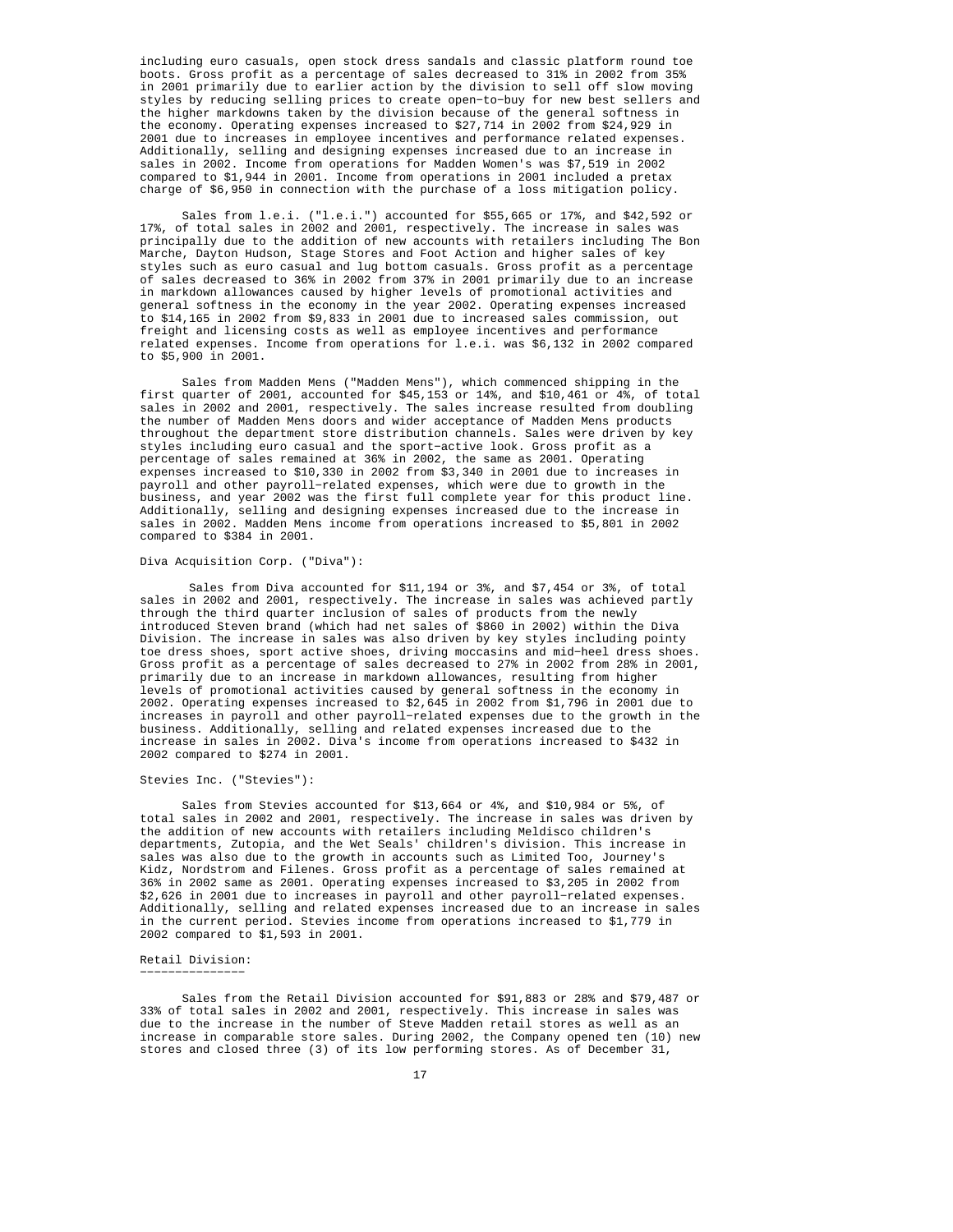2002, there were 80 retail stores compared to 73 stores as of December 31, 2001. Comparable store sales for the year ended December 31, 2002 increased 6% over such sales in 2001. This increase was achieved through the early delivery of fresh products to the Company's stores and the prompt replenishment of inventory in season. Additionally the increase in sales was driven by key styles including women's dress and casual shoes as well as an increase in the sale of men's footwear in the Company's retail stores. Gross profit as a percentage of sales remained at 53% in 2002, the same as 2001. Operating expenses for the Retail Division increased to \$39,793 or 43% of sales in 2002 from \$34,992 or 44% of sales in 2001. This increase primarily resulted from the addition of new stores. Income from operations for the Retail Division was \$9,001 in 2002 compared to \$7,023 in 2001.

#### Adesso−Madden Division: −−−−−−−−−−−−−−−−−−−−−−

 Adesso−Madden, Inc. generated commission revenues of \$4,770 for the year ended December 31, 2002, which represents a 14% increase over commission revenues of \$4,200 in 2001. This increase was primarily due to the growth in accounts such as Wal−Mart, Target, JC Penney and Mervyn's and the addition of children's products to the assortment mix. Operating expenses increased to \$2,222 in 2002 from \$1,956 in 2001 due to increases in payroll and other payroll−related expenses. Income from operations for Adesso−Madden was \$2,548 in 2002 compared to \$2,244 in 2001.

Year Ended December 31, 2001 vs. Year Ended December 31, 2000

#### Consolidated: −−−−−−−−−−−−

 Sales for the year ended December 31, 2001 were \$243,391 or 19% higher than sales of \$205,113 for the year ended December 31, 2000. The increase in sales was due to several factors, including (i) additional revenues of \$10,461 from the Company's new Madden Mens Wholesale Division, which commenced shipping in the first quarter of 2001, (ii) a 14% increase in retail sales due to the opening of additional retail stores, (iii) a 13% increase in sales from l.e.i. Wholesale, (iv) a 79% increase in sales from Stevies Wholesale, (v) a 106% increase in sales from Diva Wholesale, (vi) the addition in wholesale accounts, and (vii) an increase in public awareness with respect to the Company's brands.

 Consolidated gross profit as a percentage of sales decreased from 44% in 2000 to 41% in 2001. The decrease in gross margin resulted from greater promotional activity at retail this year due to sluggish July 2001 sales and the tragic events of September 11th and its aftermath. Margin pressures from wholesale large accounts prompted the Company to be early and aggressive with markdowns in a highly promotional retail climate. Finally, the decrease in the Company's higher margin retail business as a percentage of total sales contributed to the margin erosion.

 Selling, general and administrative (SG&A) expenses increased to \$79,472 in 2001 from \$68,833 in 2000. The increase in SG&A expenses was due primarily to a 28% increase in payroll, management incentives and payroll−related expenses from \$24,268 in 2000 to \$31,004 in 2001. Also, selling and designing expenses increased by 19% from \$10,510 in 2000 to \$12,499 in 2001. This was due in part to an increase in sales in the current period and to the Company's increased focus on selling and designing activities. The increase in the number of retail outlets and expanded corporate office facilities resulted in an increase in occupancy, telephone and utilities expenses by 19% from \$9,208 in 2000 to \$10,957 in 2001.

 Income from operations for 2001 was \$19,362, which represented a decrease of \$6,270 from the income from operations of \$25,632 in 2000 and was due to a non−recurring charge taken in the fourth quarter of 2001 for the purchase of loss mitigation insurance coverage in the amount of \$6,950. Net income decreased to \$12,116 in 2001 from \$16,043 in 2000 due to the factors mentioned above.

#### Wholesale Divisions: −−−−−−−−−−−−−−−−−−−

#### Steven Madden Ltd (Madden Women's, l.e.i. and Madden Mens):

 Sales from the Madden Women's Wholesale Division accounted for \$92,413 or 38%, and \$87,977 or 43%, of total sales in 2001 and 2000, respectively. The increase in sales was driven by the sales of key styles including euro−sport casuals, pointed toe and Madden slippers. Also, sales were driven by an increase in reorders through open stock replenishment for late spring and fall items.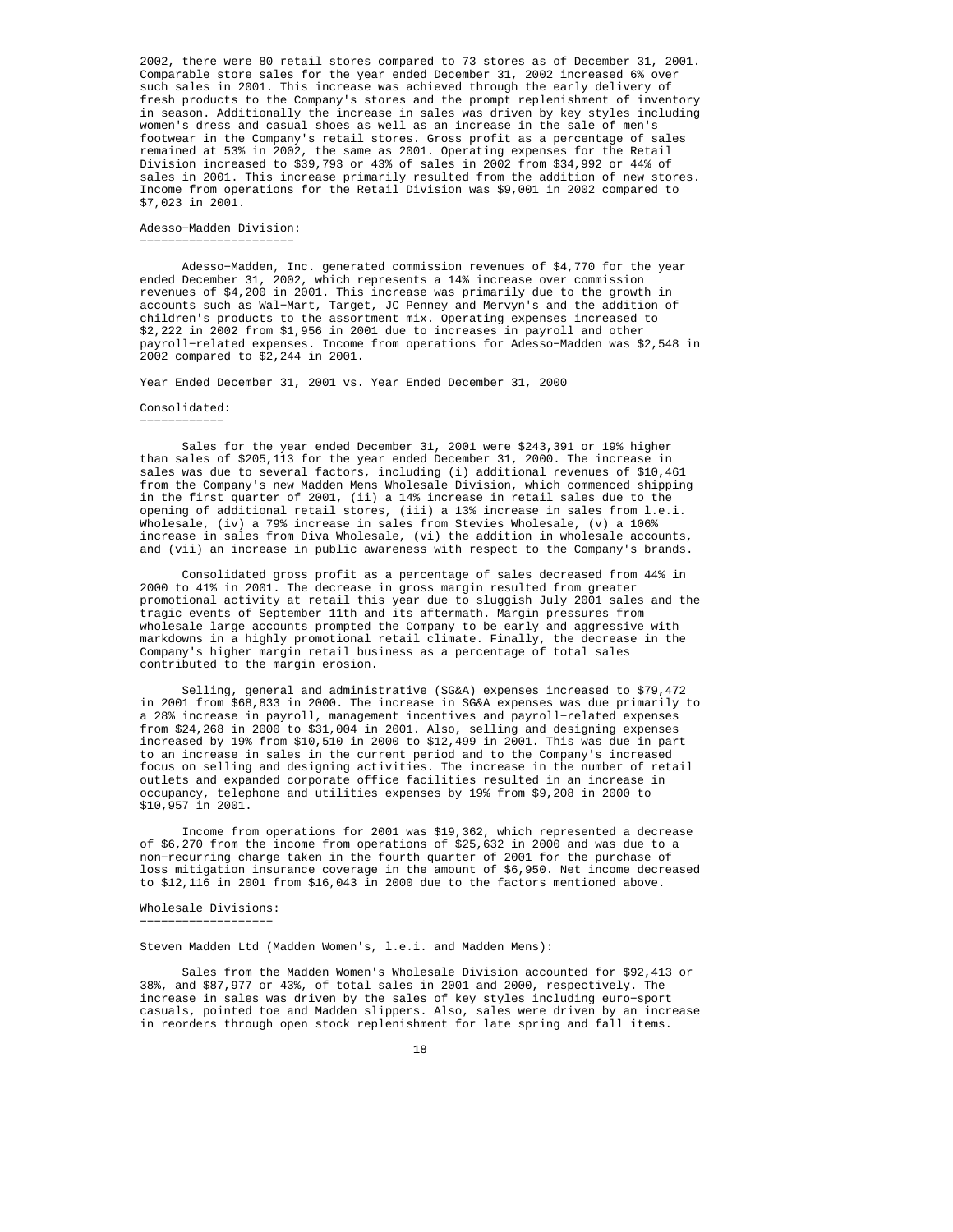Gross profit as a percentage of sales decreased from 38% in 2000 to 35% in 2001 due to margin pressures from Madden Wholesale large accounts which prompted the Company to be early and aggressive with markdowns in a highly promotional retail climate. Operating expenses decreased to \$24,929 in 2001 from \$25,422 in 2000 due to decreases in advertising and marketing expenses. Madden Wholesale income from operations decreased to \$1,944 in 2001 compared to income from operations of \$8,807 in 2000 due to a non−recurring charge taken in the fourth quarter of 2001 as a result of the purchase of loss mitigation insurance coverage in the amount of \$6,950.

 Sales from l.e.i. accounted for \$42,592 or 17%, and \$37,741 or 18%, of total sales in 2001 and 2000, respectively. Revenues for the year ended December 31, 2001 increased 13% over the same period of 2000. The focus of the l.e.i. Wholesale expansion was in department stores such as May Department Stores, and specialty store channels such as Journeys. Gross profit as a percentage of sales remained the same in 2000 and 2001. Operating expenses increased to \$9,833 in 2001 from \$7,652 in 2000 due to increases in payroll and payroll−related expenses. Additionally, selling and designing expenses increased due to an increase in sales in the current period. Income from operations for l.e.i. was \$5,900 in 2001 compared to income from operations of \$6,432 in 2000.

 Madden Mens commenced shipping in the first quarter of 2001. Madden Mens generated revenues of \$10,461 for the year ended December 31, 2001.

 Sales from Diva accounted for \$7,454 or 3%, and \$3,616 or 2%, of total sales in 2001 and 2000, respectively. The Company believes that the increase in sales was driven by placements of its new product line in major department stores, specialty stores, and specialty catalogues. Gross profit as a percentage of sales remained the same in 2000 and 2001. Operating expenses increased to \$1,796 in 2001 from \$1,231 in 2000 due to increases in payroll and payroll−related expenses. Additionally, selling and related expenses increased due to an increase in sales in the current period. Income from operations for Diva was \$274 for the year 2001 which represented a 233% increase over loss from operations of \$206 in 2000.

 Sales from Stevies, which commenced shipping in the second quarter of 2000, accounted for 10,984 or 5%, and \$6,147 or 3%, of total sales in 2001 and 2000, respectively. This increase was primarily due to a full year of operation and growth in accounts such as Limited Too and Nordstrom. Gross profit as a percentage of sales decreased from 37% in 2000 to 36% in 2001 due to margin pressures from some of Stevies' large accounts, which prompted the Company to be early and aggressive with markdowns in a highly promotional retail climate. Operating expenses increased to \$2,626 in 2001 from \$1,595 in 2000 due to increases in payroll and payroll−related expenses. Additionally, selling and designing expenses increased due to an increase in sales in the current period. Income from operations for Stevies Wholesale was \$1,593 in 2001 compared to income from operations of \$963 in 2000.

#### Retail Division: −−−−−−−−−−−−−−−

 Sales from the Retail Division accounted for \$79,487 or 33% and \$69,632 or 34% of total sales in 2001 and 2000, respectively. This increase in Retail Division sales was primarily due to the increase in the number of Steve Madden retail stores. During the year ended December 31, 2001, the Company closed two of its least productive stores located in Coconut Grove, Florida and in Mineola, New York. As of December 31, 2001, there were 73 Steve Madden retail stores compared to 65 stores as of December 31, 2000. Same store sales for the year ended December 31, 2001 decreased by 1% compared to the same store sales for 2000 due to sluggish consumer traffic in the aftermath of September 11th. Revenues from the Internet store for the year ended December 31, 2001 were in excess of \$4,000, showing an increase of 37% over such revenues in 2000. Gross profit as a percentage of sales decreased from 56% in 2000 to 53% in 2001 due to greater promotional activity at retail in 2001. Operating expenses for the Retail Division increased to \$34,992 or 44% of sales in 2001 from \$30,937 or 44% of sales in 2000. This increase in dollars was due to increases in payroll and payroll−related expenses and occupancy expenses as a result of opening ten additional stores in 2001. Income from operations for the Retail Division was \$7,023 in 2001 compared to income from operations of \$8,001 in 2000.

#### Adesso−Madden Division: −−−−−−−−−−−−−−−−−−−−−−

 Adesso−Madden, Inc. generated commission revenues of \$4,200 for the year ended December 31, 2001, which represented a 16% increase over commission revenues of \$3,631 in 2000. This increase was primarily due to the growth in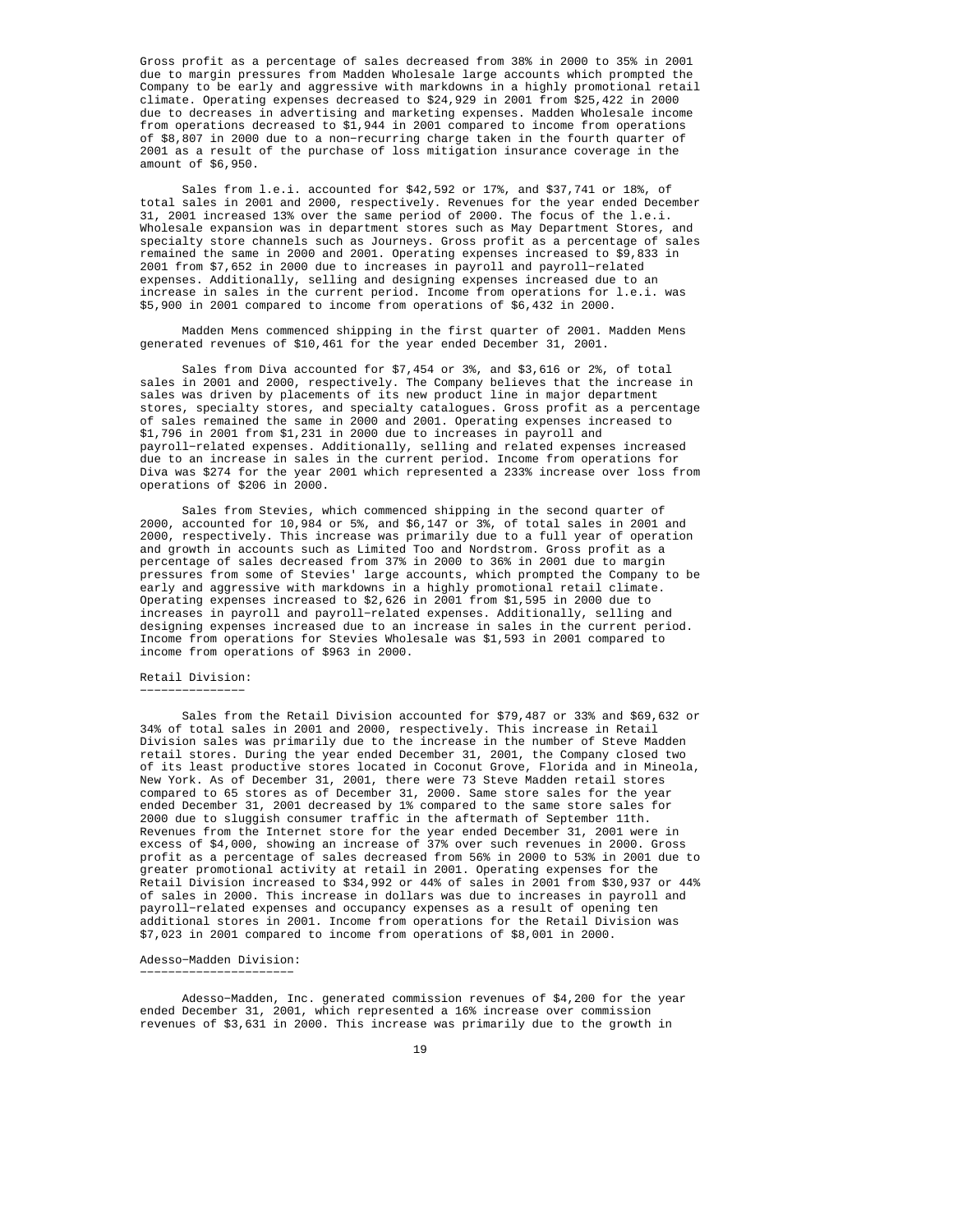accounts such as Walmart and Target and the addition of children's products to the assortment mix. Operating expenses decreased to \$1,956 in 2001 from \$1,996 in 2000. Income from operations for Adesso−Madden was \$2,244 in 2001 compared to income from operations of \$1,635 in 2000.

#### LICENSE AGREEMENTS

 Revenues from licensing increased to \$1,833 in 2002 from \$1,711 in 2001. As of December 31, 2002, the Company had six license partners covering six product categories of its Steve Madden brand. Also, as of December 31, 2002, the Company had two license partners covering two product categories of its Stevies brand. The product categories include handbags, hosiery, sunglasses, eyewear, belts and outerwear.

#### LIQUIDITY AND CAPITAL RESOURCES

 The Company had working capital of \$86,461 at December 31, 2002 compared to \$82,633 of working capital at December 31, 2001, representing an increase of \$3,828, which was primarily due to the Company's net income and proceeds received from the exercise of stock options. The Company believes that based upon its financial position and its ability to generate cash flow from operations, it expects to meet all of its financial commitments and operating needs through December 31, 2003.

 Under the terms of a factoring agreement with Capital Factors, Inc., the Company is permitted to draw down 80% of its invoiced receivables at an interest rate of two points below the Prime Rate (as defined in such agreement). The agreement with Capital Factors was renewed for the period beginning June 30, 2002 through December 31, 2004. Capital Factors maintains a lien on all of the Company's inventory and receivables and assumes the credit risk for all assigned accounts approved by them. Under the agreement, the Company has a credit line of \$15,000. The Company did not use any portion of credit line during 2002.

 The Company has invested in marketable securities consisting of corporate bonds, U.S. Treasury notes and government asset−backed securities. The securities mature on various dates through 2007.

#### OPERATING ACTIVITIES

 During the year ended December 31, 2002, cash provided from operating activities was \$29,593. Uses of cash arose principally from an increase in non−factored accounts receivable of \$1,207 and an increase in inventories of \$3,627. Sources of cash were provided principally by net income of \$19,841 and a decrease in prepaid expenses and other assets of \$7,046.

 The Company leases office, showroom, warehouse and retail facilities under non−cancelable operating leases with terms expiring at various times through 2013. Future minimum annual lease payments under non−cancelable operating leases consist of the following at December 31:

|            | S  | 63,229 |
|------------|----|--------|
|            |    |        |
| Thereafter |    | 21,786 |
| 2007       |    | 7,716  |
| 2006       |    | 8,256  |
| 2005       |    | 8,236  |
| 2004       |    | 8,582  |
| 2003       | \$ | 8,653  |

 The Company has an employment agreement with Steve Madden, its former CEO and President, to serve as the Company's Creative and Design Chief. The employment agreement, as amended, provides for an annual salary of \$700,000 through June 30, 2011. The agreement also provides for an annual performance bonus, an annual option grant at exercise prices equal to the market price on the date of grant and a non−accountable expense allowance.

 The Company has employment agreements with certain executives, which provide for the payment of compensation aggregating approximately \$1,639 in 2003, \$1,545 in 2004 and \$641 in 2005. In addition, such employment agreements provide for incentive compensation based on various performance criteria as well as other benefits.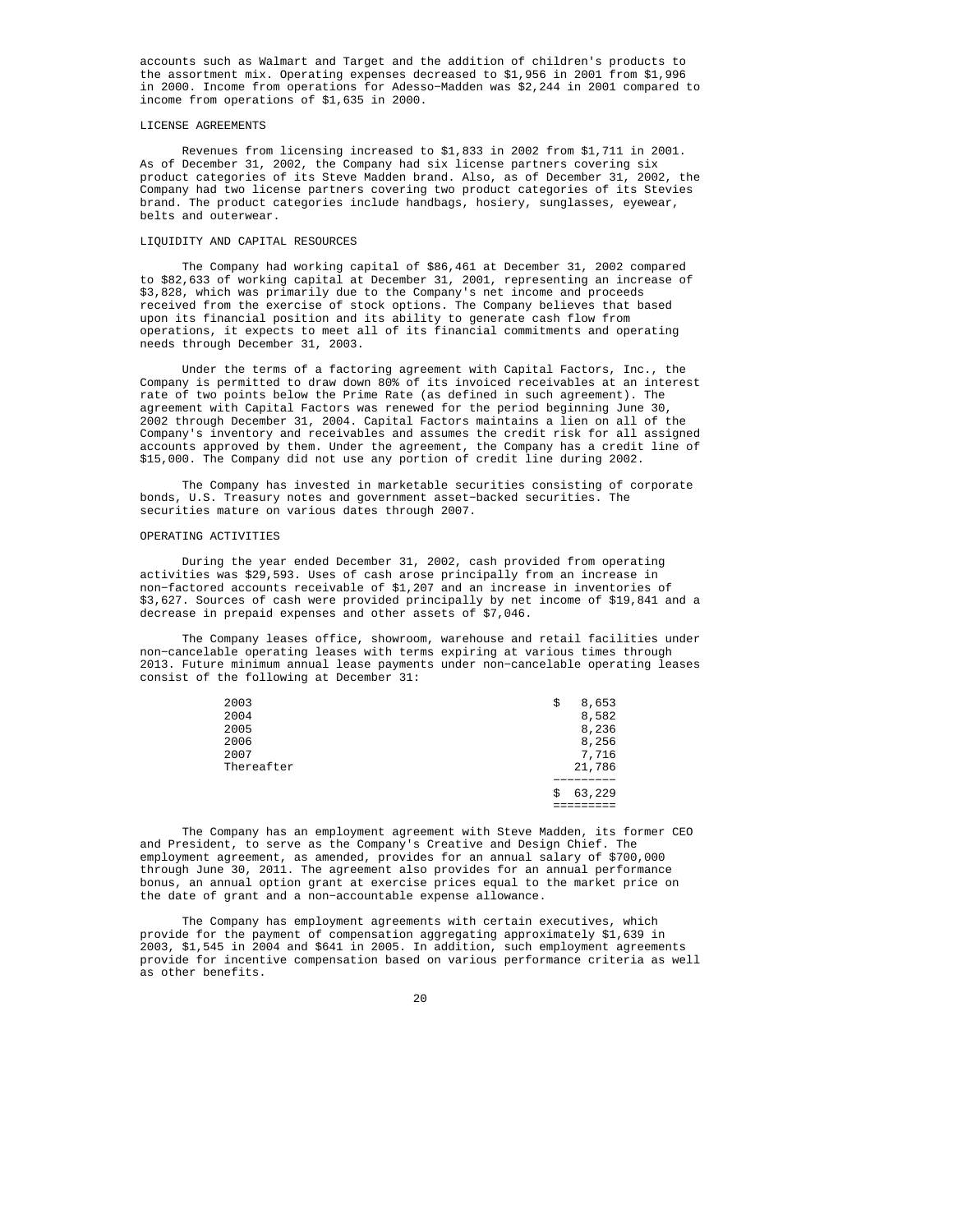Significant portions of the Company's products are produced at overseas locations, the majority of which are located in Brazil, China, Italy and Spain. The Company has not entered into any long−term manufacturing or supply contracts with any of these foreign companies. The Company believes that a sufficient number of alternative sources exist outside of the United States for the manufacture of its products. In addition, the Company currently makes approximately ninety−five percent (95%) of its purchases in U.S. dollars.

#### INVESTING ACTIVITIES

 During the year ended December 31, 2002, the Company invested \$22,308 in marketable securities, net of maturities and sales of \$4,041. In addition, the Company invested \$5,072 on leasehold improvements to its corporate office space, the cost of opening of ten (10) new stores and upgrading its computer system.

#### FINANCING ACTIVITIES

 During the year ended December 31, 2002, the Company received \$4,364 in connection with the exercise of stock options.

#### INFLATION

 The Company does not believe that the relatively low rates of inflation experienced over the last few years in the United States, where it primarily competes, have had a significant effect on sales or profitability.

#### OTHER CONSIDERATIONS

 Fashion Industry Risks. The success of the Company will depend in significant part upon its ability to anticipate and respond to product and fashion trends as well as to anticipate, gauge and react to changing consumer demands in a timely manner. There can be no assurance that the Company's products will correspond to the changes in taste and demand or that the Company will be able to successfully market products which respond to such trends. If the Company misjudges the market for its products, it may be faced with significant excess inventories for some products and missed opportunities with others. In addition, misjudgments in merchandise selection could adversely affect the Company's image with its customers resulting in weak sales and increased markdown allowances for customers which could have a material adverse effect on the Company's business, financial condition and results of operations.

 The industry in which the Company operates is cyclical, with purchases tending to decline during recessionary periods when disposable income is low. Purchases of contemporary shoes and accessories tend to decline during recessionary periods and also may decline at other times. While the Company has fared well in recent years in a difficult retail environment, there can be no assurance that the Company will be able to maintain its historical rate of growth in revenues and earnings, or remain profitable in the future. A recession in the national or regional economies or uncertainties regarding future economic prospects, among other things, could affect consumer spending habits and have a material adverse effect on the Company's business, financial condition and results of operations.

 In recent years, the retail industry has experienced consolidation and other ownership changes. In addition, some of the Company's customers have operated under the protection of the federal bankruptcy laws. In the future, retailers in the United States and in foreign markets may consolidate, undergo restructurings or reorganizations, or realign their affiliations, any of which could decrease the number of stores that carry the Company's products or increase the ownership concentration within the retail industry. While such changes in the retail industry to date have not had a material adverse effect on the Company's business or financial condition, there can be no assurance as to the future effect of any such changes.

 Inventory Management. The fashion−oriented nature of the Company's industry and the rapid changes in customer preferences leave the Company vulnerable to an increased risk of inventory obsolescence. Thus, the Company's ability to manage its inventories properly is an important factor in its operations. Inventory shortages can adversely affect the timing of shipments to customers and diminish brand loyalty. Conversely, excess inventories can result in lower gross margins due to the necessity of providing discounts to retailers.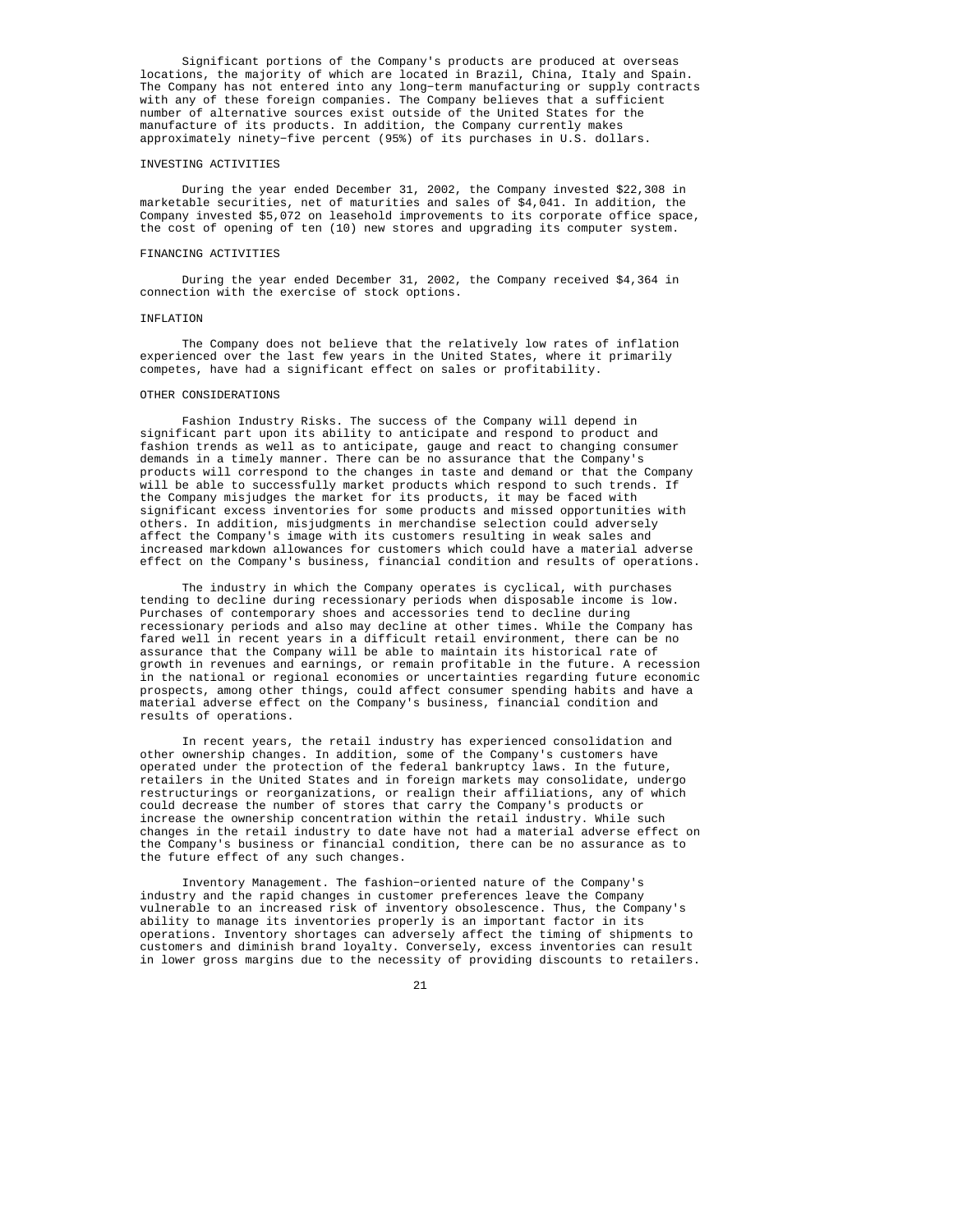The inability of the Company to effectively manage its inventory would have a material adverse effect on the Company's business, financial condition and results of operations.

 Dependence Upon Customers and Risks Related to Extending Credit to Customers. The Company's customers consist principally of department stores and specialty stores, including shoe boutiques. Certain of the Company's department store customers, including some under common ownership, account for significant portions of the Company's wholesale sales.

 The Company generally enters into a number of purchase order commitments with its customers for each of its lines every season and does not enter into long−term agreements with any of its customers. Therefore, a decision by a significant customer of the Company, whether motivated by competitive conditions, financial difficulties or otherwise, to decrease the amount of merchandise purchased from the Company or to change its manner of doing business could have a material adverse effect on the Company's business, financial condition and results of operations. The Company sells its products primarily to retail stores across the United States and extends credit based on an evaluation of each customer's financial condition, usually without requiring collateral. While various retailers, including some of the Company's customers, have experienced financial difficulties in the past few years which increased the risk of extending credit to such retailers, the Company's losses due to bad debts have been limited. Pursuant to the Factoring Agreement between Capital Factors and the Company, Capital Factors currently assumes the credit risk related to approximately 95% of the Company's accounts receivables. However, financial difficulties of a customer could cause the Company to curtail business with such customer or require the Company to assume more credit risk relating to such customer's receivables.

 Impact of Foreign Manufacturers. Substantial portions of the Company's products are currently sourced outside the United States through arrangements with a number of foreign manufacturers in four different countries. During the year ended December 31, 2002, approximately 80% of the Company's products were purchased from sources outside the United States, including China, Brazil, Italy and Spain.

 Risks inherent in foreign operations include work stoppages, transportation delays and interruptions, changes in social, political and economic conditions which could result in the disruption of trade from the countries in which the Company's manufacturers or suppliers are located, the imposition of additional regulations relating to imports, the imposition of additional duties, taxes and other charges on imports, significant fluctuations of the value of the dollar against foreign currencies, or restrictions on the transfer of funds, any of which could have a material adverse effect on the Company's business, financial condition and results of operations. The Company does not believe that any such economic or political condition will materially affect the Company's ability to purchase products, since a variety of materials and alternative sources are available. The Company cannot be certain, however, that it will be able to identify such alternative sources without delay (if ever) or without greater cost to the Company. The Company's inability to identify and secure alternative sources of supply in this situation would have a material adverse effect on the Company's business, financial condition and results of operations.

 The Company's imported products are also subject to United States customs duties. The United States and the countries in which the Company's products are produced or sold, from time to time, impose new quotas, duties, tariffs, or other restrictions, or may adversely adjust prevailing quota, duty or tariff levels, any of which could have a material adverse effect on the Company's business, financial condition and results of operations.

 Possible Adverse Impact of Unaffiliated Manufacturers' Inability to Manufacture in a Timely Manner, Meet Quality Standards or to Use Acceptable Labor Practices. As is common in the footwear industry, the Company contracts for the manufacture of a majority of its products to its specifications through foreign manufacturers. The Company does not own or operate any manufacturing facilities and is therefore dependent upon independent third parties for the manufacture of all of its products. The Company's products are manufactured to its specifications by both domestic and international manufacturers. The inability of a manufacturer to ship orders of the Company's products in a timely manner or to meet the Company's quality standards could cause the Company to miss the delivery date requirements of its customers for those items, which could result in cancellation of orders, refusal to accept deliveries or a reduction in purchase prices, any of which could have a material adverse effect on the Company's business, financial condition and results of operations.

 Although the Company enters into a number of purchase order commitments each season specifying a time frame for delivery, method of payment, design and quality specifications and other standard industry provisions, the Company does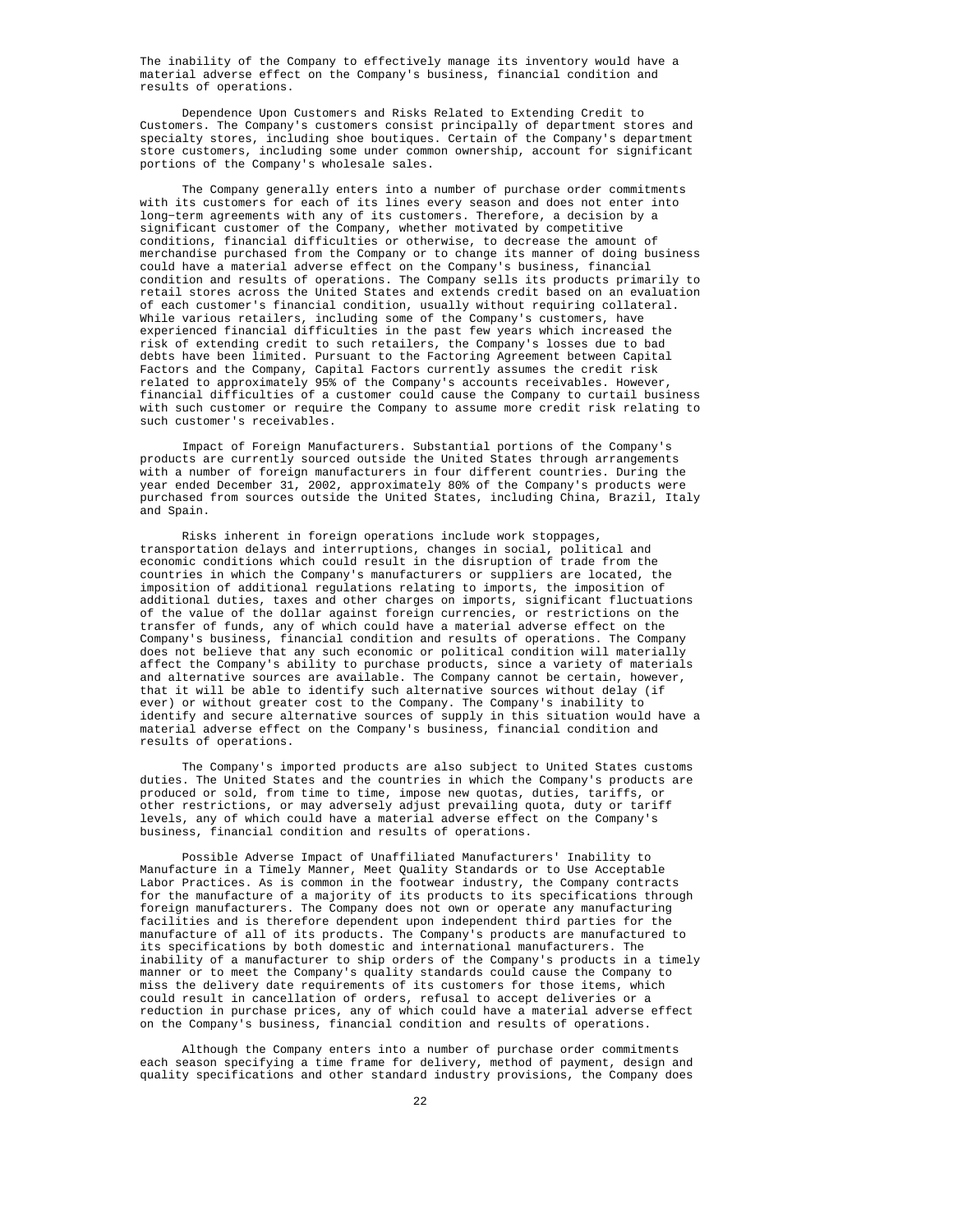not have long−term contracts with any manufacturer. As a consequence, any of these manufacturing relationships may be terminated, by either party, at any time. Although the Company believes that other facilities are available for the manufacture of the Company's products, both within and outside of the United States, there can be no assurance that such facilities would be available to the Company on an immediate basis, if at all, or that the costs charged to the Company by such manufacturers will not be greater than those presently paid.

 The Company requires its licensing partners and independent manufacturers to operate in compliance with applicable laws and regulations. While the Company promotes ethical business practices and the Company's staff periodically visits and monitors the operations of its independent manufacturers, the Company does not control such manufacturers or their labor practices. The violation of labor or other laws by an independent manufacturer of the Company or by one of the Company's licensing partners, or the divergence of an independent manufacturer's or licensing partner's labor practices from those generally accepted as ethical in the United States, could have a material adverse effect on the Company's business, financial condition and results of operations.

 Intense Industry Competition. The fashion footwear industry is highly competitive and barriers to entry are low. The Company's competitors include specialty companies as well as companies with diversified product lines. The recent substantial growth in the sales of fashionable footwear has encouraged the entry of many new competitors and increased competition from established companies. Most of these competitors, including Diesel, Kenneth Cole, Nine West, DKNY, Skechers, Nike and Guess, may have significantly greater financial and other resources than the Company and there can be no assurance that the Company will be able to compete successfully with other fashion footwear companies. Increased competition could result in pricing pressures, increased marketing expenditures and loss of market share, and could have a material adverse effect on the Company's business, financial condition and results of operations. The Company believes effective advertising and marketing, fashionable styling, high quality and value are the most important competitive factors and plans to continually employ these elements as it develops its products. The Company's inability to effectively advertise and market its products could have a material adverse effect on the Company's business, financial condition and results of operations.

 Expansion of Retail Business. The Company's continued growth depends to a significant degree on further developing the Steve Madden(R), David Aaron(R), Stevies, Steven, Steve Madden Mens and l.e.i. (R) brands, creating new product categories and businesses and operating Company−owned stores on a profitable basis. During the year ended December 31, 2002 the Company opened ten (10) Steve Madden retail stores and has plans to open approximately eight to ten (8−10) Steve Madden retail stores in the year 2003. The Company's recent and planned expansion includes the opening of stores in new geographic markets as well as strengthening existing markets. New markets have in the past presented, and will continue to present, competitive and merchandising challenges that are different from those faced by the Company in its existing markets. There can be no assurance that the Company will be able to open new stores, and if opened, that such new stores will be able to achieve sales and profitability levels consistent with existing stores. The Company's retail expansion is dependent on a number of factors, including the Company's ability to locate and obtain favorable store sites, the performance of the Company's wholesale and retail operations, and the ability of the Company to manage such expansion and hire and train personnel. Past comparable store sales results may not be indicative of future results, and there can be no assurance that the Company's comparable store sales results will increase or not decrease in the future. In addition, there can be no assurance that the Company's strategies to increase other sources of revenue, which may include expansion of its licensing activities, will be successful or that the Company's overall sales or profitability will increase or not be adversely affected as a result of the implementation of such retail strategies.

 The Company's growth has increased and will continue to increase demand on the Company's managerial, operational and administrative resources. The Company has recently invested significant resources in, among other things, its management information systems and hiring and training new personnel. However, in order to manage currently anticipated levels of future demand, the Company may be required to, among other things, expand its distribution facilities, establish relationships with new manufacturers to produce its products, and continue to expand and improve its financial, management and operating systems. There can be no assurance that the Company will be able to manage future growth effectively and a failure to do so could have a material adverse effect on the Company's business, financial condition and results of operations.

 Seasonal and Quarterly Fluctuations. The Company's results may fluctuate quarter to quarter as a result of the timing of holidays, weather, the timing of larger shipments of footwear, market acceptance of the Company's products, the mix, pricing and presentation of the products offered and sold, the hiring and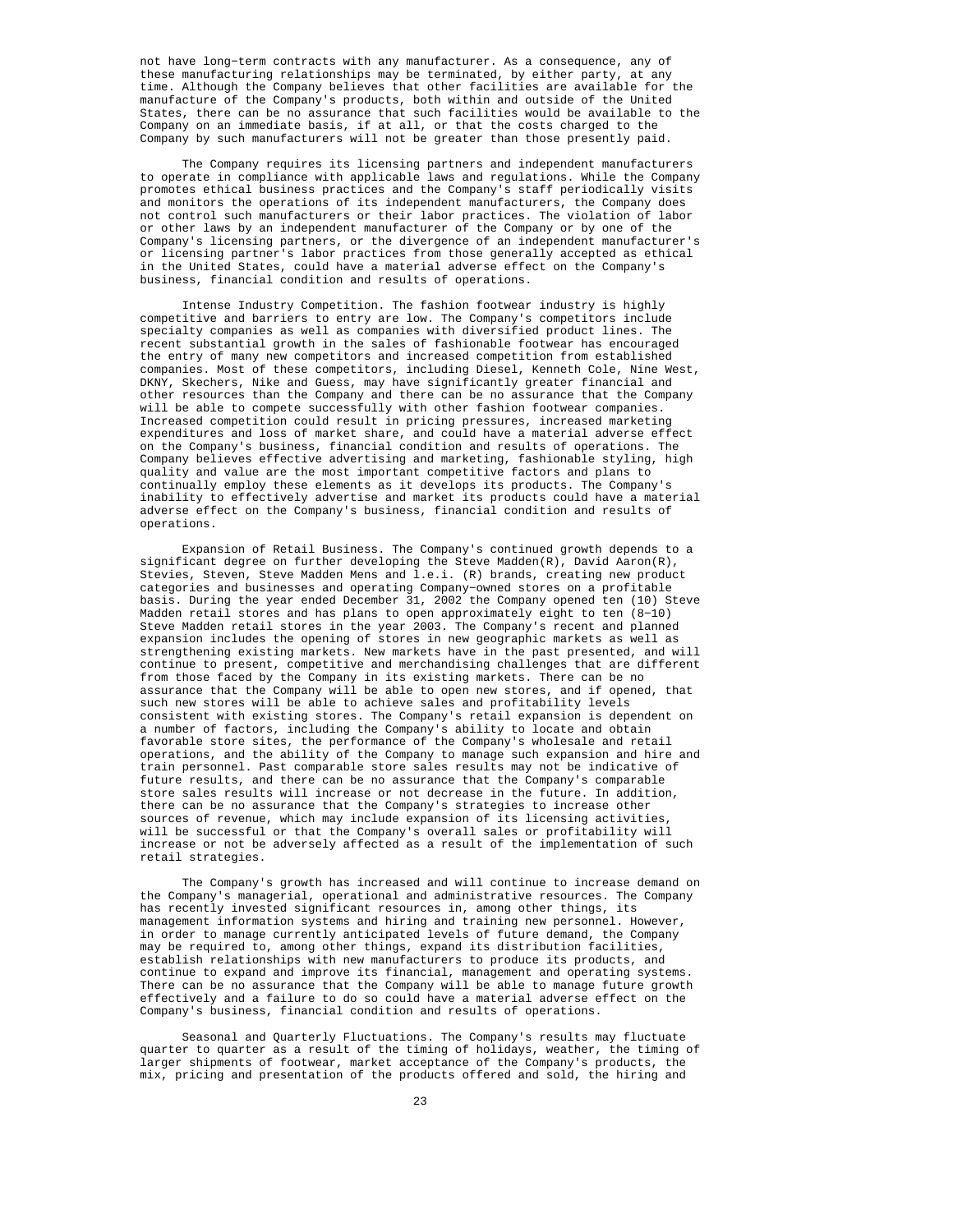training of additional personnel, the timing of inventory write downs, the cost of materials, the mix between wholesale and licensing businesses, the incurrence of other operating costs and factors beyond the Company's control, such as general economic conditions and actions of competitors. In addition, the Company expects that its sales and operating results may be significantly impacted by the opening of new retail stores and the introduction of new products. Accordingly, the results of operations in any quarter will not necessarily be indicative of the results that may be achieved for a full fiscal year or any future quarter.

 Trademark and Service Mark Protection. The Company believes that its trademarks and service marks and other proprietary rights are important to its success and its competitive position. Accordingly, the Company devotes substantial resources to the establishment and protection of its trademarks on a worldwide basis. Nevertheless, there can be no assurance that the actions taken by the Company to establish and protect its trademarks and other proprietary rights will be adequate to prevent imitation of its products by others or to prevent others from seeking to block sales of the Company's products on the basis that they violate the trademarks and proprietary rights of others. Moreover, no assurance can be given that others will not assert rights in, or ownership of, trademarks and other proprietary rights of the Company or that the Company will be able to successfully resolve such conflicts. In addition, the laws of certain foreign countries may not protect proprietary rights to the same extent as do the laws of the United States. The failure of the Company to establish and then protect such proprietary rights from unlawful and improper appropriation could have a material adverse effect on the Company's business, financial condition and results of operations.

 Foreign Currency Fluctuations. The Company generally purchases its products in U.S. dollars. However, the Company sources substantially all of its products overseas and, as such, the cost of these products may be affected by changes in the value of the relevant currencies. Changes in currency exchange rates may also affect the relative prices at which the Company and foreign competitors sell their products in the same market. There can be no assurance that foreign currency fluctuations will not have a material adverse effect on the Company's business, financial condition and results of operations.

 Outstanding Options. As of March 17, 2003, the Company had outstanding options to purchase an aggregate of approximately 2,342,425 shares of Common Stock. Holders of such options are likely to exercise them when, in all likelihood, the Company could obtain additional capital on terms more favorable than those provided by the options. Further, while its options are outstanding, they may adversely affect the terms in which the Company could obtain additional capital.

 Economic and Political Risks. The present economic condition in the United States and concern about uncertainties could significantly reduce the disposable income available to the Company's customers which purchase our products. In addition, current unstable political conditions including, the potential or actual conflicts in Iraq, North Korea or elsewhere, or the continuation or escalation of terrorism, could have an adverse effect on the Company's business, financial condition and results of operations.

# <span id="page-28-0"></span>ITEM 7A QUANTITATIVE AND QUALITATIVE DISCLOSURES ABOUT MARKET RISK

 The company does not engage in the trading of market risk sensitive instruments in the normal course of business. Financing arrangements for the Company are subject to variable interest rates primarily based on the prime rate. An analysis of the credit agreement can be found in Note C. "Due From Factor" to the Consolidated Financial Statements included in this report. On December 31, 2002 and December 31, 2001, there were no direct borrowings outstanding under the credit agreement.

#### <span id="page-28-1"></span>ITEM 8 FINANCIAL STATEMENTS AND SUPPLEMENTARY DATA

 See financial statements following Item 15 of this Annual Report on Form 10−K.

#### <span id="page-28-2"></span>ITEM 9 CHANGES IN AND DISAGREEMENT WITH ACCOUNTANTS ON ACCOUNTING AND FINANCIAL DISCLOSURE

None.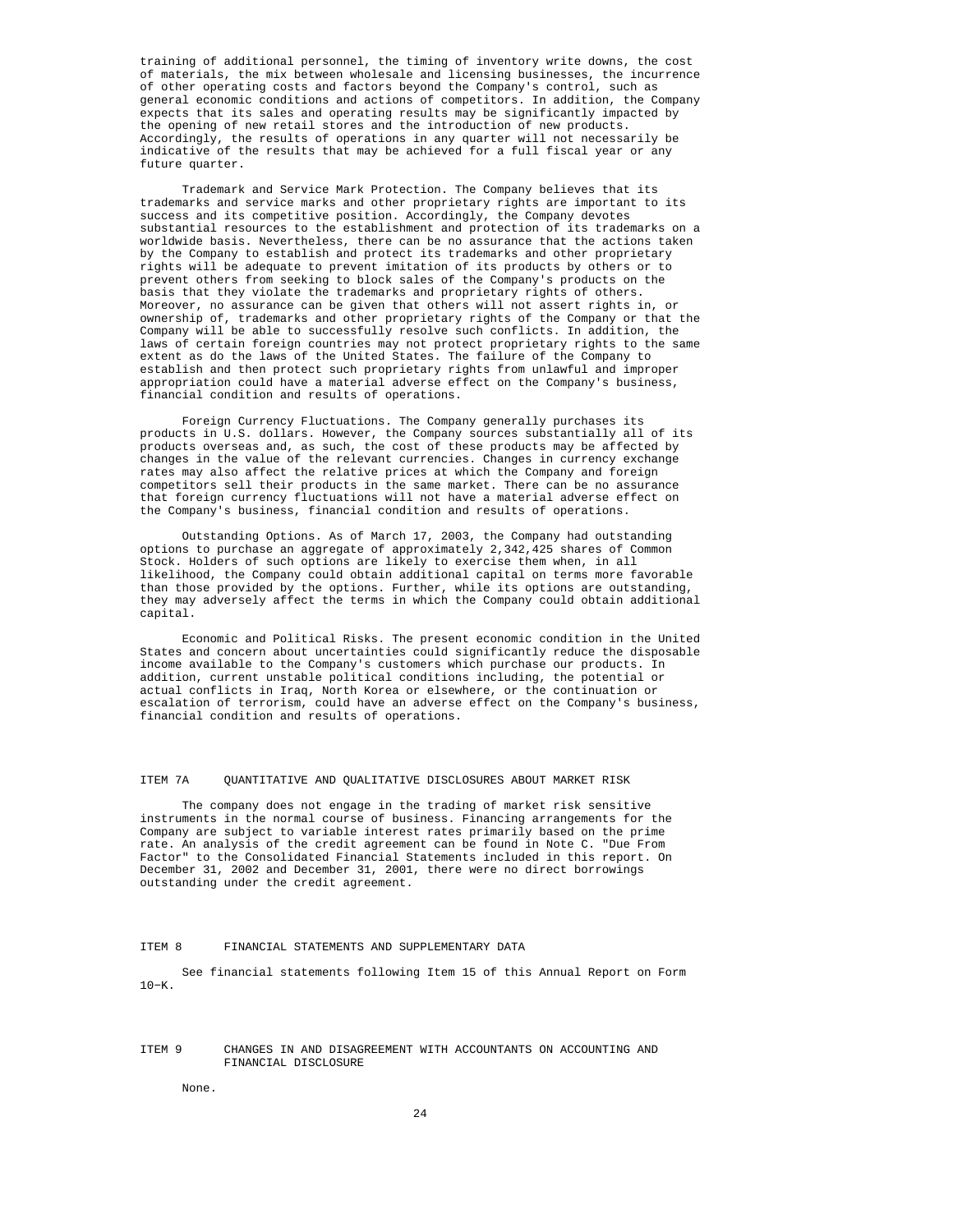<span id="page-29-1"></span><span id="page-29-0"></span>ITEM 10 DIRECTORS, EXECUTIVE OFFICERS, PROMOTERS AND CONTROL PERSONS; COMPLIANCE WITH SECTION 16(a) OF THE EXCHANGE ACT OF THE REGISTRANT

 Incorporated herein by reference from the Company's definitive proxy statement to be filed pursuant to Regulation 14A under the Securities Exchange Act of 1934.

#### <span id="page-29-2"></span>ITEM 11 EXECUTIVE COMPENSATION

 Incorporated herein by reference from the Company's definitive proxy statement to be filed pursuant to Regulation 14A under the Securities Exchange Act of 1934.

# <span id="page-29-3"></span>ITEM 12 SECURITY OWNERSHIP OF CERTAIN BENEFICIAL OWNERS AND MANAGEMENT

 Incorporated herein by reference from the Company's definitive proxy statement to be filed pursuant to Regulation 14A under the Securities Exchange Act of 1934.

#### <span id="page-29-4"></span>ITEM 13 CERTAIN RELATIONSHIPS AND RELATED TRANSACTIONS

 Incorporated herein by reference from the Company's definitive proxy statement to be filed pursuant to Regulation 14A under the Securities Exchange Act of 1934.

#### <span id="page-29-5"></span>ITEM 14 CONTROLS AND PROCEDURES

 Under the supervision and with the participation of the Company's management, including the Company's Chief Executive Officer and Chief Financial Officer, the Company has evaluated the effectiveness of the design and operation of its disclosure controls and procedures within 90 days of the filing date of this annual report, and, based on their evaluation, the Chief Executive Officer and Chief Financial Officer have concluded that these disclosure controls and procedures are effective. There were no significant changes in our internal controls or in other factors that could significantly affect these controls subsequent to the date of their evaluation.

<span id="page-29-6"></span>ITEM 15 EXHIBITS AND FINANCIAL STATEMENT SCHEDULES AND REPORTS ON FORM 8−K

#### (a)(1) Financial Statements

 The following consolidated financial statements of Steven Madden, Ltd. and subsidiaries are included in Item 8: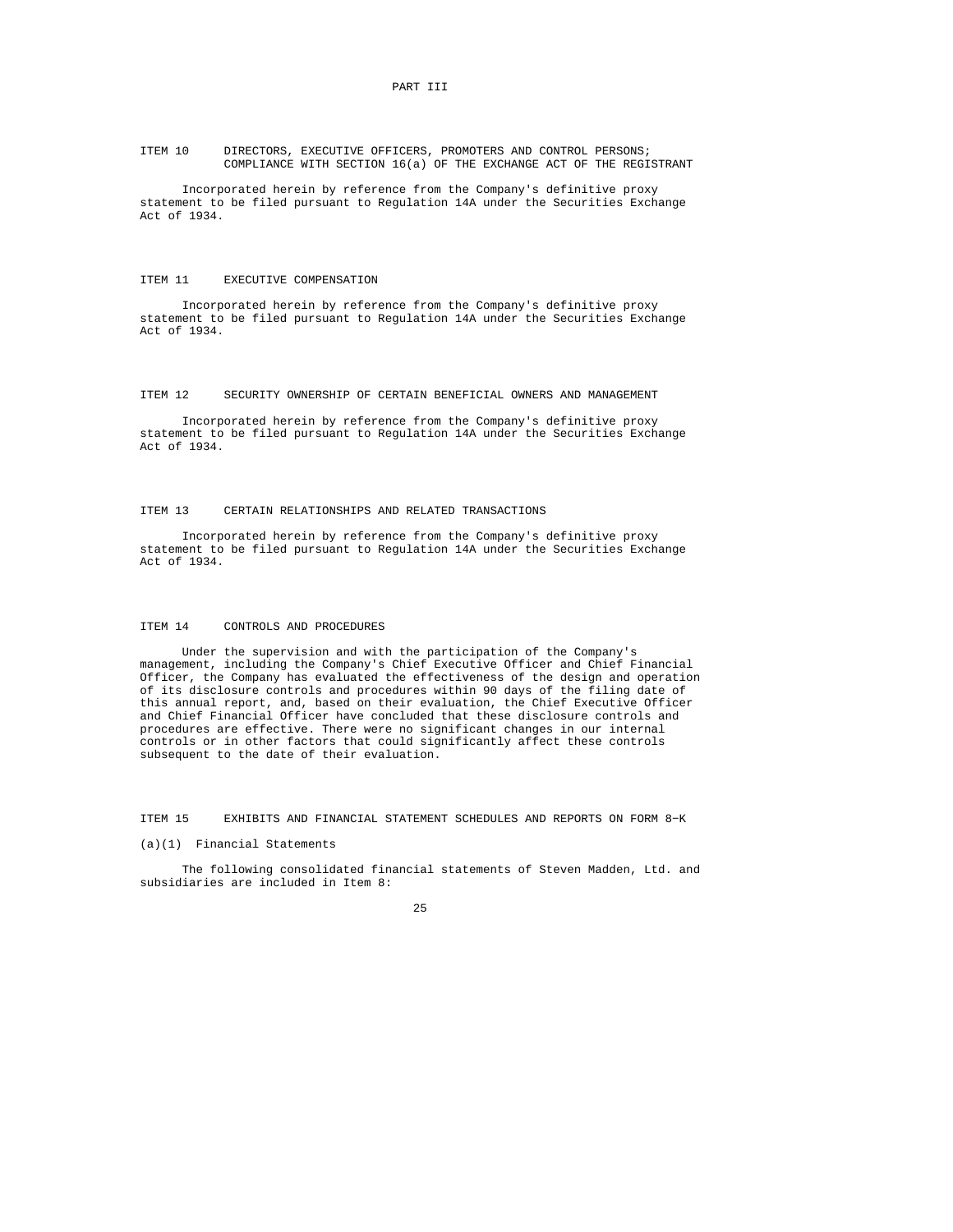# CONTENTS

|                                                                                                       | Page    |
|-------------------------------------------------------------------------------------------------------|---------|
| CONSOLIDATED FINANCIAL STATEMENTS                                                                     |         |
| Independent auditors' report                                                                          | $F - 2$ |
| Balance sheets as of December 31, 2002 and 2001                                                       | $F-3$   |
| Statements of income for the years ended December 31, 2002, 2001<br>and $2000$                        | $F - 4$ |
| Statements of changes in stockholders' equity for the years ended<br>December 31, 2002, 2001 and 2000 | $F - 5$ |
| Statements of cash flows for the years ended December 31, 2002,<br>$2001$ and $2000$                  | $F - R$ |
| Notes to financial statements                                                                         | $F-9$   |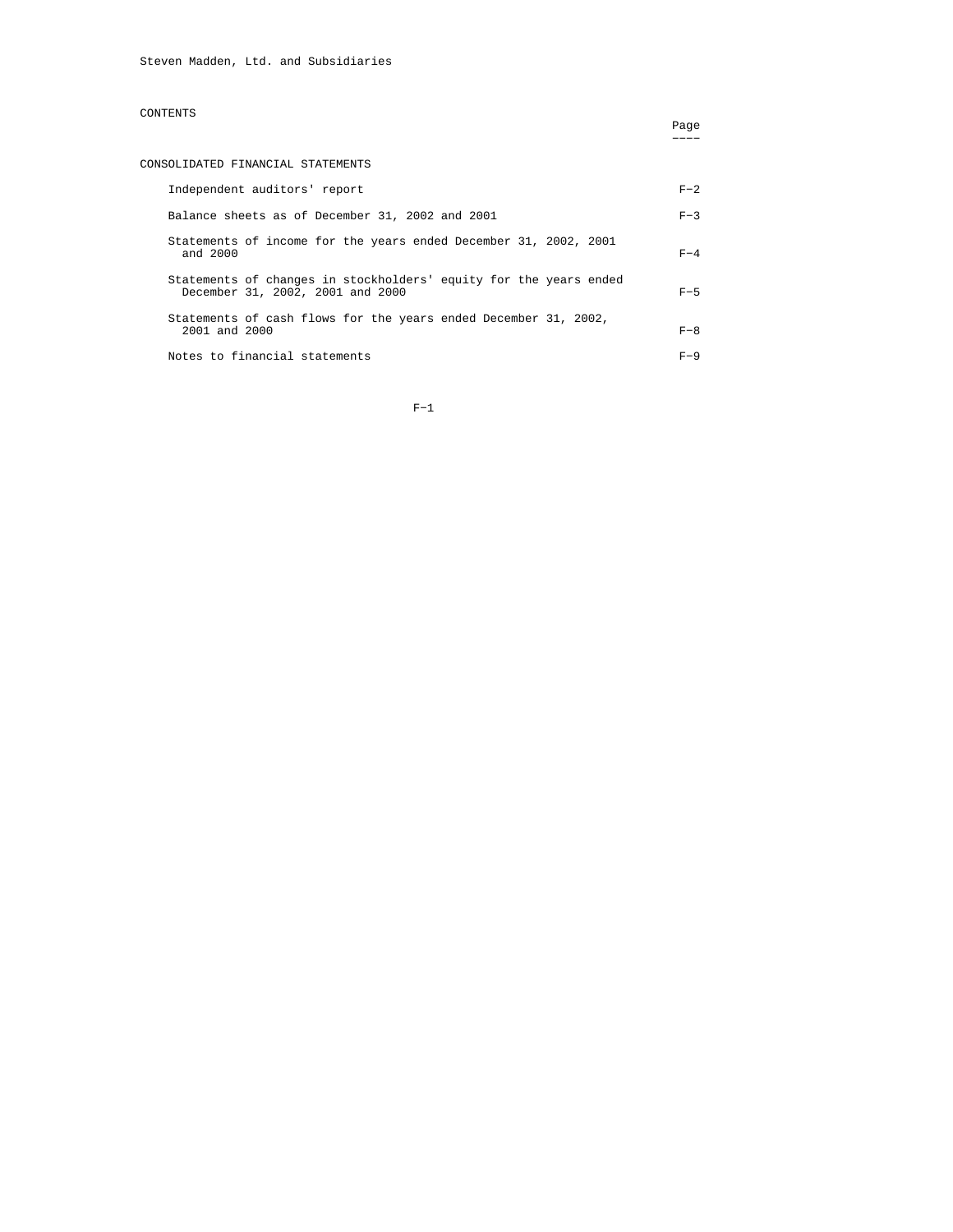To the Board of Directors and Stockholders Steven Madden, Ltd. New York, New York

We have audited the accompanying consolidated balance sheets of Steven Madden, Ltd. and subsidiaries as of December 31, 2002 and 2001, and the related consolidated statements of income, changes in stockholders' equity and cash flows for each of the years in the three−year period ended December 31, 2002. These financial statements are the responsibility of the Company's management. Our responsibility is to express an opinion on these financial statements based on our audits.

We conducted our audits in accordance with auditing standards generally accepted in the United States of America. Those standards require that we plan and perform the audits to obtain reasonable assurance about whether the financial statements are free of material misstatement. An audit includes examining, on a test basis, evidence supporting the amounts and disclosures in the financial statements. An audit also includes assessing the accounting principles used and significant estimates made by management, as well as evaluating the overall financial statement presentation. We believe that our audits provide a reasonable basis for our opinion.

In our opinion, the financial statements enumerated above present fairly, in all material respects, the consolidated financial position of Steven Madden, Ltd. and subsidiaries as of December 31, 2002 and 2001, and the consolidated results of their operations and their consolidated cash flows for each of the years in the three−year period ended December 31, 2002 in conformity with accounting principles generally accepted in the United States of America.

Eisner LLP

New York, New York February 12, 2003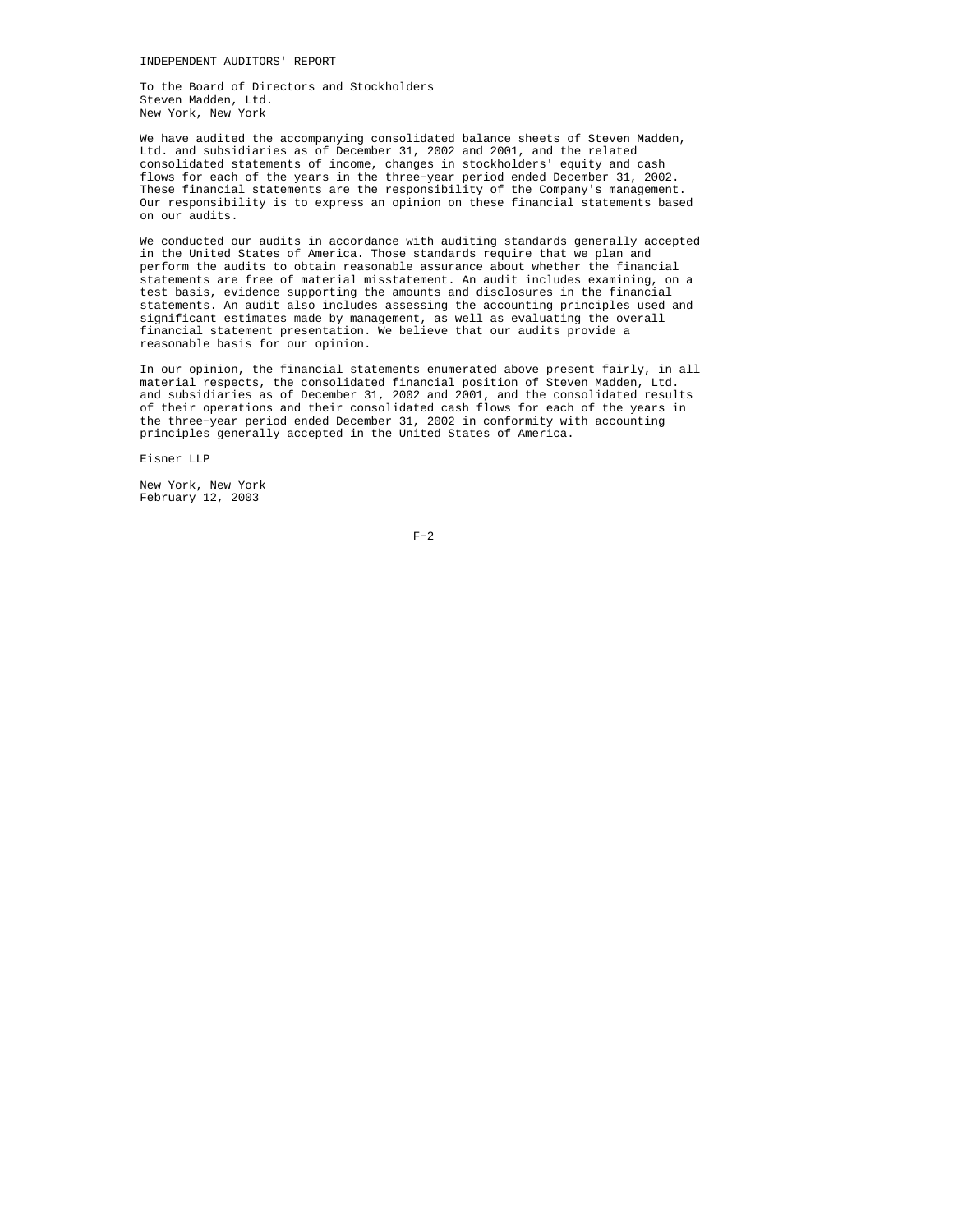# Consolidated Balance Sheets

|                                                                                                                                                                                                                                                                                                                                                                      | December 31.                                                      |                                                                                                                                                                                                                                                                                                                                                                                                                                                                                                                 |  |
|----------------------------------------------------------------------------------------------------------------------------------------------------------------------------------------------------------------------------------------------------------------------------------------------------------------------------------------------------------------------|-------------------------------------------------------------------|-----------------------------------------------------------------------------------------------------------------------------------------------------------------------------------------------------------------------------------------------------------------------------------------------------------------------------------------------------------------------------------------------------------------------------------------------------------------------------------------------------------------|--|
|                                                                                                                                                                                                                                                                                                                                                                      | -----------------------------------<br>2002                       | 2001                                                                                                                                                                                                                                                                                                                                                                                                                                                                                                            |  |
| ASSETS                                                                                                                                                                                                                                                                                                                                                               |                                                                   |                                                                                                                                                                                                                                                                                                                                                                                                                                                                                                                 |  |
| Current assets:<br>Cash and cash equivalents<br>Accounts receivable - net of allowances of \$497,000 and \$257,000<br>Due from factor - net of allowances of $$1,718,000$ and $$1,387,000$<br>Inventories<br>Marketable securities - available for sale<br>Prepaid expenses and other current assets<br>Prepaid taxes<br>Deferred taxes                              | $$56,713,000$$ $$50,179,000$<br>500,000<br>1,651,000<br>1,633,000 | $\begin{array}{ccc} 3\,, 039\,, 000 & \quad & 2\,, 072\,, 000 \\ 22\,, 373\,, 000 & \quad & 22\,, 783\,, 000 \\ 19\,, 445\,, 000 & \quad & 15\,, 818\,, 000 \end{array}$<br>836,000<br>7,911,000<br>1,223,000                                                                                                                                                                                                                                                                                                   |  |
|                                                                                                                                                                                                                                                                                                                                                                      | --------------                                                    | -------------                                                                                                                                                                                                                                                                                                                                                                                                                                                                                                   |  |
| Total current assets                                                                                                                                                                                                                                                                                                                                                 |                                                                   | 105, 354, 000 100, 822, 000                                                                                                                                                                                                                                                                                                                                                                                                                                                                                     |  |
| Property and equipment, net<br>Deferred taxes<br>Deposits and other<br>Marketable securities - available for sale<br>Cost in excess of fair value of net assets acquired - net of accumulated                                                                                                                                                                        | 3,699,000<br>298,000<br>22,010,000                                | 17,073,000 15,707,000<br>3,019,000<br>248,000                                                                                                                                                                                                                                                                                                                                                                                                                                                                   |  |
| amortization of \$714,000                                                                                                                                                                                                                                                                                                                                            | 2,066,000<br>--------------                                       | 2,066,000<br>--------------                                                                                                                                                                                                                                                                                                                                                                                                                                                                                     |  |
|                                                                                                                                                                                                                                                                                                                                                                      | =============                                                     | \$150,500,000 \$121,862,000<br>-------------                                                                                                                                                                                                                                                                                                                                                                                                                                                                    |  |
| LIABILITIES                                                                                                                                                                                                                                                                                                                                                          |                                                                   |                                                                                                                                                                                                                                                                                                                                                                                                                                                                                                                 |  |
| Current liabilities:<br>Current portion of capital lease obligations<br>Accounts payable<br>Accrued expenses<br>Accrued incentive compensation                                                                                                                                                                                                                       | $\mathsf{S}$<br>______________                                    | $14,000$ \$ $43,000$<br>$\begin{array}{llll} 9\,,\,044\,,\,000 \qquad & \qquad 6\,,\,836\,,\,000 \\ 7\,,\,134\,,\,000 \qquad & \qquad 10\,,\,898\,,\,000 \\ 2\,,\,701\,,\,000 \qquad & \qquad 412\,,\,000 \end{array}$<br>--------------                                                                                                                                                                                                                                                                        |  |
| Total current liabilities                                                                                                                                                                                                                                                                                                                                            |                                                                   | 18,893,000 18,189,000                                                                                                                                                                                                                                                                                                                                                                                                                                                                                           |  |
| Deferred rent<br>Capital lease obligations, less current portion                                                                                                                                                                                                                                                                                                     | 1,532,000<br>.                                                    | 1,299,000<br>14,000                                                                                                                                                                                                                                                                                                                                                                                                                                                                                             |  |
|                                                                                                                                                                                                                                                                                                                                                                      | _______________                                                   | 20,425,000 19,502,000<br>$\begin{array}{cccccccccccccc} \multicolumn{2}{c}{} & \multicolumn{2}{c}{} & \multicolumn{2}{c}{} & \multicolumn{2}{c}{} & \multicolumn{2}{c}{} & \multicolumn{2}{c}{} & \multicolumn{2}{c}{} & \multicolumn{2}{c}{} & \multicolumn{2}{c}{} & \multicolumn{2}{c}{} & \multicolumn{2}{c}{} & \multicolumn{2}{c}{} & \multicolumn{2}{c}{} & \multicolumn{2}{c}{} & \multicolumn{2}{c}{} & \multicolumn{2}{c}{} & \multicolumn{2}{c}{} & \multicolumn{2}{c}{} & \multicolumn{2}{c}{} & \$ |  |
| Commitments, contingencies and other                                                                                                                                                                                                                                                                                                                                 |                                                                   |                                                                                                                                                                                                                                                                                                                                                                                                                                                                                                                 |  |
| STOCKHOLDERS' EQUITY<br>Preferred stock - \$.0001 par value, 5,000,000 shares authorized; none issued<br>Series A Junior Participating preferred stock - \$.0001 par value, 60,000<br>shares authorized; none issued<br>Common stock - \$.0001 par value, 60,000,000 shares authorized, 14,016,059<br>and 13,439,020 shares issued, 12,770,855 and 12,193,816 shares |                                                                   |                                                                                                                                                                                                                                                                                                                                                                                                                                                                                                                 |  |
| outstanding<br>Additional paid-in capital<br>Retained earnings<br>Unearned compensation                                                                                                                                                                                                                                                                              | 1,000<br>70,683,000<br>70,722,000<br>(3, 476, 000)                | 1,000<br>$1,000$<br>60,643,000<br>50,881,000<br>(1, 174, 000)                                                                                                                                                                                                                                                                                                                                                                                                                                                   |  |
| Other comprehensive gain:<br>Unrealized gain on marketable securities<br>Treasury stock - 1,245,204 shares at cost                                                                                                                                                                                                                                                   | 136,000<br>(7,991,000)<br>-------------                           | (7,991,000)<br>--------------                                                                                                                                                                                                                                                                                                                                                                                                                                                                                   |  |
|                                                                                                                                                                                                                                                                                                                                                                      | 130,075,000                                                       | 102,360,000                                                                                                                                                                                                                                                                                                                                                                                                                                                                                                     |  |
|                                                                                                                                                                                                                                                                                                                                                                      | _______________<br>\$150,500,000<br>=============                 | -------------<br>\$121,862,000<br>-------------                                                                                                                                                                                                                                                                                                                                                                                                                                                                 |  |

See Notes to Financial Statements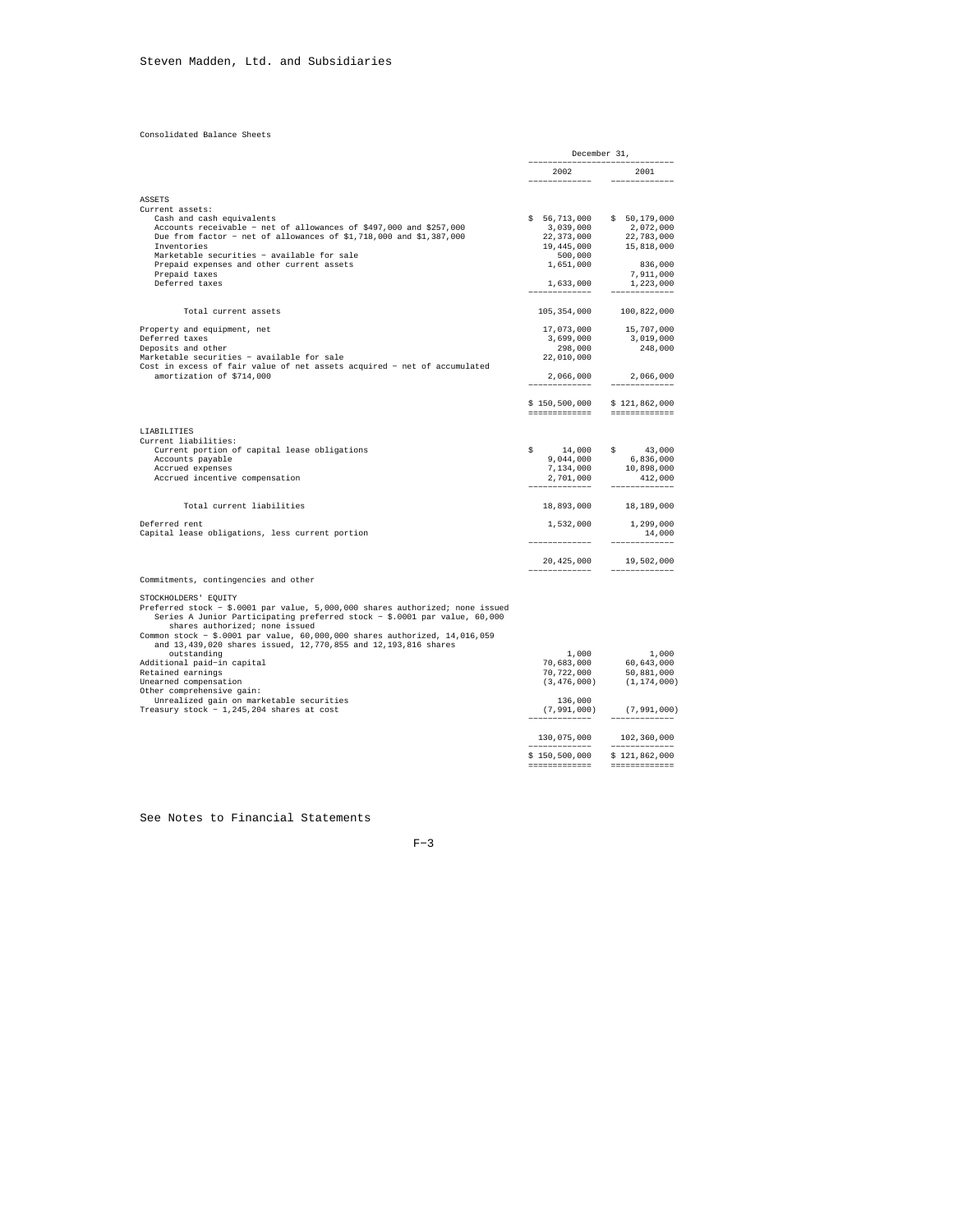# Consolidated Statements of Income

|                                                                         | Year Ended December 31,                   |                                                                                      |                                           |  |  |
|-------------------------------------------------------------------------|-------------------------------------------|--------------------------------------------------------------------------------------|-------------------------------------------|--|--|
|                                                                         | 2002 - 2003 - 2014 12:33                  | 2001<br>______________                                                               | 2000<br>-------------                     |  |  |
| Net sales:<br>Wholesale                                                 |                                           | \$234,253,000 \$163,904,000                                                          | \$135,481,000                             |  |  |
| Retail                                                                  | 91,883,000<br>-------------               | 79,487,000 69,632,000<br>-------------                                               | -------------                             |  |  |
|                                                                         | 326,136,000<br>. <u>.</u> .               | 243,391,000 205,113,000<br>____________                                              | -------------                             |  |  |
| Cost of sales:                                                          |                                           |                                                                                      |                                           |  |  |
| Wholesale                                                               | 156,364,000                               | 106,046,000                                                                          | 84,801,000                                |  |  |
| Retail                                                                  | 43,089,000                                | 37,472,000 30,694,000<br>--------------                                              | -------------                             |  |  |
|                                                                         | 199,453,000<br>-------------              | 143,518,000<br>--------------                                                        | 115,495,000<br>-------------              |  |  |
| Gross profit                                                            | 126,683,000                               | 99,873,000                                                                           | 89,618,000                                |  |  |
| Commission and licensing fee income                                     | 6,603,000                                 | 5,911,000                                                                            | 4,847,000                                 |  |  |
| Operating expenses<br>Cost of loss mitigation coverage                  | -------------                             | $(100, 074, 000)$ $(79, 472, 000)$ $(68, 833, 000)$<br>(6,950,000)<br>-------------- | -------------                             |  |  |
| Income before other income (expenses) and provision<br>for income taxes |                                           | 33, 212, 000 19, 362, 000 25, 632, 000                                               |                                           |  |  |
| Other income (expenses):                                                |                                           |                                                                                      |                                           |  |  |
| Interest income                                                         |                                           | 1,166,000 1,344,000 1,744,000                                                        |                                           |  |  |
| Interest expense<br>Gain on sale of marketable securities               | (16,000)<br>66,000<br>-------------       | (66,000)<br>71,000<br>--------------                                                 | (102, 000)<br>230,000<br>-------------    |  |  |
| Income before provision for income taxes                                |                                           | 20, 711, 000                                                                         |                                           |  |  |
| Provision for income taxes                                              | 34,428,000<br>14,587,000<br>_____________ | 8,595,000<br>_____________                                                           | 27,504,000<br>11,461,000<br>------------- |  |  |
| Net income                                                              | \$19,841,000<br>=============             | $$12,116,000 \t$16,043,000$                                                          |                                           |  |  |
| Basic income per share                                                  | \$1.58                                    | $$1.04$ \$ 1.42                                                                      |                                           |  |  |
|                                                                         | =============                             | -------------- -------------                                                         |                                           |  |  |
| Diluted income per share                                                | \$1.45                                    | $$0.94$ \$ 1.26                                                                      |                                           |  |  |
| Basic weighted average common shares outstanding                        |                                           | 12,594,861   11,617,862   11,310,130                                                 |                                           |  |  |
| Effect of dilutive securities - options                                 | 1,115,018<br>_____________                | 1,330,002<br>_____________                                                           | 1,387,244<br>-------------                |  |  |
| Diluted weighted average common shares                                  | 13,709,879                                | 12,947,864                                                                           | 12,697,374                                |  |  |
| outstanding                                                             | =============                             | =============                                                                        | =============                             |  |  |

See Notes to Financial Statements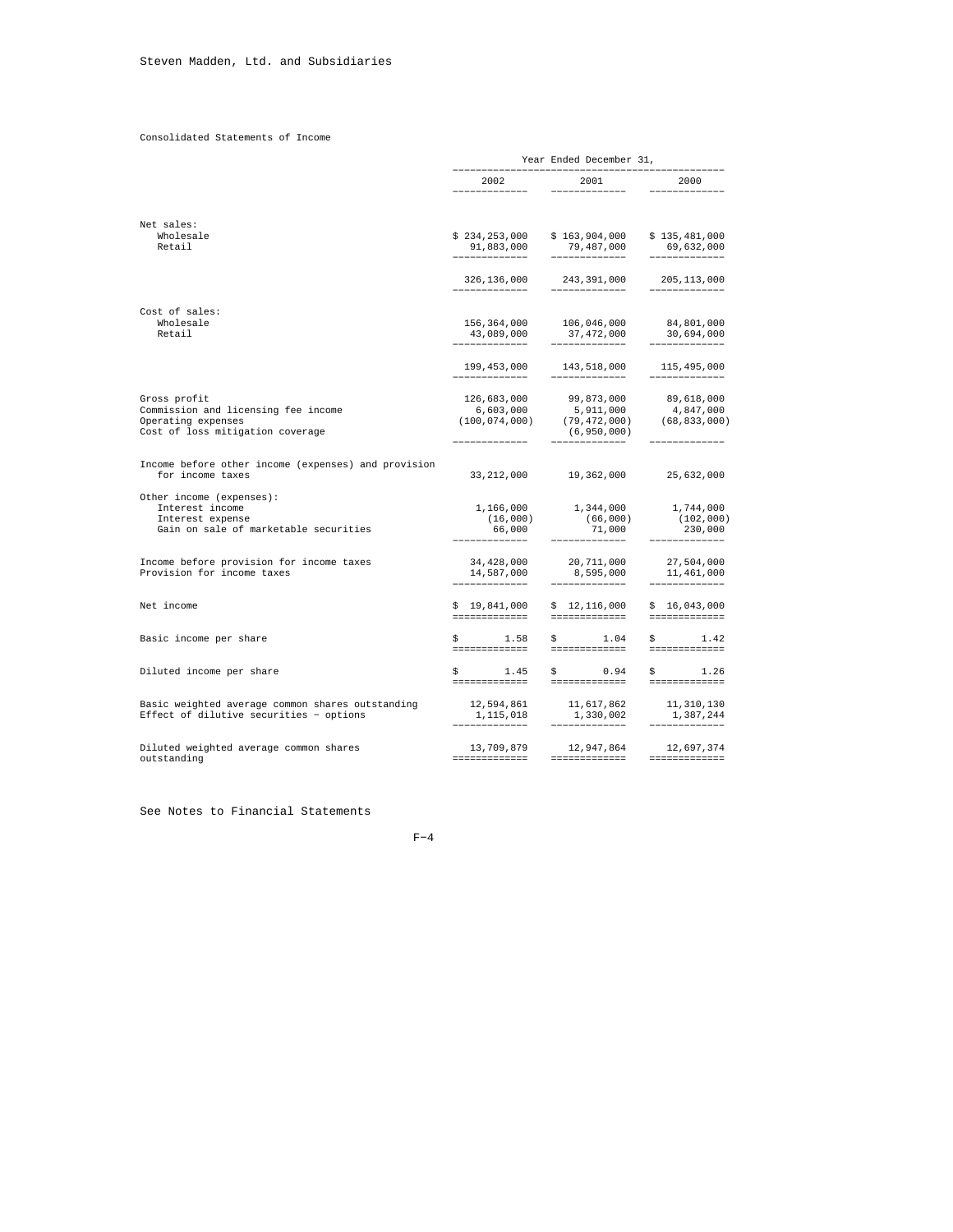# Consolidated Statements of Changes in Stockholders' Equity

|                                                                                                                                                                                          | Common Stock<br>-------------------- |    | Additional<br>Paid-in |                                                 | Retained                     | Unearned                        |  |
|------------------------------------------------------------------------------------------------------------------------------------------------------------------------------------------|--------------------------------------|----|-----------------------|-------------------------------------------------|------------------------------|---------------------------------|--|
|                                                                                                                                                                                          | Shares                               |    | Amount                | Capital                                         | Earnings                     | Compensation                    |  |
| Balance - December 31, 1999<br>Exercise of stock options<br>Tax benefit from exercise of options                                                                                         | 11,797,793<br>508,891                |    |                       | $$1,000$$ $$42,906,000$<br>2,807,000<br>975,000 | \$22,722,000                 | \$(1, 279, 000)                 |  |
| Net income<br>Amortization of unearned compensation<br>Common stock purchased for treasury                                                                                               |                                      |    |                       |                                                 | 16,043,000                   | 382,000                         |  |
| Balance - December 31, 2000<br>Exercise of stock options<br>Tax benefit from exercise of options<br>Compensation in connection with issuance of                                          | 12,306,684<br>1,122,336              |    | 1,000                 | 46,688,000<br>8,998,000<br>2,765,000            | 38,765,000                   | (897,000)                       |  |
| stock options<br>Compensation in connection with issuance of<br>restricted stock                                                                                                         |                                      |    |                       | 2,004,000                                       |                              | (810,000)                       |  |
| Net income<br>Amortization of unearned compensation                                                                                                                                      | 10,000                               |    |                       | 188,000                                         | 12,116,000                   | 533,000                         |  |
| Balance - December 31, 2001<br>Exercise of stock options<br>Tax benefit from exercise of options<br>Deferred compensation in connection with<br>issuance of stock options and restricted | 13,439,020<br>567,039                |    | 1,000                 | 60,643,000<br>4,364,000<br>1,146,000            | 50,881,000                   | (1, 174, 000)                   |  |
| stock<br>Compensation in connection with issuance of<br>stock options                                                                                                                    |                                      |    |                       | 3,930,000<br>412,000                            |                              | (3,930,000)                     |  |
| Compensation in connection with issuance of<br>restricted stock<br>Amortization of unearned compensation<br>Unrealized holding gain on marketable                                        | 10,000                               |    |                       | 188,000                                         |                              | 1,628,000                       |  |
| securities<br>Net income<br>Comprehensive income                                                                                                                                         |                                      |    |                       |                                                 | 19,841,000                   |                                 |  |
| Balance - December 31, 2002                                                                                                                                                              | 14,016,059<br>==========             | S. | 1,000<br>==========   | \$70.683.000<br>============                    | \$70,722,000<br>============ | \$(3, 476, 000)<br>============ |  |

See Notes to Financial Statements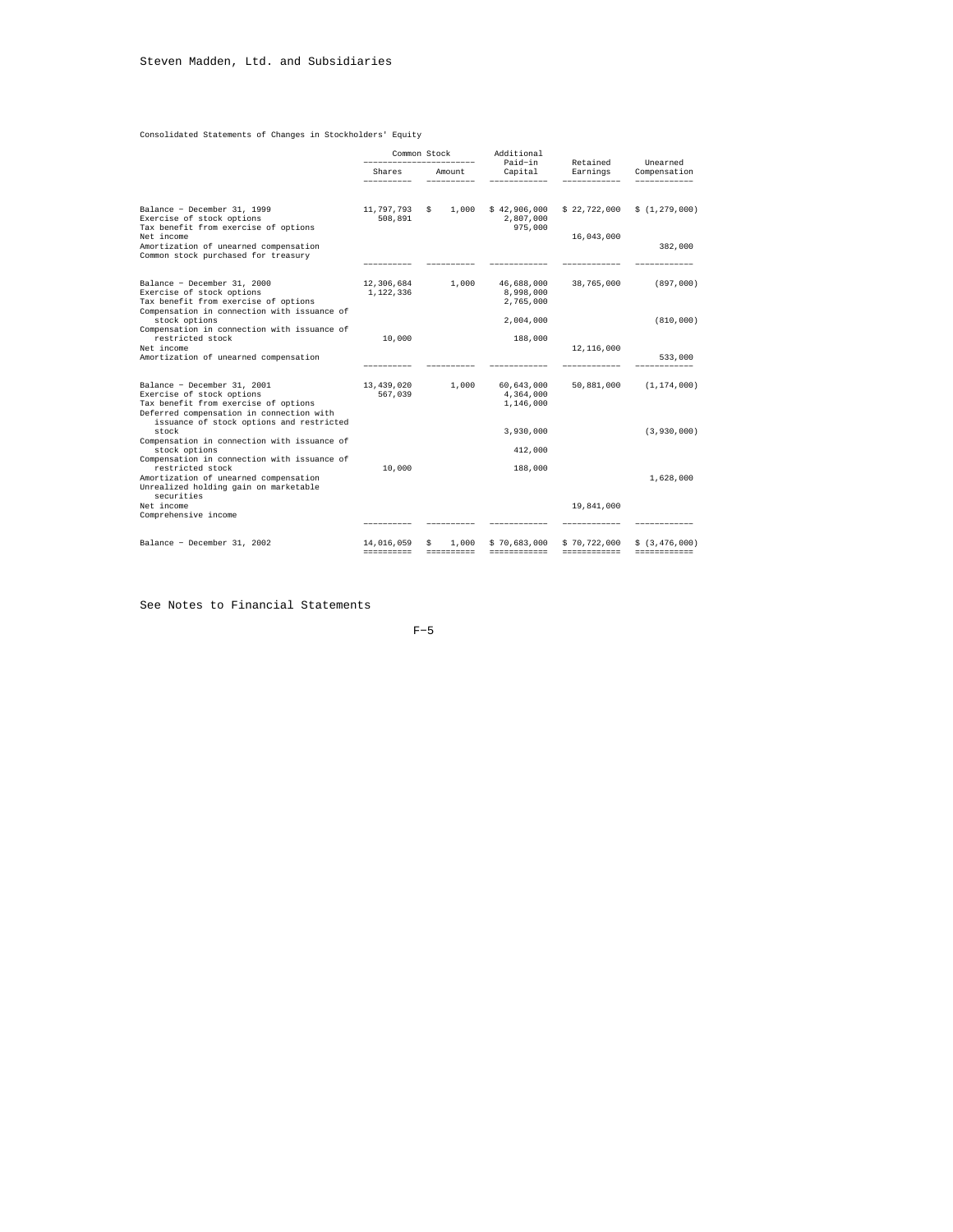Consolidated Statements of Changes in Stockholders' Equity (cont.)

|                                                                                                                                                                                                                                                                                                                                                                                                                                                                                  | Accumulated<br>Other<br>Comprehensive ------------------------- | Treasury Stock                |                                       |
|----------------------------------------------------------------------------------------------------------------------------------------------------------------------------------------------------------------------------------------------------------------------------------------------------------------------------------------------------------------------------------------------------------------------------------------------------------------------------------|-----------------------------------------------------------------|-------------------------------|---------------------------------------|
|                                                                                                                                                                                                                                                                                                                                                                                                                                                                                  |                                                                 | Gain Shares Amount            |                                       |
| Balance - December 31, 1999<br>Exercise of stock options<br>Tax benefit from exercise of options<br>Net income                                                                                                                                                                                                                                                                                                                                                                   |                                                                 |                               | 345,204 \$(1,915,000)                 |
| Amortization of unearned compensation<br>Common stock purchased for treasury                                                                                                                                                                                                                                                                                                                                                                                                     |                                                                 |                               | 900,000 (6,076,000)                   |
| Balance - December 31, 2000<br>Exercise of stock options<br>Tax benefit from exercise of options<br>Compensation in connection with issuance of<br>stock options<br>Compensation in connection with issuance of<br>restricted stock<br>Net income<br>Amortization of unearned compensation                                                                                                                                                                                       |                                                                 |                               | 1,245,204 (7,991,000)                 |
| Balance - December 31, 2001<br>Exercise of stock options<br>Tax benefit from exercise of options<br>Deferred compensation in connection with<br>issuance of stock options and restricted stock<br>Compensation in connection with issuance of<br>stock options<br>Compensation in connection with issuance of<br>restricted stock<br>Amortization of unearned compensation<br>Unrealized holding gain on marketable securities $$ 136,000$<br>Net income<br>Comprehensive income |                                                                 | ----------        ----------- | 1,245,204 (7,991,000)                 |
| Balance - December 31, 2002                                                                                                                                                                                                                                                                                                                                                                                                                                                      |                                                                 |                               | $$136,000$ $1,245,204$ $$(7,991,000)$ |

See Notes to Financial Statements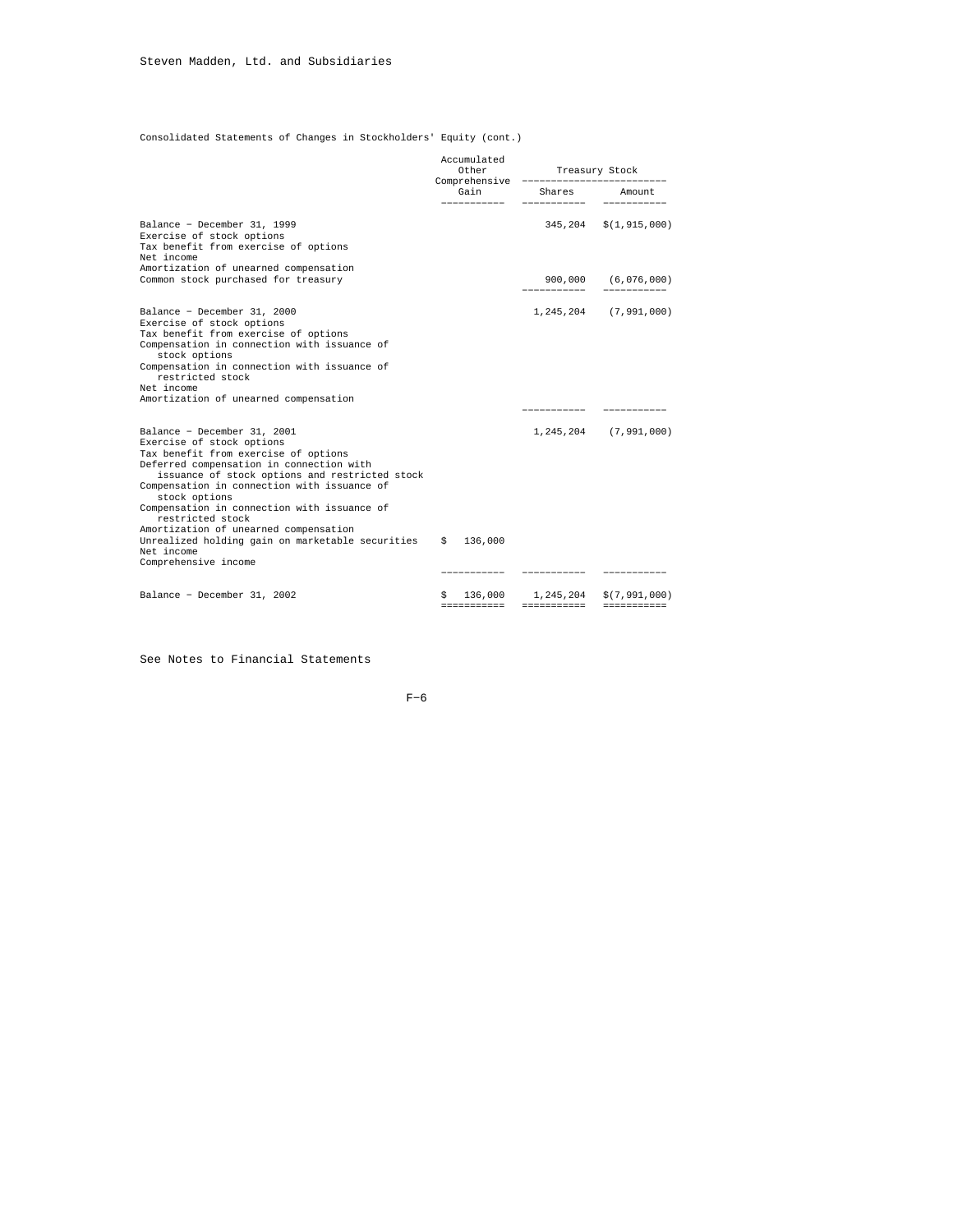|                                                                                                                                                                                                                                                                                                                                                                                                                                              | Total<br>Equity                                                                                               | Stockholders' Comprehensive<br>Income<br>------------- |
|----------------------------------------------------------------------------------------------------------------------------------------------------------------------------------------------------------------------------------------------------------------------------------------------------------------------------------------------------------------------------------------------------------------------------------------------|---------------------------------------------------------------------------------------------------------------|--------------------------------------------------------|
| Balance - December 31, 1999<br>Exercise of stock options<br>Tax benefit from exercise of options<br>Net income<br>Amortization of unearned compensation<br>Common stock purchased for treasury                                                                                                                                                                                                                                               | \$62,435,000<br>2,807,000<br>975,000<br>16,043,000<br>382,000<br>(6,076,000)                                  |                                                        |
| Balance - December 31, 2000<br>Exercise of stock options<br>Tax benefit from exercise of options<br>Compensation in connection with issuance of stock<br>options<br>Compensation in connection with issuance of<br>restricted stock<br>Net income<br>Amortization of unearned compensation                                                                                                                                                   | 76,566,000<br>8,998,000<br>2,765,000<br>1,194,000<br>188,000<br>12,116,000<br>533,000<br>-------------        |                                                        |
| Balance - December 31, 2001<br>Exercise of stock options<br>Tax benefit from exercise of options<br>Deferred compensation in connection with<br>issuance of stock options and restricted stock<br>Compensation in connection with issuance of<br>stock options<br>Compensation in connection with issuance of<br>restricted stock<br>Amortization of unearned compensation<br>Unrealized holding gain on marketable securities<br>Net income | 102,360,000<br>4,364,000<br>1,146,000<br>$\Omega$<br>412,000<br>188,000<br>1,628,000<br>136,000<br>19,841,000 | $\ddot{s}$<br>136,000<br>19,841,000                    |
| Comprehensive income                                                                                                                                                                                                                                                                                                                                                                                                                         | ------------                                                                                                  | \$19,977,000<br>=============                          |
| Balance - December 31, 2002                                                                                                                                                                                                                                                                                                                                                                                                                  | \$130,075,000<br>-------------                                                                                |                                                        |

See Notes to Financial Statements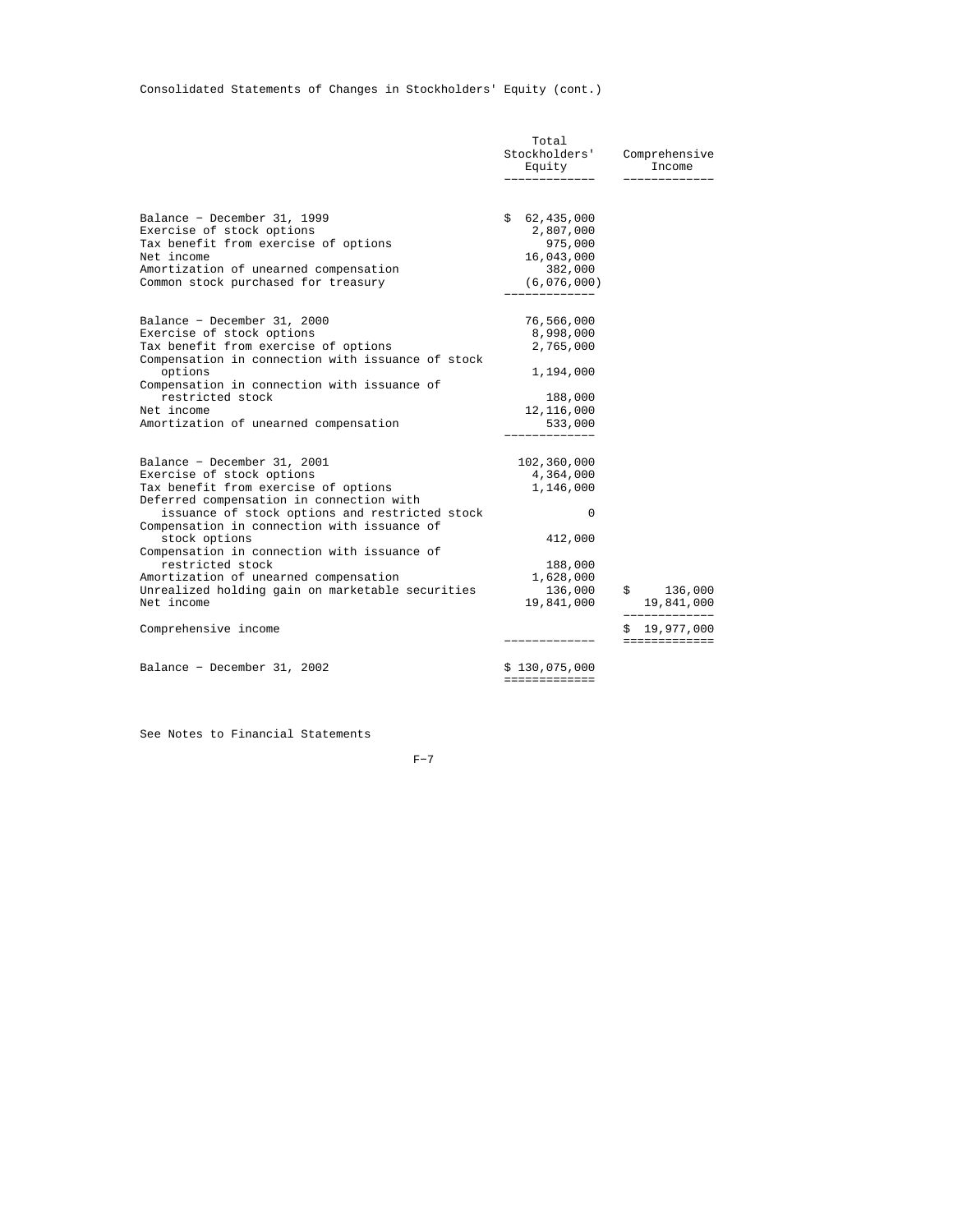Consolidated Statements of Cash Flows

|                                                                                      |                                 | Year Ended December 31,                                                             |                                             |
|--------------------------------------------------------------------------------------|---------------------------------|-------------------------------------------------------------------------------------|---------------------------------------------|
|                                                                                      | 2002<br>-------------           | 2001<br>_____________                                                               | 2000                                        |
| Cash flows from operating activities:                                                |                                 |                                                                                     |                                             |
| Net income                                                                           |                                 | $$19,841,000 \t$12,116,000 \t$16,043,000$                                           |                                             |
| Adjustments to reconcile net income to net cash provided by<br>operating activities: |                                 |                                                                                     |                                             |
| Non-cash compensation                                                                | 2,228,000                       | 1,915,000                                                                           | 382,000                                     |
| Depreciation and amortization                                                        | 3,706,000                       | 3,447,000                                                                           | 3,586,000                                   |
| Deferred taxes                                                                       | (1,090,000)                     | (480, 000)<br>1,146,000 2,765,000                                                   | (1, 350, 000)                               |
| Tax benefit from exercise of options                                                 |                                 |                                                                                     | 975,000                                     |
| Provision for doubtful accounts and chargebacks                                      | 571,000                         | 219,000<br>225,000                                                                  | 506,000                                     |
| Deferred rent expense                                                                | 233,000                         |                                                                                     | 297,000                                     |
| Realized gain on sale of marketable securities<br>Changes in:                        | (66,000)                        |                                                                                     | $(71,000)$ (230,000)                        |
| Accounts receivable                                                                  | (1, 207, 000)                   | 862,000                                                                             | (1, 474, 000)                               |
| Due from factor                                                                      | 79,000                          | (8, 364, 000)                                                                       | (3, 251, 000)                               |
| Inventories                                                                          | (3,627,000)                     | 6,000                                                                               | (5,666,000)                                 |
| Prepaid expenses, prepaid taxes and other assets                                     | 7,046,000                       | (7, 484, 000)                                                                       | (375,000)<br>( 375 , 000 )<br>4 , 610 , 000 |
| Accounts payable and accrued expenses                                                | (1, 556, 000)                   | 4,054,000                                                                           |                                             |
| Accrued incentive compensation<br>Income tax payable                                 | 2,289,000                       | 183,000                                                                             | (348,000)<br>(4, 957, 000)                  |
|                                                                                      | -------------                   | ------------                                                                        | ------------                                |
| Net cash provided by operating activities                                            | 29,593,000<br>____________      | 9,393,000<br>-------------                                                          | 8,748,000<br>-------------                  |
| Cash flows from investing activities:                                                |                                 |                                                                                     |                                             |
| Purchase of property and equipment                                                   |                                 | $(5,072,000)$ $(3,415,000)$ $(7,933,000)$                                           |                                             |
| Purchases of marketable securities                                                   | (26, 349, 000)                  | (54,000)                                                                            |                                             |
| Maturity/sale of marketable securities                                               | 4,041,000                       | 125,000                                                                             | 487,000                                     |
|                                                                                      | -------------                   | -------------                                                                       |                                             |
| Net cash used in investing activities                                                | (27, 380, 000)<br>_____________ | (3, 344, 000)<br>_____________                                                      | (7, 446, 000)<br>-------------              |
| Cash flows from financing activities:                                                |                                 |                                                                                     |                                             |
| Proceeds from exercise of stock options                                              |                                 | 4,364,000 8,998,000                                                                 | 2,807,000                                   |
| Purchase of treasury stock                                                           |                                 |                                                                                     | (6,076,000)                                 |
| Payments of lease obligations                                                        | (43,000)                        |                                                                                     | $(127,000)$ $(135,000)$                     |
|                                                                                      | -------------                   | -------------                                                                       | -------------                               |
| Net cash provided by (used in) financing activities                                  | 4,321,000                       | _____________                                                                       | 8,871,000 (3,404,000)<br>-------------      |
| Net increase (decrease) in cash and cash equivalents                                 | 6,534,000                       | 14,920,000                                                                          | (2, 102, 000)                               |
| Cash and cash equivalents - beginning of year                                        | 50,179,000                      | 35,259,000<br>-------------                                                         | 37,361,000<br>-------------                 |
|                                                                                      |                                 |                                                                                     |                                             |
| Cash and cash equivalents - end of year                                              |                                 | $$56,713,000 \t$50,179,000 \t$35,259,000$<br>------------ ------------ ------------ |                                             |
|                                                                                      |                                 |                                                                                     |                                             |
| Supplemental disclosures of cash flow information:                                   |                                 |                                                                                     |                                             |
| Cash paid during the year for:                                                       |                                 |                                                                                     |                                             |
| Interest                                                                             | S.                              | 16,000 \$ 66,000                                                                    | \$102,000                                   |
| Income taxes                                                                         |                                 | $$6,522,000$ $$14,389,000$ $$16,172,000$                                            |                                             |

See Notes to Financial Statements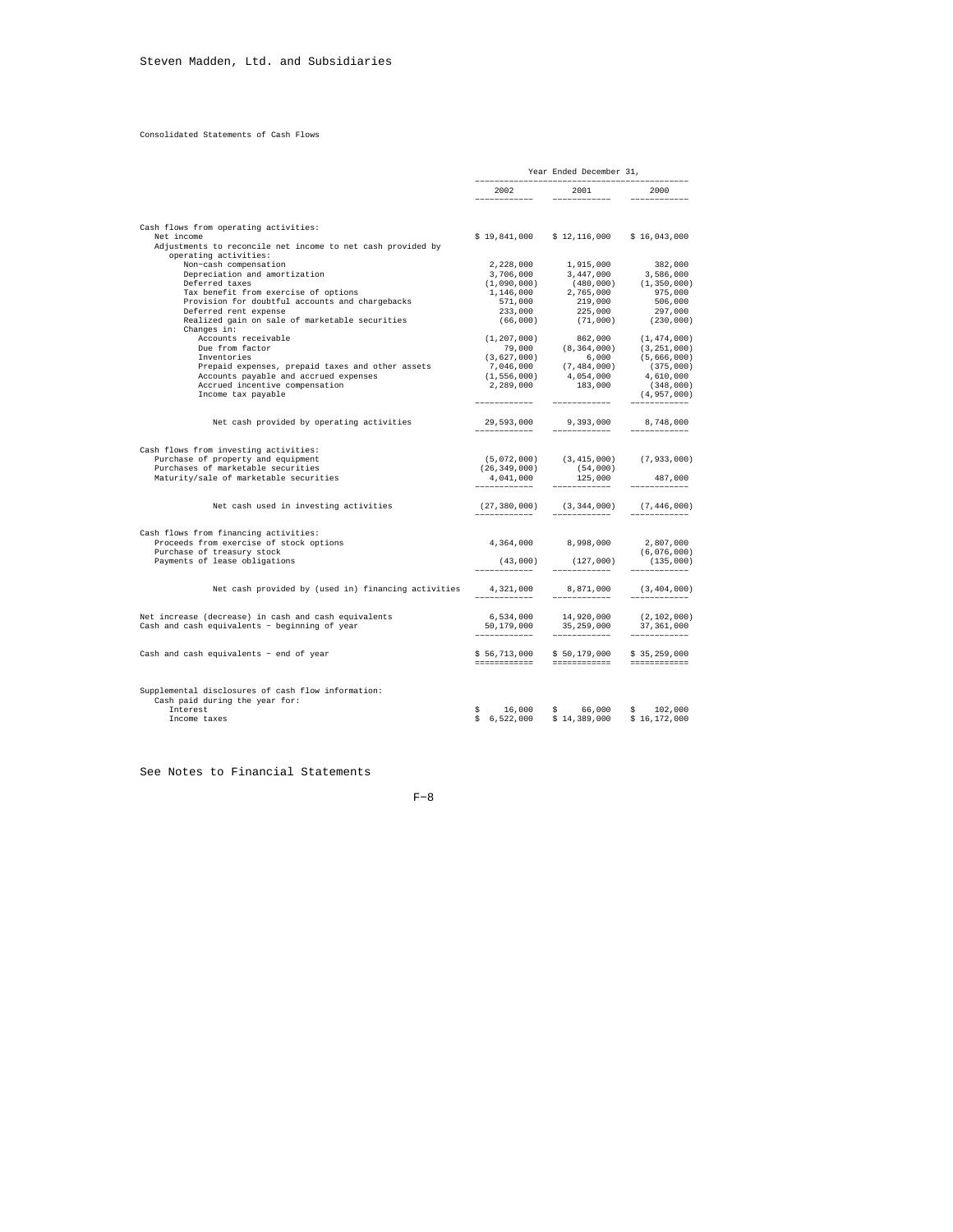## NOTE A − SUMMARY OF SIGNIFICANT ACCOUNTING POLICIES

# [1] Organization:

 Steven Madden, Ltd., a Delaware corporation, designs and sources women's, girl's and men's shoes, for sale through its wholesale and retail channels under the Steve Madden, David Aaron, Stevies, Madden Mens and Lei (under license) brand names. Revenue is generated predominately through the sale of the Company's brand name merchandise and certain licensed products. At December 31, 2002 and 2001, the Company operated 80 and 73 retail stores (including its website as a store), respectively. Such revenue is subject to seasonal fluctuations. See Note K for operating segment information.

[2] Principles of consolidation:

 The consolidated financial statements include the accounts of Steven Madden, Ltd. and its wholly owned subsidiaries Steven Madden Retail, Inc., Diva Acquisition Corp., Adesso−Madden, Inc. and Stevies, Inc. (collectively referred to as the "Company"). All significant intercompany balances and transactions have been eliminated.

[3] Use of estimates:

 The preparation of financial statements in conformity with accounting principles generally accepted in the United States of America requires management to make estimates and assumptions that affect the reported amounts of assets and liabilities and disclosure of contingent assets and liabilities at the date of the financial statements and the reported amounts of revenue and expenses during the reporting period. Actual results could differ from those estimates.

[4] Cash equivalents:

 Cash equivalents at December 31, 2002 and 2001, amounted to approximately \$46,024,000 and \$41,770,000, respectively, and consist of money market accounts, certificates of deposit and commercial paper. The Company considers all highly liquid instruments with an original maturity of three months or less to be cash equivalents.

[5] Marketable securities:

 Marketable securities consist primarily of corporate bonds, U.S. treasury notes and government asset−backed securities with maturities greater than three months up to 5 years at the time of purchase. These securities, which are classified as available for sale, are carried at fair value, with unrealized gains and losses, net of any tax effect, reported in shareholders' equity as accumulated other comprehensive income.

[6] Inventories:

 Inventories, which consist of finished goods, are stated at the lower of cost (first−in, first−out method) or market.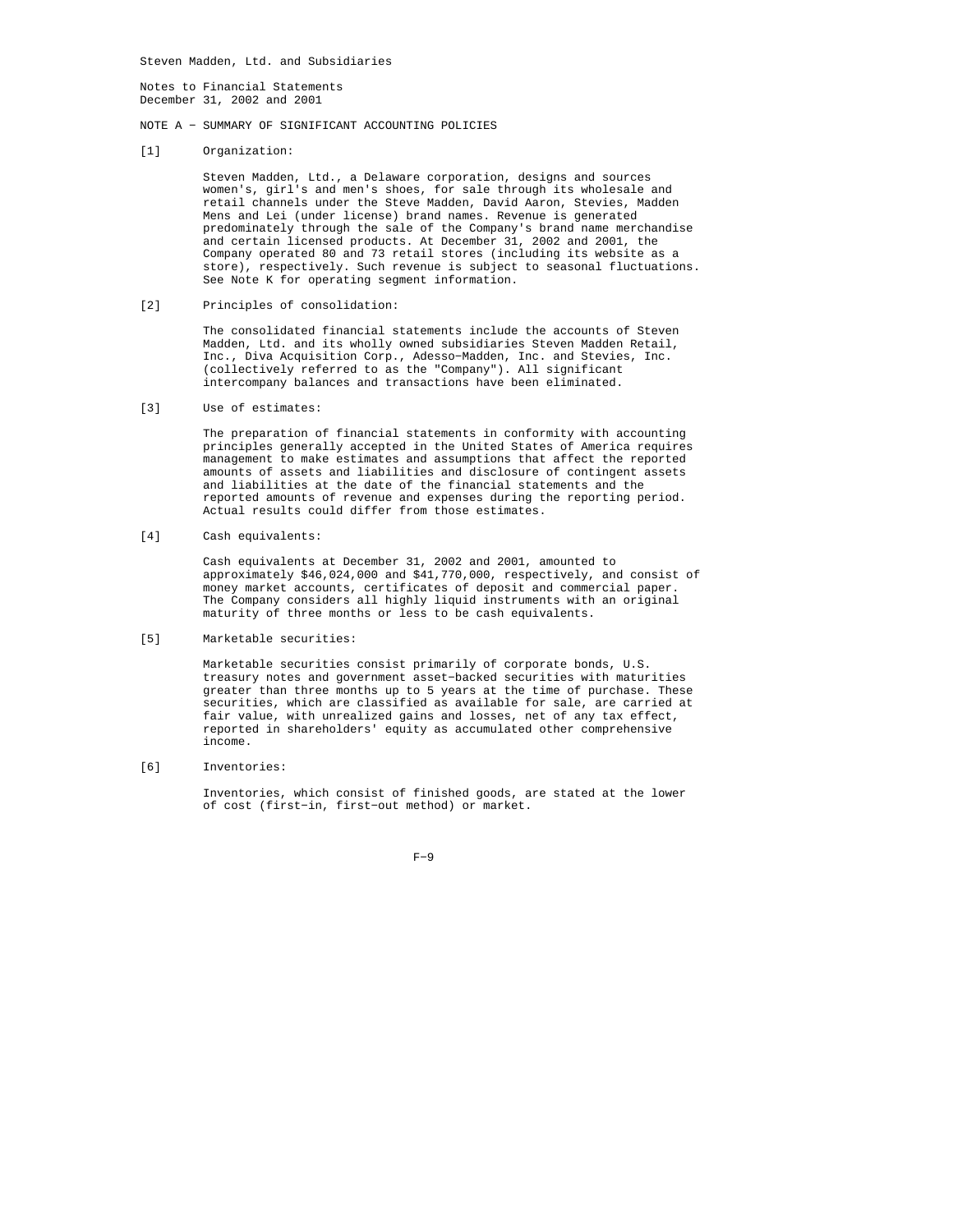- NOTE A − SUMMARY OF SIGNIFICANT ACCOUNTING POLICIES (CONTINUED)
- [7] Property and equipment:

 Property and equipment are stated at cost less accumulated depreciation and amortization. Depreciation is computed utilizing the straight−line method based on estimated useful lives ranging from three to ten years. Leasehold improvements are amortized utilizing the straight−line method over the shorter of their estimated useful lives or the remaining lease term. Depreciation and amortization include amounts relating to property and equipment under capital leases.

 Impairment losses are recognized for long−lived assets, including certain intangibles, used in operations when indicators of impairment are present and the undiscounted cash flows estimated to be generated by those assets are not sufficient to recover the assets' carrying amount. Impairment losses are measured by comparing the fair value of the assets to their carrying amount. No impairment losses have been incurred for the years presented.

[8] Cost in excess of fair value of net assets acquired:

 Cost in excess of fair value of net assets acquired relates to two acquisitions, and through December 31, 2001 was being amortized over 20 years.

 During 2002, the Company adopted SFAS No. 142, "Goodwill and other Intangible Assets" ("FAS 142"). Amortization of indefinite lived intangible assets was no longer allowed under FAS 142, however these identified assets are subject to annual impairment tests. The Company has determined that the carrying amount of these assets is not impaired at December 31, 2002. Diluted earnings per share without the impact of amortization would have been \$0.95 and \$1.27 for 2001 and 2000, respectively.

[9] Net income per share:

 Basic income per share is based on the weighted average number of common shares outstanding during the year. Diluted income per share reflects the potential dilution assuming common shares were issued upon the exercise of outstanding in−the−money options and the proceeds (including the amount of compensation cost, if any, attributed to future services and not yet recognized and the amount of tax benefits, if any, that would be credited to additional paid−in capital assuming exercise of the options) thereof were used to purchase treasury stock at the average market price during the period. For the years ended December 31, 2002 and 2001, options exercisable into approximately 741,000 and 265,000 shares of common stock, respectively, have not been included in the calculation of diluted income per share as the result would have been antidilutive.

[10] Advertising costs:

 The Company expenses costs of print, radio and billboard advertisements as of the first date the advertisements take place. Advertising expense included in operating expenses amounted to approximately \$7,451,000 in 2002, \$6,596,000 in 2001 and \$6,941,000 in 2000.

[11] Fair value of financial instruments:

 The carrying value of the Company's financial instruments approximate fair value due to their short−term nature or their underlying terms. Marketable securities are carried at quoted market prices which represent fair value.

F−10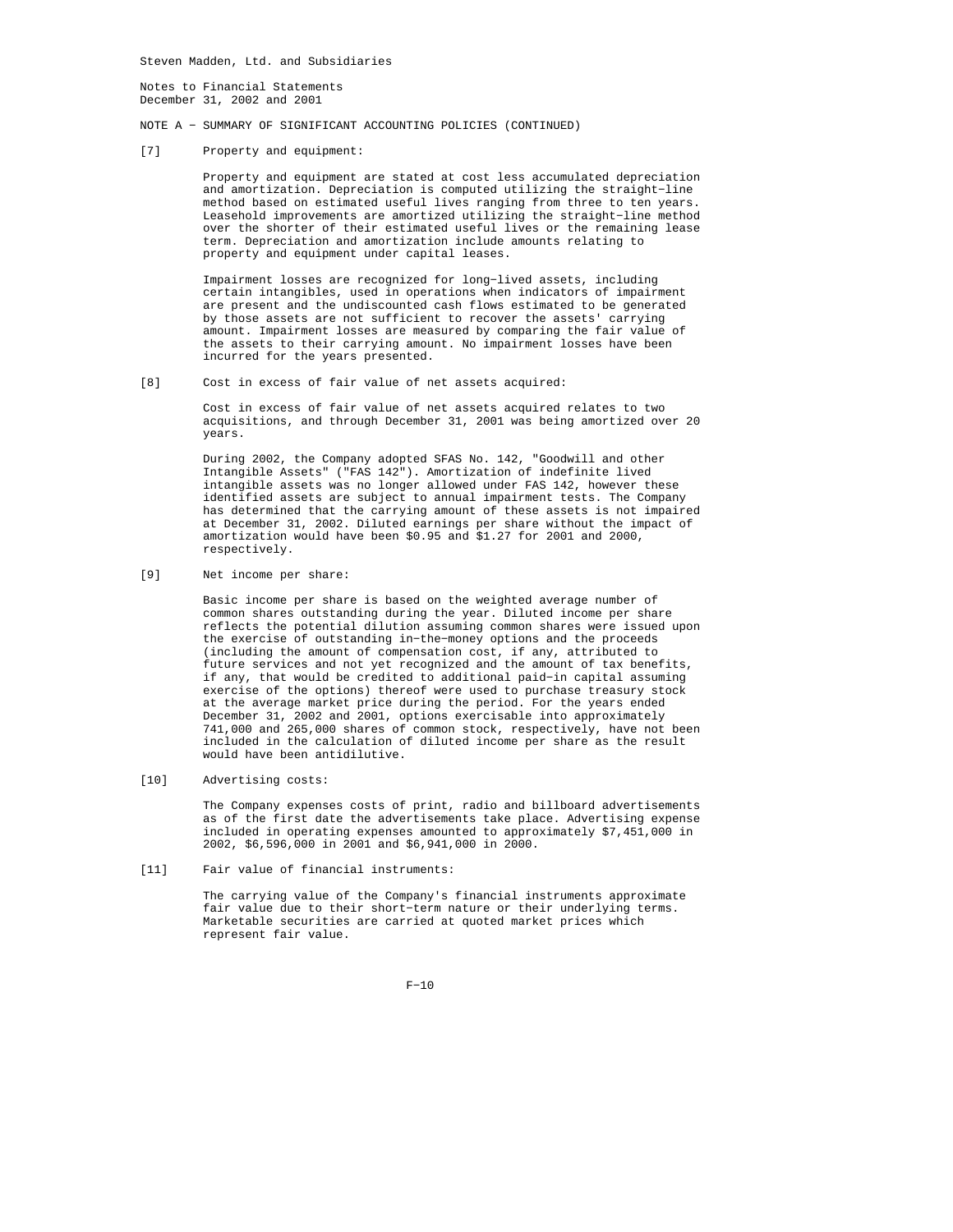## NOTE A − SUMMARY OF SIGNIFICANT ACCOUNTING POLICIES (CONTINUED)

# [12] Stock−based compensation:

 At December 31, 2002, the Company had various stock option plans, which are described more fully in Note D. As permitted under SFAS No. 148, "Accounting for Stock−Based Compensation − Transition and Disclosure," which amended SFAS No. 123, "Accounting for Stock−Based Compensation," the Company has elected to continue to follow the intrinsic value method in accounting for its stock−based employee compensation arrangements as defined by Accounting Principles Board Opinion ("APB") No. 25, "Accounting for Stock Issued to Employees," and related interpretations including Financial Accounting Standards Board Interpretation No. 44, "Accounting for Certain Transactions Involving Stock Compensation," an interpretation of APB No. 25. The following table illustrates the effect on net income and earnings per share if the company had applied the fair value recognition provisions of SFAS No. 123 to stock−based employee compensation.

|                                                                                 | Year Ended December 31, |              |                         |                                               |         |              |
|---------------------------------------------------------------------------------|-------------------------|--------------|-------------------------|-----------------------------------------------|---------|--------------|
|                                                                                 |                         | 2002         | 2001<br>--------------- |                                               |         | 2000         |
| Reported net income<br>Stock-based employee compensation included in            | Ŝ.                      |              |                         | 19,841,000 \$ 12,116,000 \$ 16,043,000        |         |              |
| reported net income, net of tax<br>Stock-based employee compensation determined |                         |              |                         | 932.000 935.000                               |         | 223,000      |
| under the fair value based method, net of tax                                   |                         |              |                         | $(2,663,000)$ $(2,272,000)$ $(1,678,000)$     |         |              |
| Pro forma net income                                                            |                         | \$18,110,000 |                         | \$10,779,000                                  |         | \$14,588,000 |
| Basic income per share:                                                         |                         |              |                         |                                               |         |              |
| As reported<br>Pro forma                                                        | \$<br>Ś                 | 1.44         | S                       | 1.58 $\frac{1}{2}$ 1.04 $\frac{1}{2}$<br>0.93 | Ŝ.      | 1.42<br>1.29 |
| Diluted income per share:                                                       |                         |              |                         |                                               |         |              |
| As reported<br>Pro forma                                                        | \$<br>Ś                 | 1.45<br>1.32 | \$<br>Ś                 | 0.94<br>0.83                                  | \$<br>Ś | 1.26<br>1.15 |

 The weighted average fair value of options granted in 2002, 2001 and 2000 was approximately \$10.60, \$9.44 and 4.54, respectively, using the Black−Scholes option−pricing model with the following assumptions:

|                         | 2002              | 2001              | 2000              |
|-------------------------|-------------------|-------------------|-------------------|
|                         |                   |                   |                   |
|                         |                   |                   |                   |
| Volatility              | 73%               | 75%               | 60%               |
| Risk free interest rate | $2.60\% - 4.15\%$ | $3.56\% - 4.98\%$ | $5.97\% - 6.30\%$ |
| Expected life in years  |                   |                   |                   |
| Dividend yield          |                   |                   |                   |

#### [13] Revenue recognition:

 Wholesale revenue is recognized upon shipment. Allowances for estimated discounts and allowances are recognized when sales are recorded. Commission revenue is recognized when title of product transfers to the customer. Retail sales are recognized when the payment is received from customers and are recorded net of returns. Licensing revenue is recognized on the basis of net sales reported by the licensees.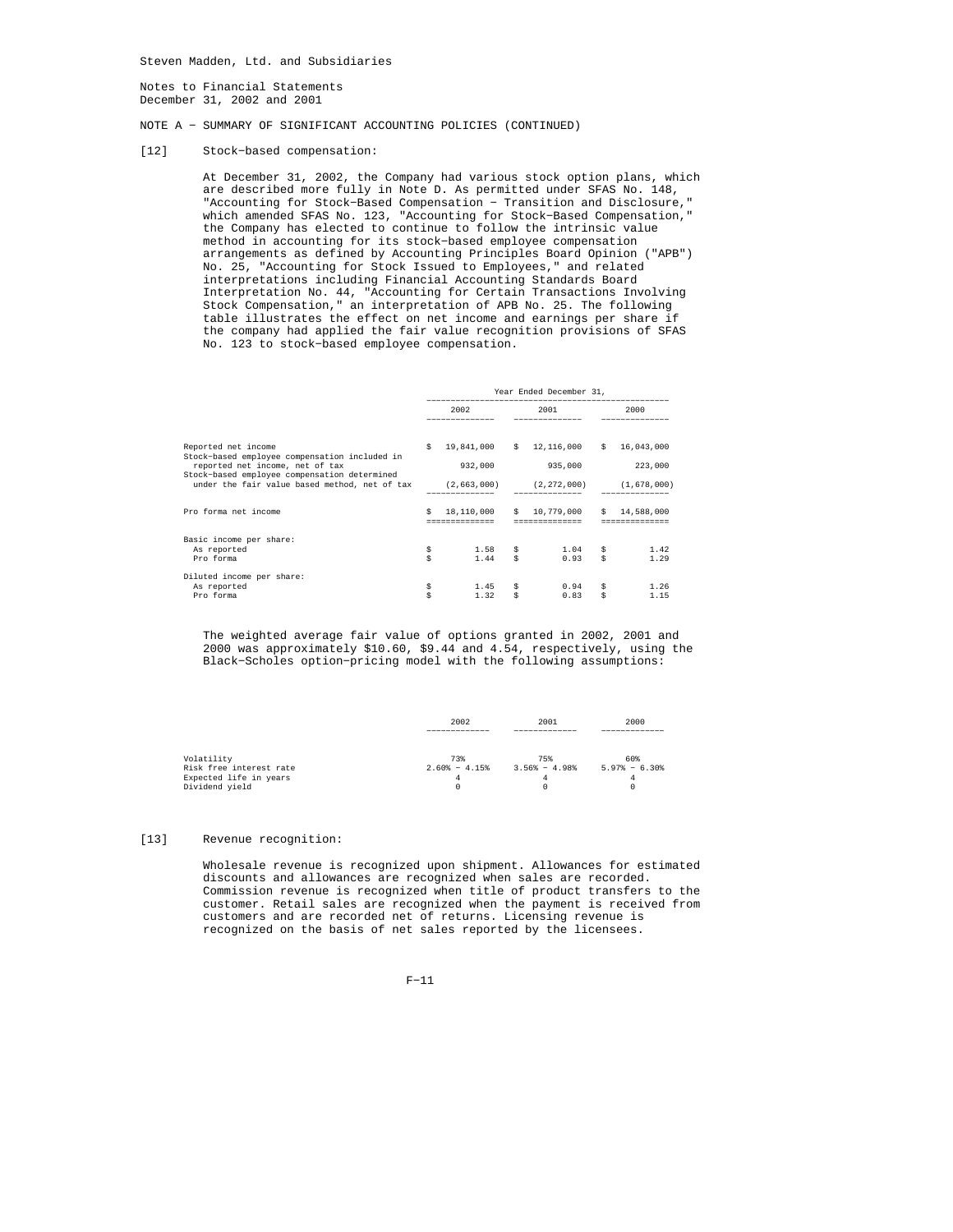- NOTE A − SUMMARY OF SIGNIFICANT ACCOUNTING POLICIES (CONTINUED)
- [14] Impairment of long−lived assets:

 During fiscal 2002, the Company adopted SFAS No. 144, "Accounting for the Impairment or Disposal of Long−Lived Assets" ("FAS 144"). If facts and circumstances indicate that the Company's long−lived assets might be impaired, the estimated future undiscounted cash flows associated with the long−lived asset would be compared to its carrying amounts to determine if a write−down to fair value is necessary. If a write−down is required, the amount is determined by estimation of the present value of net discounted cash flows in accordance with FAS 144.

[15] Reclassification:

 Certain reclassifications have been made to the statements of cash flows for the years ended December 31, 2001 and 2000 to conform to the current year presentation.

# NOTE B − PROPERTY AND EQUIPMENT

 The major classes of assets and accumulated depreciation and amortization are as follows:

|                                                | December 31. |              |
|------------------------------------------------|--------------|--------------|
|                                                | 2002         | 2001         |
|                                                |              |              |
| Leasehold improvements                         | \$19.478.000 | \$18.180.000 |
| Machinery and equipment                        | 719,000      | 890,000      |
| Furniture and fixtures                         | 3,157,000    | 3,297,000    |
| Computer equipment                             | 3,959,000    | 4,928,000    |
| Equipment under capital lease                  | 194,000      | 217,000      |
|                                                |              |              |
|                                                | 27,507,000   | 27.512.000   |
| Less accumulated depreciation and amortization | (10.434.000) | (11.805.000) |
|                                                |              |              |
| Property and equipment - net                   | \$17.073.000 | \$15,707,000 |
|                                                |              | ==========   |

# NOTE C − DUE FROM FACTOR

Under the terms of its factoring agreement, as amended, the Company may request advances from the factor up to 80 percent of aggregate receivables purchased by the factor at an interest rate of prime minus  $2\$ . The Company also pays a fee equal to 0.6% of the gross invoice amount of each receivable purchased. In addition, the factor charges an annual unused line fee of .25% of the average daily unused portion of the Company's \$15,000,000 credit line. The Company sells and assigns a substantial portion of its receivables, principally without recourse, to the factor. At December 31, 2002 and 2001, \$865,000 and \$1,120,000 of factored receivables were sold by the Company with recourse. The factor assumes the credit risk of all assigned accounts approved by it, but maintains liens on all inventory, trade receivables (whether or not assigned) and the goods represented thereby.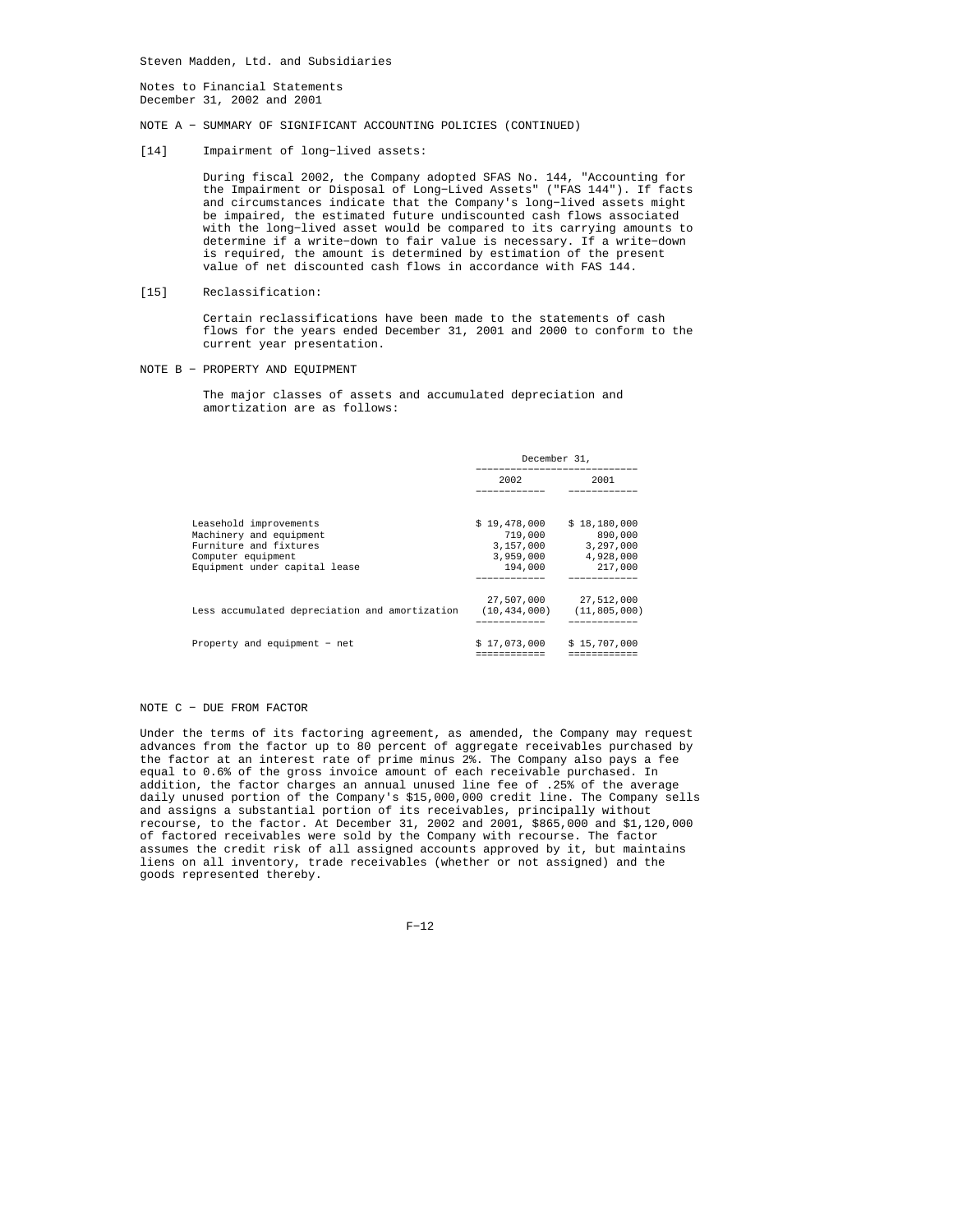NOTE D − STOCK OPTIONS

The Company established various stock option plans under which options to purchase shares of common stock may be granted to employees, directors, officers, agents, consultants and independent contractors. The plans provide that the option price shall not be less than the fair market value of the common stock on the date of grant and that no portion of the option may be exercised beyond ten years from that date. No incentive stock option can be granted and exercised beyond five years to a stockholder owning 10% or more of the Company's outstanding common stock. Options granted under the plans during the three years ended December 31, 2002 vest on the date of grant or up to three years from such date.

The Company has several stock option plans. The 1993 Incentive Stock Option Plan, The 1995 Stock Plan, The 1996 Stock Plan and The 1997 Stock Plan provide for options to be granted to employees and directors.

In June 1999, the Company adopted The 1999 Stock Plan which authorized the issuance of up to 400,000 shares. In May 2000, the stockholders approved an amendment to this Plan to increase the maximum number of shares to be issued under the Plan to 975,000 shares. In July 2001, the stockholders approved an amendment to this Plan to increase the maximum number of shares to be issued under the Plan to 1,600,000 shares. In May 2002, the stockholders approved a further amendment to this Plan to increase the maximum number of shares to be issued under the Plan to 2,280,000. Terms of the 1999 Stock Plan are not materially different from the various existing stock option plans.

Through December 31, 2002, 2,250,000 options had been granted under The 1999 Stock Plan, as amended, and as of such date 30,000 shares were available for grant.

In connection with the amended employment agreement of the former Chief Executive Officer ("CEO"), who is now the Company's Creative and Design Chief, the Company issued options to purchase 500,000 shares of its common stock. The options, which vested in August 1998, have an exercise price of \$3.31 and are exercisable over 10 years. Unearned compensation was recorded in the amount of \$1,345,000 which represented the difference between the exercise price and the fair value of the stock on the date of grant, and is classified as a component of stockholders' equity. The unearned compensation is being amortized over the ten−year term of the amended agreement. Accordingly, \$128,000 has been charged to operations for 2002, 2001 and 2000.

In connection with the Chief Operating Officer's employment agreement, the Company issued options to purchase 75,000 shares of its common stock. The options which vested quarterly through December 31, 2001, have an exercise price of \$8.00. The market value of the stock on the date of grant was \$10.80 per share. Unearned compensation was recorded in the amount of \$810,000, which represented the difference between the exercise price and the fair value of the stock on the date of grant, and is classified as a component of stockholders' equity. The unearned compensation was amortized over the two year term of the employment agreement. Accordingly, \$405,000 has been charged to operations in 2002 and 2001.

The Company granted options to an executive employee, who resigned in December 2000, to purchase 250,000 shares of the Company's common stock at \$7.50 per share in 1998. The market value of the stock on the date of grant was \$10.125 per share. The Company recorded approximately \$656,000 as unearned compensation relating to such options, of which the remaining unamortized portion of approximately \$254,000, was charged to operations during the year ended December 31, 2000.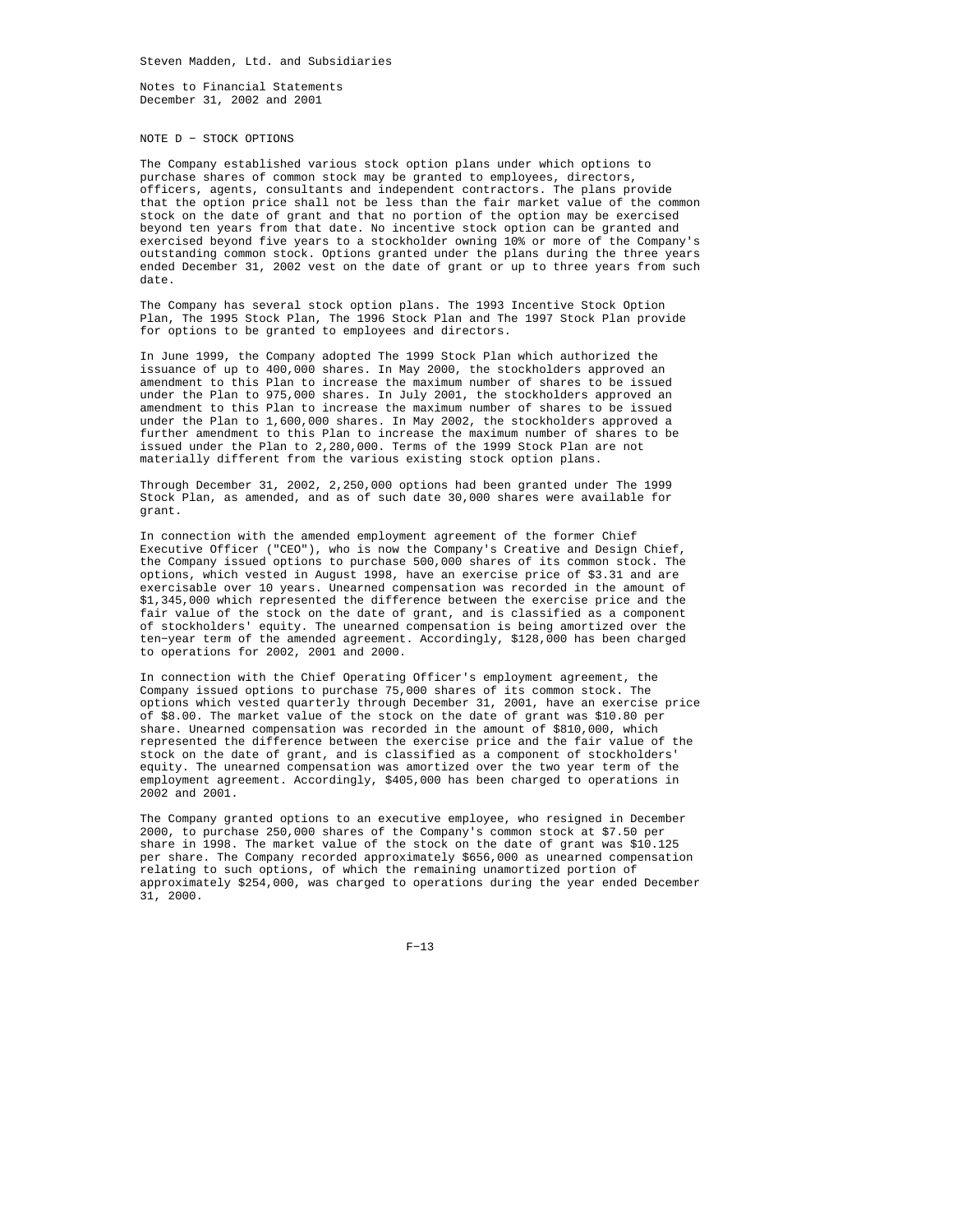# NOTE D − STOCK OPTIONS (CONTINUED)

Activity relating to stock options granted under the Company's plans and outside the plans during the three years ended December 31, 2002 is as follows:

|                                                               | 2002                                                        |                               | 2001                           |                                                   |                               | 2000                          |                                                  |                               |                              |
|---------------------------------------------------------------|-------------------------------------------------------------|-------------------------------|--------------------------------|---------------------------------------------------|-------------------------------|-------------------------------|--------------------------------------------------|-------------------------------|------------------------------|
|                                                               | Number<br>of<br>Shares                                      | Weighted<br>Exercise<br>Price |                                | Number<br>of<br>Shares                            | Weighted<br>Exercise<br>Price |                               | Number<br>of<br>Shares                           | Weighted<br>Exercise<br>Price |                              |
| Outstanding at January 1<br>Granted<br>Exercised<br>Cancelled | 2,231,000<br>696,000<br>(567,000)<br>(15.000)<br>---------- | S.                            | 7.25<br>17.53<br>7.70<br>16.71 | 2.749.000 S<br>614,000<br>(1.122.000)<br>(10.000) |                               | 6.36<br>12.68<br>8.02<br>9.98 | 2.720.000 S<br>550,000<br>(509, 000)<br>(12,000) |                               | 5.85<br>9.09<br>5.52<br>6.34 |
| Outstanding at December 31                                    | 2.345.000<br>==========                                     |                               | 10.14                          | 2,231,000<br>==========                           |                               | 7.25                          | 2,749,000<br>==========                          |                               | 6.36                         |
| Exercisable at December 31                                    | 1,813,000<br>==========                                     |                               | 8.01                           | 2,131,000<br>==========                           |                               | 7.22                          | 2,575,000<br>==========                          |                               | 6.06                         |

The following table summarizes information about stock options at December 31, 2002:

|                                                    | Options Outstanding |                                                                                                                     |                           | Options Exercisable   |                                          |  |
|----------------------------------------------------|---------------------|---------------------------------------------------------------------------------------------------------------------|---------------------------|-----------------------|------------------------------------------|--|
| Range of Exercise Price<br>----------------------- | Number              | Weighted<br>Average<br>Remaining<br>Contractual Average<br>Outstanding (in Years) Price<br>------------ ----------- | Weighted<br>Life Exercise | Number<br>Exercisable | Weighted<br>Average<br>Exercise<br>Price |  |
|                                                    |                     |                                                                                                                     |                           |                       |                                          |  |
| $$1.50$ to $$3.31$                                 | 820,000             | 3.1                                                                                                                 | \$2.36                    | 820,000               | \$2.36                                   |  |
| \$5.50 to \$6.00                                   | 99,000 4.6          |                                                                                                                     | 5.52                      | 99.000                | 5.52                                     |  |
| \$6.57 to \$7.00                                   | 138,000             | 8.0                                                                                                                 | 6.91                      | 138,000               | 6.91                                     |  |
| \$8.00 to \$9.12                                   | 160,000             | 8.3                                                                                                                 | 8.81                      | 160,000               | 8.81                                     |  |
| \$9.55 to \$10.25                                  | 110,000             | 7.3                                                                                                                 | 9.94                      | 110,000               | 9.94                                     |  |
| \$11.81 to \$12.00                                 | 67,000              | 6.8                                                                                                                 | 11.84                     | 67,000                | 11.84                                    |  |
| \$13.50 to \$17.41                                 | 243,000             | 9.5                                                                                                                 | 14.99                     | 50,000                | 15.11                                    |  |
| \$18.00 to \$20.80                                 | 708,000             | 9.0                                                                                                                 | 19.01                     | 369.000               | 18.99                                    |  |
|                                                    | ---------           |                                                                                                                     |                           |                       |                                          |  |
|                                                    | 2,345,000           | 6.5                                                                                                                 | 10.14                     | 1,813,000             | 8.01                                     |  |
|                                                    |                     |                                                                                                                     |                           | =========             |                                          |  |

# NOTE E − RESTRICTED STOCK AWARDS

Restricted stock awards have been granted to certain key executive management. These awards vest on various dates between January 2004 and January 2006. Awards of 190,000 shares and 20,000 shares were granted in 2002 and 2001, respectively. The average market price on the date of grant for awards granted in 2002 and 2001 were \$17.15 and \$18.80, respectively. Restricted stock compensation charged to expense was \$871,000 and \$188,000 for 2002 and 2001, respectively.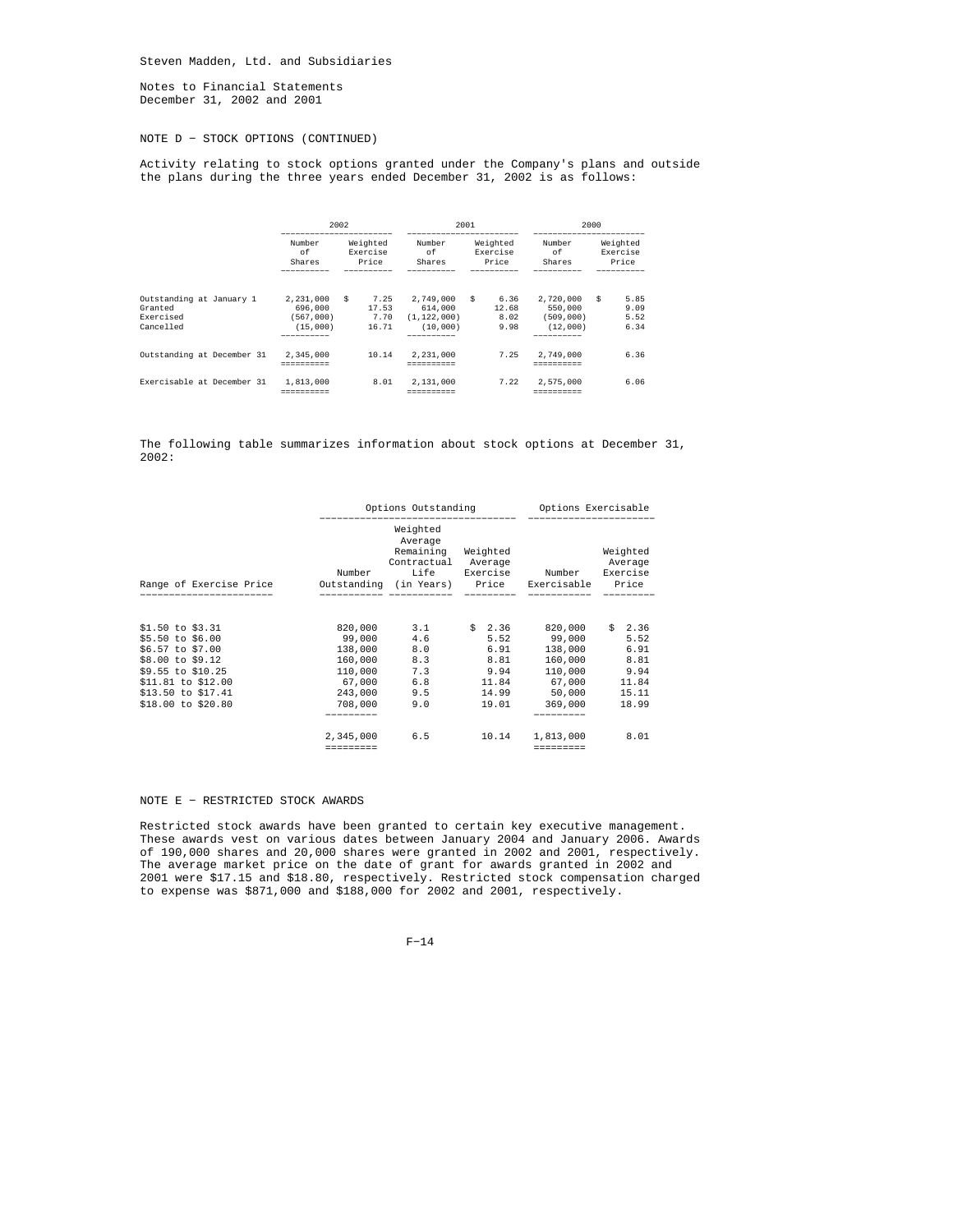NOTE F − PREFERRED STOCK

The Company has authorized 5,000,000 shares of preferred stock. The Board of Directors have designated 60,000 shares of such preferred stock as Series A Junior Participating Preferred Stock ("Series A Preferred"). Holders of the shares of Series A Preferred are entitled to dividends equal to 1,000 times dividends declared or paid on the Company's common stock. Each share of Series A preferred entitles the holder to 1,000 votes on all matters submitted to the holders of common stock. The Series A Preferred has a liquidation preference of a \$1,000 per share, and is not redeemable by the Company or the holder. No preferred shares have been issued.

# NOTE G − RIGHTS AGREEMENT

On October 30, 2001, the Company declared a dividend distribution of one preferred stock purchase right (a "Right") for each outstanding share of common stock. Each Right entitles the holder to purchase from the Company one one−thousandth (1/1,000) of a share of Series A Preferred at a price of \$75 per one one−thousandth (1/1,000) of a share. Initially, the Rights will not be exercisable and will automatically trade with the common stock. The Rights become exercisable, in general, ten days following the announcement of a person or group acquiring beneficial ownership of at least 15% of the outstanding voting stock of the Company.

#### NOTE H − OPERATING LEASES

The Company leases office, showroom, warehouse and retail facilities under noncancelable operating leases with terms expiring at various times through 2013. Future minimum annual lease payments under noncancelable operating leases consist of the following at December 31:

| 2003       | 8,653,000      |
|------------|----------------|
| 2004       | 8,582,000      |
| 2005       | 8,236,000      |
| 2006       | 8,256,000      |
| 2007       | 7,716,000      |
| Thereafter | 21,786,000     |
|            |                |
|            | \$63, 229, 000 |
|            |                |

A majority of the retail store leases provide for contingent rental payments if gross sales exceed certain targets. In addition, many of the leases contain rent escalation clauses to compensate for increases in operating costs and real estate taxes.

Rent expense for the years ended December 31, 2002, 2001 and 2000 was approximately \$10,795,000, \$9,142,000 and \$7,604,000, respectively. Included in such amounts are contingent rents of \$151,000, \$125,000 and \$122,000 in 2002, 2001 and 2000, respectively.

Pursuant to certain leases, rent expense charged to operations differs from rent paid because of scheduled rent increases. Accordingly, the Company has recorded deferred rent. Rent expense is calculated by allocating total rental payments, including those attributable to scheduled rent increases, on a straight−line basis, over the lease term.

F−15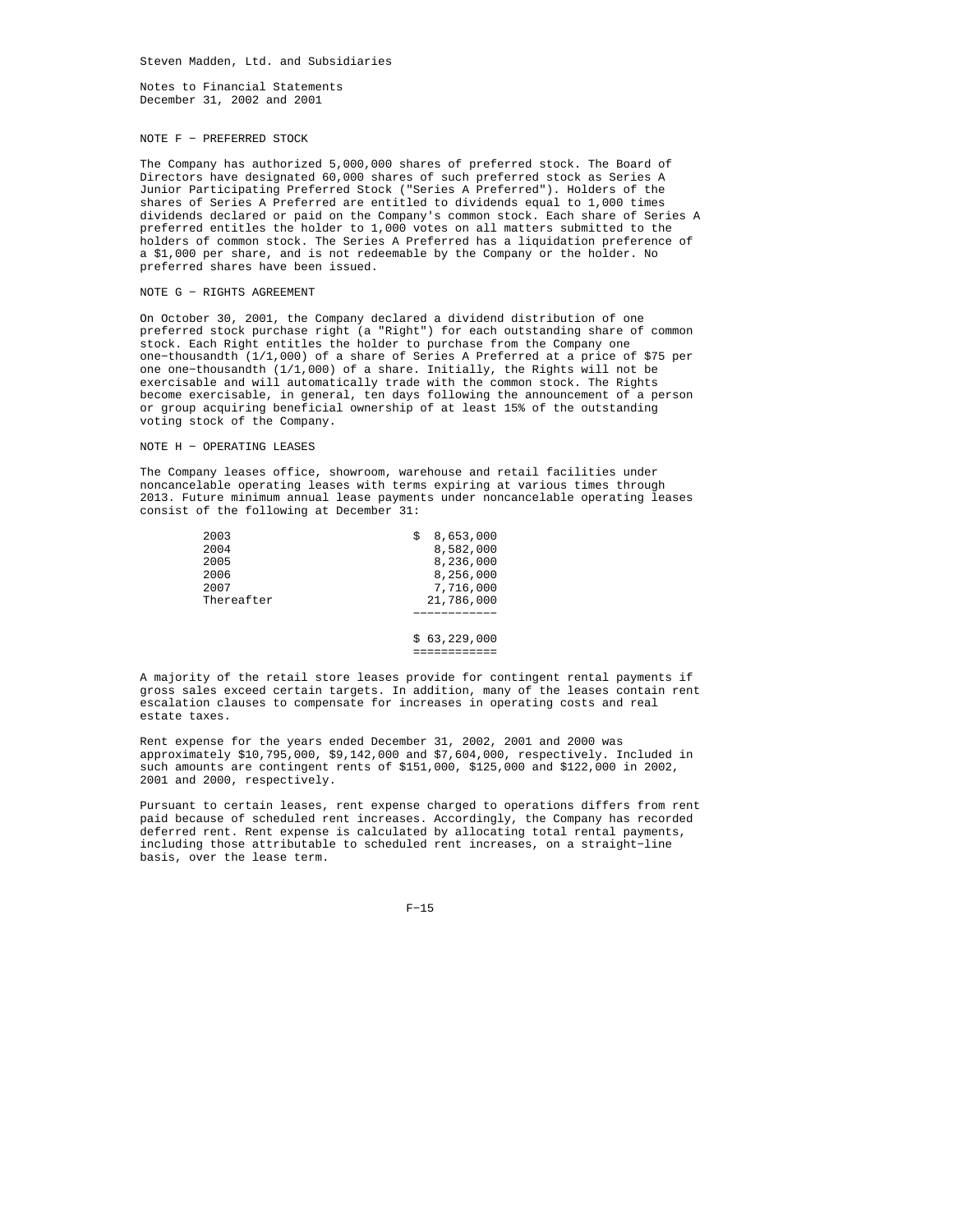Steven Madden, Ltd. and Subsidiaries

Notes to Financial Statements December 31, 2002 and 2001

# NOTE I − INCOME TAXES

The income tax provision (benefit) consists of the following:

|                                        | 2002                                    | 2001                       | 2000                         |
|----------------------------------------|-----------------------------------------|----------------------------|------------------------------|
|                                        |                                         |                            |                              |
| Current:<br>Federal<br>State and local | \$11,411,000<br>4,266,000               | \$6,899,000<br>2,176,000   | \$9,787,000<br>3,024,000     |
|                                        | 15,677,000                              | 9,075,000                  | 12,811,000                   |
| Deferred:                              |                                         |                            |                              |
| Federal                                | (793,000)                               |                            | $(365,000)$ $(1,031,000)$    |
| State and local                        | (297,000)                               | (115,000)                  | (319,000)                    |
|                                        |                                         |                            |                              |
|                                        | (1,090,000)                             | (480,000)                  | (1, 350, 000)                |
|                                        | \$14,587,000<br>. = = = = = = = = = = = | \$8,595,000<br>=========== | \$11,461,000<br>------------ |

A reconciliation between taxes computed at the federal statutory rate and the effective tax rate is as follows:

|       |                                                                               | December 31,<br>---------------- |                    |       |
|-------|-------------------------------------------------------------------------------|----------------------------------|--------------------|-------|
|       |                                                                               | 2002                             | 2001               | 2000  |
|       | Income taxes at federal statutory rate<br>State income taxes - net of federal | 35.0%                            | 35.0%              | 35.0% |
|       | income tax benefit                                                            | 8.3                              | 6.5                | 6.4   |
| Other | Nondeductible items                                                           | 0.1<br>(1.0)                     | $\cdot$ 3<br>(0.3) | 0.3   |
|       |                                                                               |                                  |                    |       |
|       | Effective rate                                                                | 42.4%                            | 41.5%              | 41.7% |

The Company applies the liability method of accounting for income taxes. Under this method, deferred tax assets and liabilities are determined based on differences between financial reporting and tax bases of assets and liabilities and are measured using the enacted tax rates and laws that are expected to be in effect when the differences are expected to reverse.

The components of deferred tax assets and liabilities are as follows:

|                                                                                            | December 31,              |                                                                    |  |  |
|--------------------------------------------------------------------------------------------|---------------------------|--------------------------------------------------------------------|--|--|
|                                                                                            | 2002                      | 2001                                                               |  |  |
| Current deferred tax assets:<br>Receivable allowances<br>Inventory                         |                           | $$930,000 \$691,000$<br>703,000 532,000                            |  |  |
|                                                                                            |                           | 1,633,000 1,223,000                                                |  |  |
| Non-current deferred tax assets:<br>Depreciation<br>Deferred compensation<br>Deferred rent | 644,000<br>----------     | 2, 242, 000 2, 035, 000<br>813,000 438,000<br>546,000<br>--------- |  |  |
|                                                                                            |                           | 3,699,000 3,019,000<br>--------                                    |  |  |
| Deferred tax assets                                                                        | \$5,332,000<br>========== | \$4,242,000<br>==========                                          |  |  |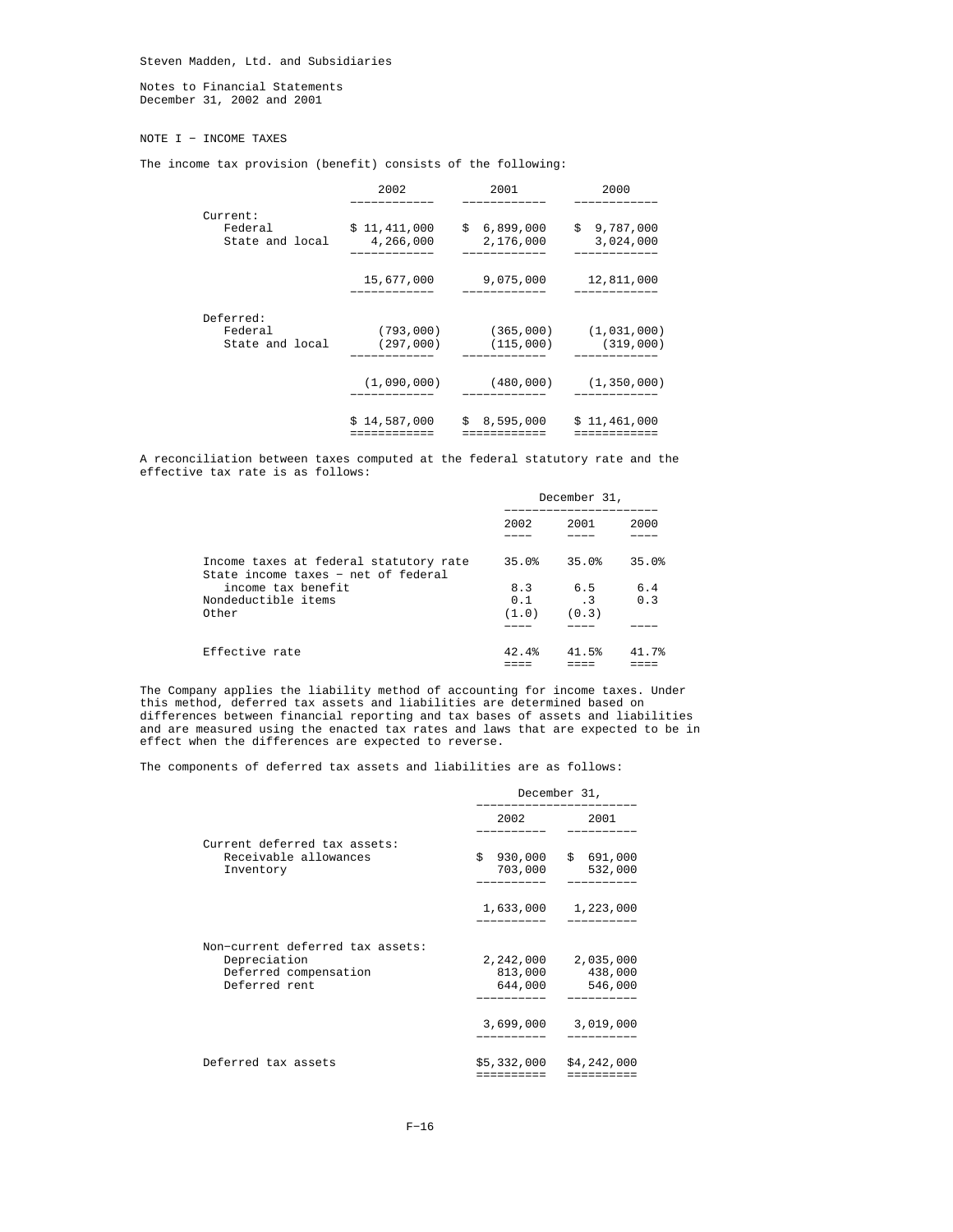#### NOTE J − COMMITMENTS, CONTINGENCIES AND OTHER

#### [1] Indictment:

 On June 20, 2000, Steven Madden, the Company's former Chairman and Chief Executive Officer, was indicted in the United States District Courts for the Southern District and Eastern District of New York. The indictments alleged that Mr. Madden engaged in securities fraud and money laundering activities. In addition, the Securities and Exchange Commission filed a complaint in the United States District Court for the Eastern District of New York alleging that Mr. Madden violated Section 17(a) of the Securities Exchange Act of 1934, as amended. On May 21, 2001, Steven Madden entered into a plea agreement with the U.S. Attorney's Office, pursuant to which he pled guilty to four of the federal charges filed against him. In addition, Mr. Madden reached a separate settlement agreement with the Securities and Exchange Commission regarding the allegations contained in its complaint. As a result, Mr. Madden resigned as the Company's Chief Executive Officer and as a member of the Company's Board of Directors effective July 1, 2001. Mr. Madden has agreed to serve as the Company's Creative and Design Chief, a non−executive position. On April 4, 2002, Mr. Madden was sentenced in the United States District Court for the Southern District of New York to forty one (41) months' imprisonment in connection with two of the federal charges to which he pled guilty. On May 3, 2002, Mr. Madden was sentenced in the United States District court for the Eastern District of New York to forty one (41) months' imprisonment in connection with the remaining two charges to which he pled guilty. The sentences will run concurrently. Under the settlement agreement with the Securities and Exchange Commission, Mr. Madden has agreed to not serve as an officer or director of a publicly traded company for 7 years. Neither the indictments nor the Securities and Exchange Commission complaint allege any wrongdoing by the Company or its other officers and directors. Mr. Madden began serving his sentence in September of 2002.

 In December 2001, the Company purchased a loss mitigation policy to cover costs arising out of lawsuits related to the June 2000 federal indictment of Steven Madden described above. The policy covers the Company's anticipated damages and legal costs in connection with such lawsuits. The Company is obligated to pay for damages and costs in excess of the policy limits. The cost of the policy was \$6,950,000.

#### [2] Class action litigation:

 Between June and August 2000 several class action lawsuits were commenced in the United States District Court for the Eastern District of New York against the Company, Steven Madden personally, and, in some of the actions, the Company's then President and its Chief Financial Officer.

 A settlement in principle of these actions has been reached, subject to execution of definitive settlement documentation, notices to class members, a hearing and approval by the District Court. The tentative settlement is within the limits of insurance coverage described above.

#### [3] Shareholder derivative actions:

 On or about September 26, 2000, a shareholder derivative action was commenced in the United States District Court for the Eastern District of New York, captioned, Herrera v. Steven Madden and Steven Madden, Ltd. An agreement in principle has been reached to resolve all claims in this action, subject to execution of definitive documentation, such notice to the Company's shareholders (if any) as may be required by the District Court, and approval by the District Court. The Company believes, after consultation with counsel, that its defense costs and certain attorneys' fees in connection with this action will be subject to coverage by the Company's insurance as supplemented by the loss mitigation policy described above.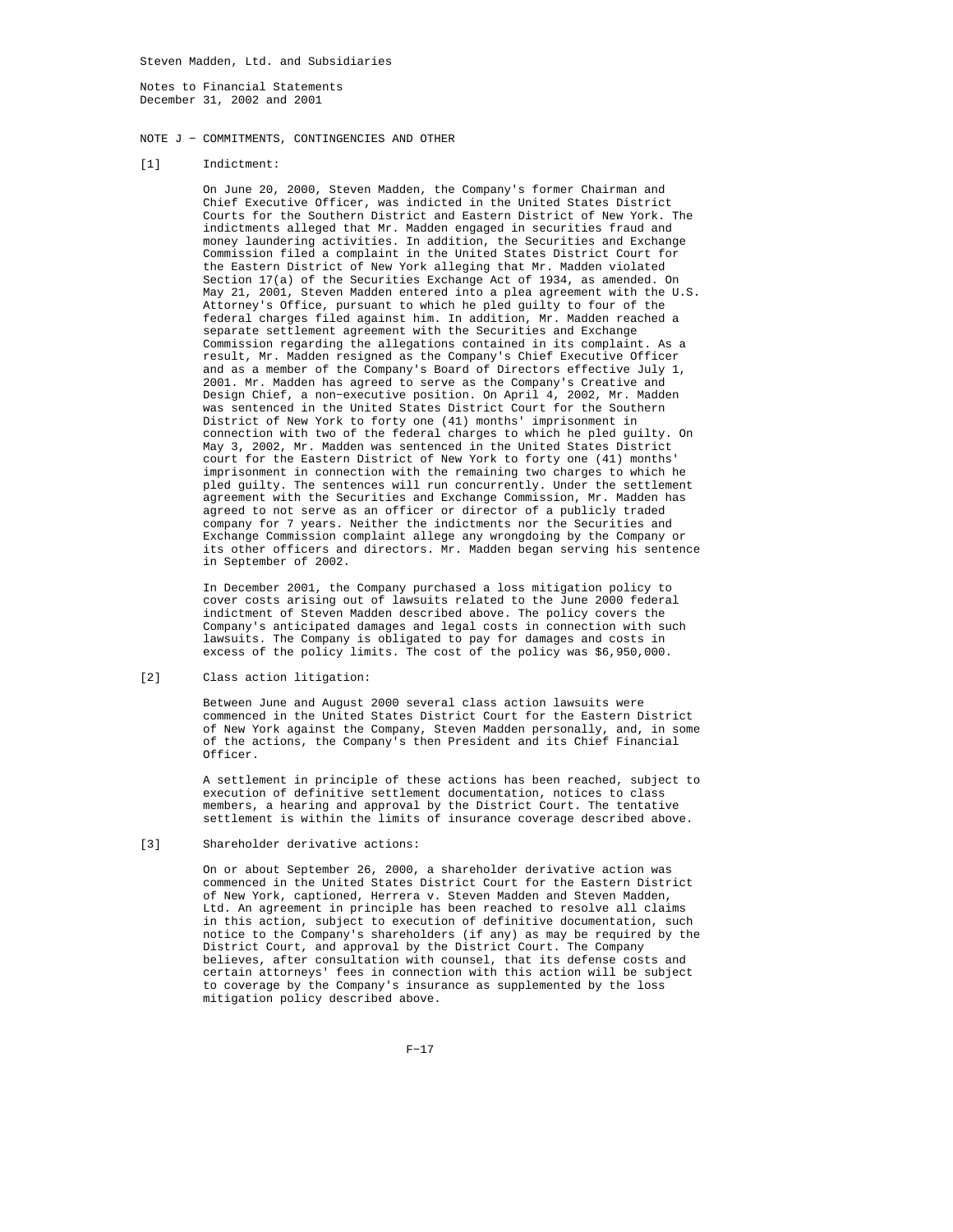- NOTE J − COMMITMENTS, CONTINGENCIES AND OTHER (CONTINUED)
- [3] Shareholder derivative actions: (continued)

 On or about November 28, 2001, a shareholder derivative complaint was filed in the United States District Court for the Eastern District of New York, captioned Herrera v. Karson, et al. Named as defendants therein are the Company and certain of the Company's present and/or former directors. An agreement in principle has been reached to resolve all claims in this action, subject to execution of definitive documentation, such notice to the Company's shareholders (if any) as may be required by the District Court, and approval by the District Court. The Company believes, after consultation with counsel, that its defense costs and certain attorneys' fees in connection with this action will be subject to coverage by the Company's insurance as supplemented by the loss mitigation policy described above.

 The Company and certain of the Company's present and/or former directors have been named in an action commenced in the United States District Court for the Eastern District of New York by the Safeco Surplus Lines Insurance Company captioned, Safeco Surplus Lines Ins. Co. v. Steven Madden Ltd., et al. The complaint principally seeks rescission of the excess insurance policy issued by Safeco to the Company for the February 4, 2000 to June 13, 2001 period and an order declaring that Safeco does not owe any indemnity obligation to the Company or any of its officers and directors in connection with the shareholder class action and derivative cases referred to above. The ultimate outcome of this matter cannot presently be determined.

[4] SEC investigation:

 In March 2001, the Company became aware that the SEC issued a formal order of investigation with respect to trading in the Company's securities. The SEC is investigating possible securities law violations. Certain current and former officers and directors of the Company sold shares of the Company's common stock prior to Mr. Madden's indictment in June 2000, as previously disclosed on Form 4's filed with the SEC. The ultimate effects of this matter, if any, cannot reasonably be determined at this time.

- [5] Other actions:
	- (a) On or about January 22, 2002, an action was commenced against the Company in the United States District Court for the District of Oregon, captioned Adidas America, Inc. and Adidas Salomon AG v. Steven Madden, Ltd. and Steven Madden Retail, Inc. The complaint seeks injunctive relief and unspecified monetary damages for trademark infringement, trademark dilution, unfair competition and deceptive trade practices arising from the Company's use of four stripes as a design element on footwear. On or about September 3, 2002, Adidas commenced a second action against the Company in the United States District Court for the District of Oregon, captioned Adidas America, Inc. and Adidas Salomon AG v. Steven Madden, Ltd. and Steven Madden Retail, Inc. The second complaint seeks the same injunctive relief and unspecified monetary damages for various trademark infringement claims arising from the Company's use of two stripes as a design element on footwear. The Company believes it has substantial defenses to the claims asserted in both lawsuits and has filed answers denying the allegations of infringement in both cases. The Company is seeking to have both cases consolidated before a single judge. Discovery is continuing and trial is scheduled to begin in May 2003. Court ordered non−binding mediation is scheduled for a future date. The ultimate outcome of this matter cannot be presently determined.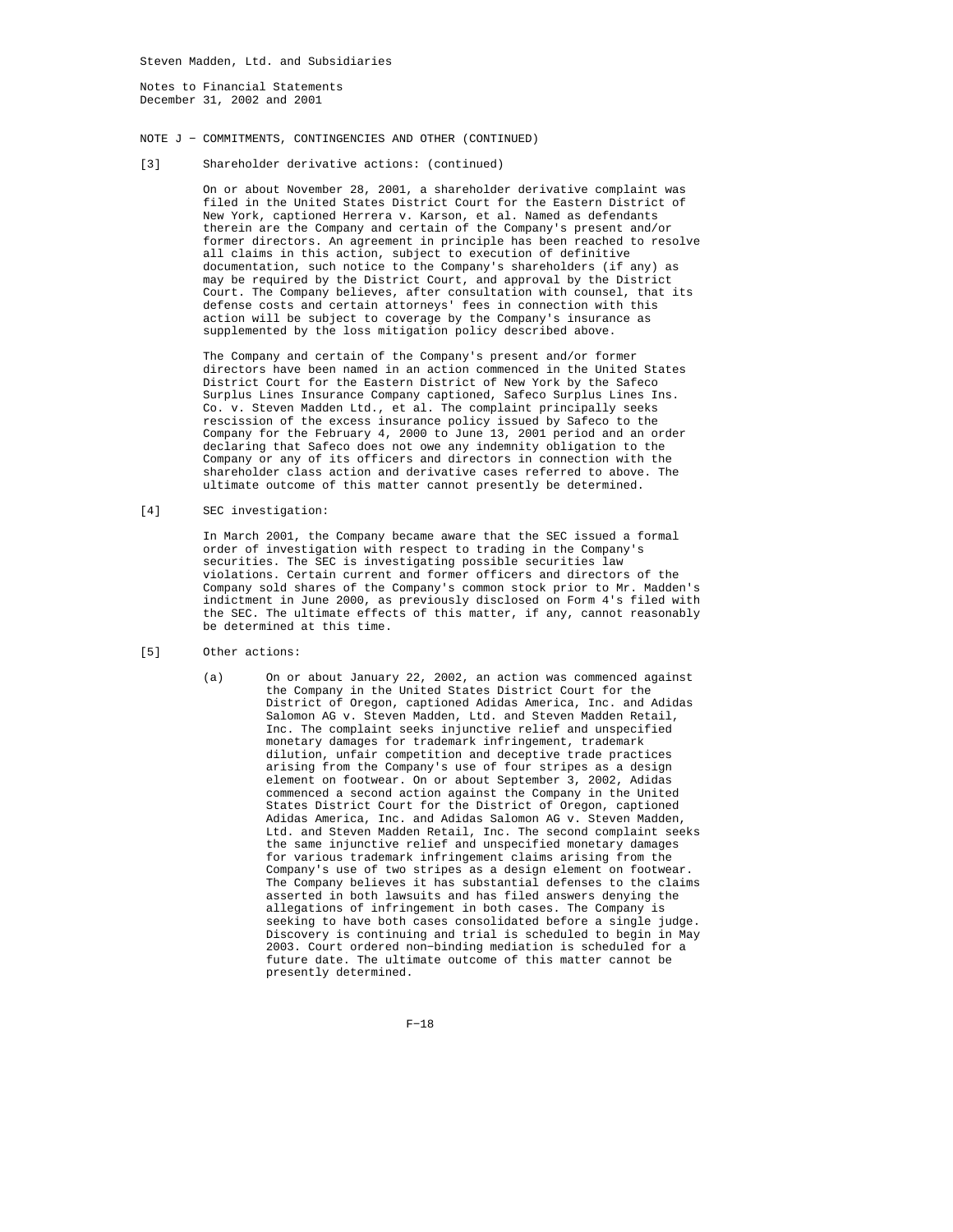- NOTE J − COMMITMENTS, CONTINGENCIES AND OTHER (CONTINUED)
- [5] Other actions: (continued)
	- (b) On October 4, 2002, Skechers U.S.A., Inc. and Skechers U.S.A., Inc. II, filed suit against Steven Madden Ltd. and R.S.V. Sport, Inc. in the United States District Court for the Central District of California. Skechers alleges claims for patent infringement, federal unfair competition, federal antidilution violation, California unfair competition, California antidilution violation, and common law unfair competition. Skechers seeks unspecified monetary damages. The Company has not yet answered or otherwise responded to the complaint, but believes that it has substantial defenses to the claims asserted in the lawsuit. The ultimate outcome of this matter cannot presently be determined.
	- (c) On September 6, 2002, Ron Owen filed an action against Steven Madden Retail, Inc., which action is pending in the United States District Court for the Northern District of Texas − Dallas Division. Plaintiff alleges a cause of action for breach of contract and seeks unspecified monetary damages. On October 10, 2002, the Company answered the complaint. The Company believes that it has substantial defenses to the claims asserted in the lawsuit. The ultimate outcome of this matter cannot presently be determined.

 In connection with the above litigations, the Company has accrued \$1,200,000. Management, based on the advice of counsel, believes such provision is adequate in the circumstances.

[6] Employment agreements:

 The Company has an employment agreement with Steve Madden, its former CEO and President, to serve as the Company's Creative and Design Chief. The employment agreement, as amended, provides for an annual salary of \$700,000 through June 30, 2011. The agreement also provides for an annual performance bonus, an annual option grant at exercise prices equal to market on the date of grant and a non−accountable expense allowance.

 The Company has employment agreements with other executives (the "executives") which expire between January 3, 2003 and December 31, 2005. These agreements provide for cash bonuses based upon a percentage of year to year increases in earnings before interest taxes depreciation and amortization, option grants and non−accountable expense allowances as defined. Base salary commitments for these executives are as follows:

| \$1,639,000 | 2003 |
|-------------|------|
| 1,545,000   | 2004 |
| 641,000     | 2005 |
|             |      |
|             |      |

#### $$3,825,000$ ===========

 In connection with their employment agreements, two executives received an aggregate of 20,000 shares of restricted common stock from the Company. The restricted shares vested over one year through July 2002. Accordingly, the Company has recorded a charge to operations in the amount of \$188,000 for the 10,000 shares that vested during the year ended December 31, 2002 and 2001.

# [7] Letters of credit:

 At December 31, 2002 and 2001, the Company had open letters of credit for the purchase of imported merchandise of approximately \$10,066,000 and \$6,252,000, respectively.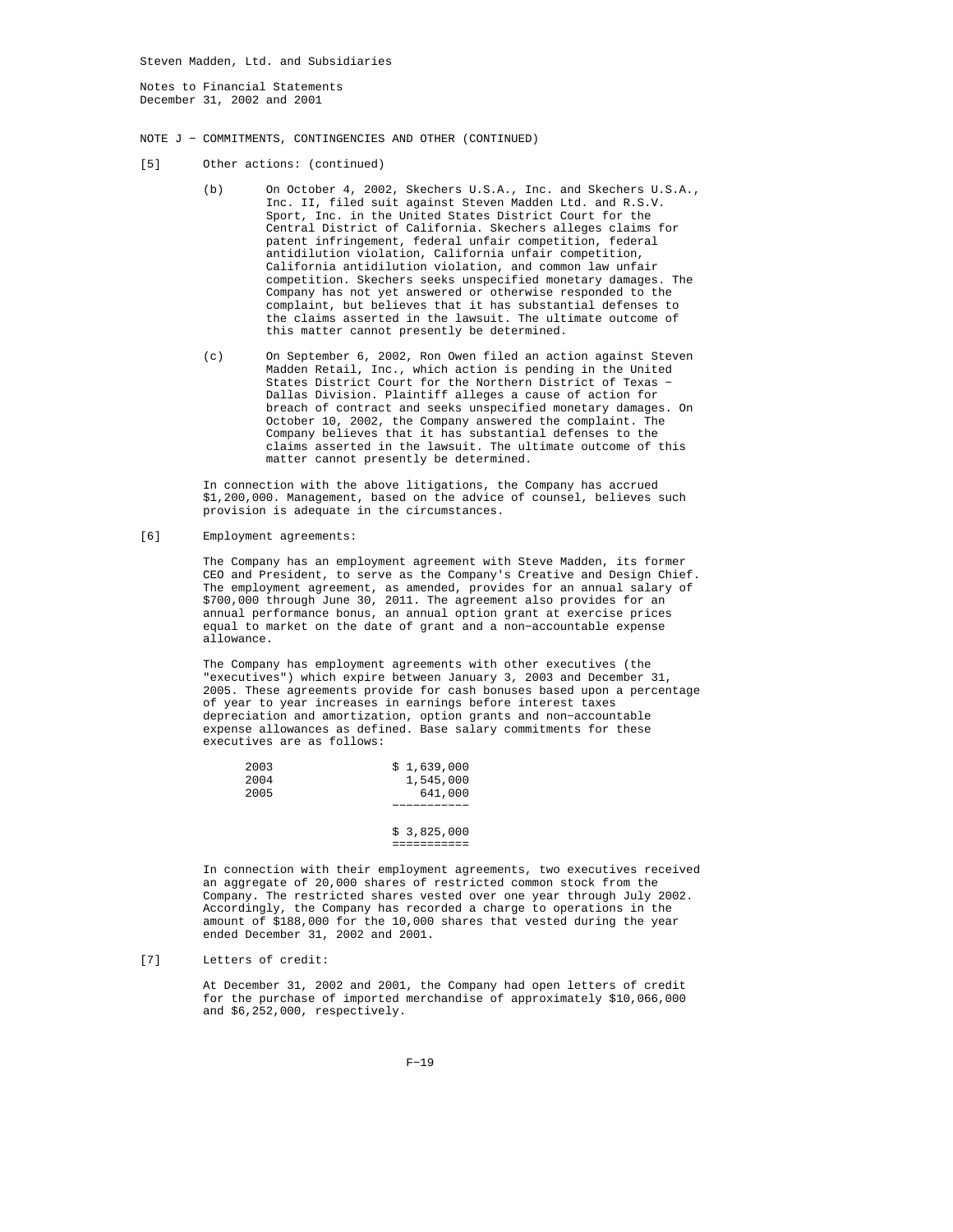# [8] Concentrations:

 The Company maintains cash and cash equivalents with various major financial institutions which at times are in excess of the amount insured.

 During the year ended December 31, 2002, the Company purchased approximately 29% of their merchandise from a supplier in Brazil and 18% and 16% of their merchandise from two suppliers in China, respectively. Total inventory purchases for the year ended December 31, 2002 from Brazil and China were approximately 30% and 54%, respectively.

F−20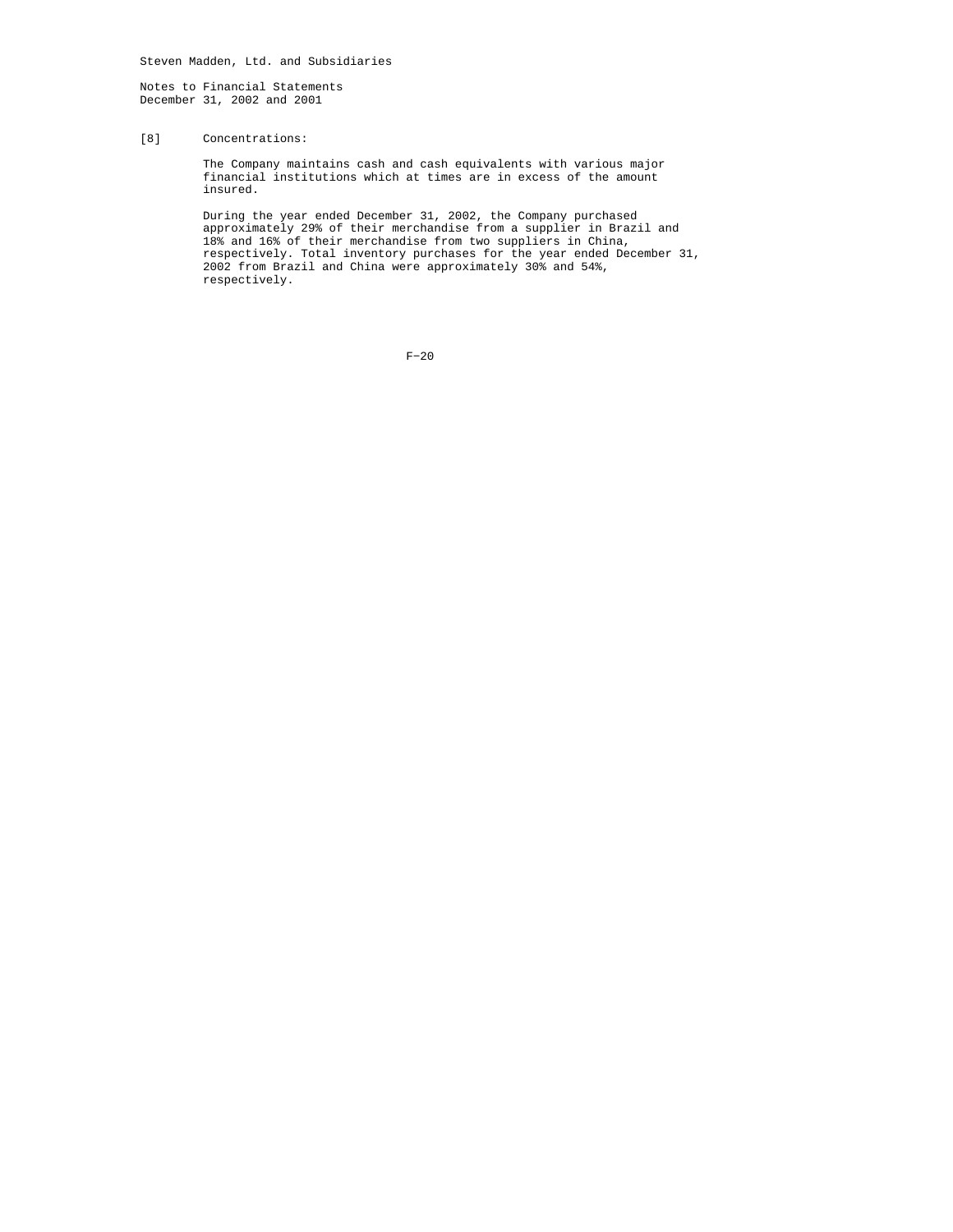NOTE J − COMMITMENTS, CONTINGENCIES AND OTHER (CONTINUED)

#### [8] Concentrations: (continued)

 During the year ended December 31, 2001, the Company purchased approximately 28% and 21% of their inventory from a supplier in China and Brazil, respectively. Total inventory purchases for the year ended December 31, 2001 from Brazil and China were approximately 28% and 53%, respectively.

> During the year ended December 31, 2000, the Company purchased approximately 50% and 27% of their inventory from suppliers in China and Brazil, respectively.

 Sales to two customers accounted for 13% and 10% of net sales for the year ended December 31, 2002. These customers represented 17% and 10% of accounts receivable at December 31, 2002, respectively.

 Sales to two customers accounted for 13% and 11% of net sales for the year ended December 31, 2001. These customers represented 18% and 15% of accounts receivable at December 31, 2001, respectively.

 Sales to two customers accounted for 14% and 12% of net sales for the year ended December 31, 2000. These customers represented 22% and 21% of accounts receivable at December 31, 2000, respectively. One other customer represented 12% of accounts receivable at December 31, 2000.

 Sales to such customers are included in the wholesale segment (see Note K). Purchases are made primarily in United States dollars.

### [9] Consulting agreement:

 The Company had a consulting agreement with a financial advisory firm of which one of the Company's Board members is a managing director. The agreement provided for a fee of \$150,000 over the one year agreement which expired in June 2002. The firm provided financial advisory and investment banking services to the Company. The Company recorded a charge to operations in the amount of \$75,000 in each of the years ended December 31, 2002 and 2001 in connection with the agreement.

[10] Valuation and qualifying accounts:

 The following is a summary of the allowance for doubtful accounts related to accounts receivable and the allowance for chargebacks related to the amount Due from Factor for the years ended December 31,:

|                                                       | 2002        | 2001        | 2000        |
|-------------------------------------------------------|-------------|-------------|-------------|
|                                                       |             |             |             |
|                                                       |             |             |             |
| Balance at beginning of year                          | \$1.644.000 | \$1.640.000 | \$1,510,000 |
| Charged to expense                                    | 630,000     | 219,000     | 506,000     |
| Uncollectible accounts written off, net of recoveries | (59.000)    | (215,000)   | (376, 000)  |
|                                                       |             |             |             |
| Balance at end of year                                | \$2.215.000 | \$1.644.000 | \$1.640.000 |
|                                                       |             |             |             |
|                                                       |             |             |             |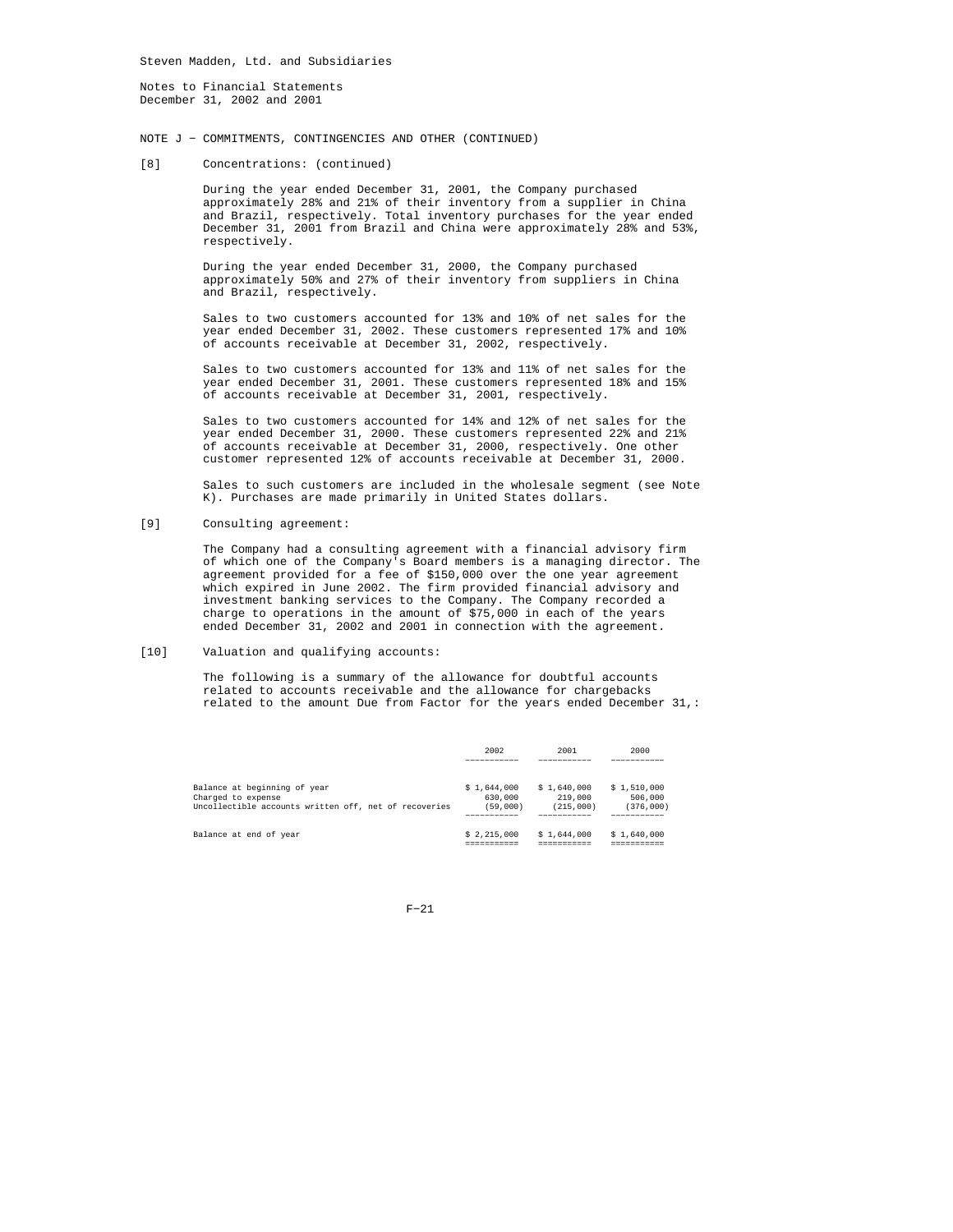# NOTE J − COMMITMENTS, CONTINGENCIES AND OTHER (CONTINUED)

# [10] Valuation and qualifying accounts: (continued)

 The following is a summary of property and equipment and the related accounts of accumulated depreciation and amortization for the years ended December 31,:

|                                                                        | 2002        | 2001                                      | 2000         |
|------------------------------------------------------------------------|-------------|-------------------------------------------|--------------|
|                                                                        |             |                                           |              |
| Cost basis                                                             |             |                                           |              |
| Balance at beginning of year                                           |             | $$27,512,000 \t$24,097,000 \t$16,164,000$ |              |
| Additions                                                              |             | 5,072,000 3,415,000 7,933,000             |              |
| Write-off of fully depreciated assets                                  | (5,077,000) |                                           |              |
|                                                                        |             |                                           |              |
| Balance at end of year                                                 |             | 27,507,000 27,512,000 24,097,000          |              |
|                                                                        |             |                                           |              |
|                                                                        |             |                                           |              |
| Accumulated depreciation and amortization                              |             |                                           |              |
| Balance at beginning of year                                           |             | 11,805,000 8,497,000                      | 5,050,000    |
| Depreciation and amortization<br>Write-off of fully depreciated assets | (5.077.000) | 3,706,000 3,308,000                       | 3,447,000    |
|                                                                        |             |                                           |              |
|                                                                        |             |                                           |              |
| Balance at end of year                                                 |             | 10,434,000 11,805,000 8,497,000           |              |
|                                                                        |             |                                           |              |
|                                                                        |             |                                           |              |
| Property and equipment, net                                            |             | \$17,073,000 \$15,707,000<br>============ | \$15,600,000 |
|                                                                        |             |                                           |              |

 The following is a summary of cost in excess of fair value of net assets acquired and the related accumulated amortization for the years ended December 31:

|                                                                          | 2002                | 2001               | 2000                      |
|--------------------------------------------------------------------------|---------------------|--------------------|---------------------------|
| Cost basis<br>Balance at beginning and end of year                       | \$ 2.780.000        | \$2.780.000        | \$2.780.000<br>---------- |
| Accumulated amortization<br>Balance at beginning of year<br>Amortization | 714,000<br>$\Omega$ | 575,000<br>139,000 | 436,000<br>139,000        |
| Balance at end of year                                                   | 714,000             | 714,000            | 575,000                   |
| Cost in excess of fair value of net assets acquired                      | \$2.066.000         | \$2.066.000        | 2.205.000<br>S.           |

#### NOTE K − OPERATING SEGMENT INFORMATION

The Company's reportable segments are primarily based on methods used to distribute its products. The wholesale and retail segments derive revenue from sales of women's, men's and girl's footwear. The wholesale segment, through sales to department and specialty stores, and the retail segment, through operation of its own retail stores, derive revenue from sales of branded women's, men's and girl's footwear. In addition, the wholesale segment has a licensing program that extends the Steve Madden and Stevies brands to accessories and ready−to−wear apparel. The other segment represents activities of a subsidiary which earns commissions for serving as a buying agent to mass−market merchandisers, shoe chains and other off−price retailers with respect to their purchase of private label shoes.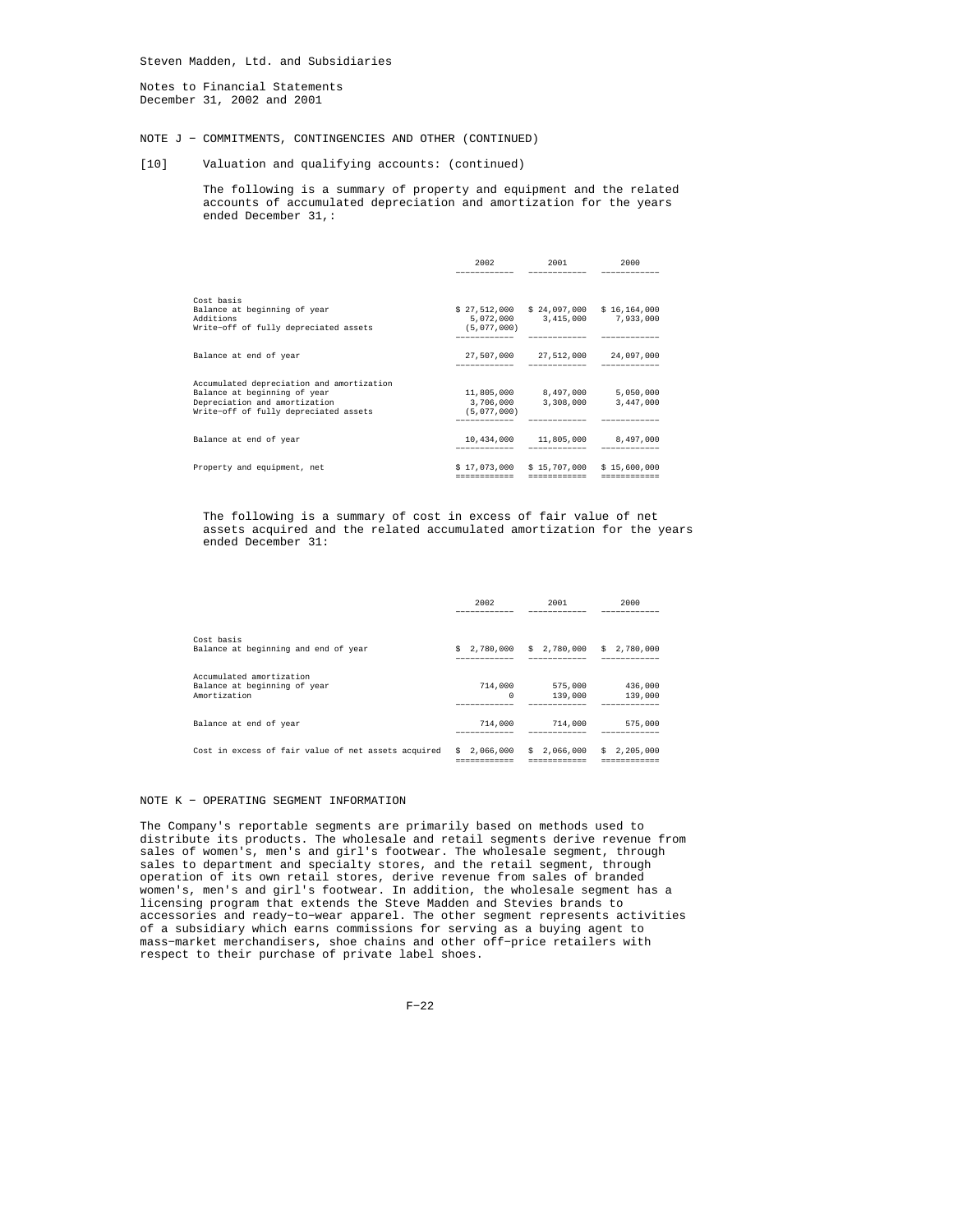# NOTE K − OPERATING SEGMENT INFORMATION (CONTINUED)

The accounting policies of the segments are the same as those described in the summary of significant accounting policies. The Company evaluates performance based on profit or loss from operations before other income (expense) and the provision for income taxes. The following is information for the Company's reportable segments:

|                                                                      | Wholesale           | Retail                  | Other           | Consolidated             |  |
|----------------------------------------------------------------------|---------------------|-------------------------|-----------------|--------------------------|--|
|                                                                      |                     |                         |                 | --------------           |  |
|                                                                      |                     |                         |                 |                          |  |
| Year ended December 31, 2002:<br>Net sales to external customers (a) | \$234.253.000       | \$91.883.000            |                 |                          |  |
| Gross profit                                                         | 77.889.000          |                         |                 | \$326, 136, 000          |  |
| Commissions and licensing fees                                       | 1,833,000           | 48,794,000              | 4,770,000<br>Ŝ. | 126,683,000<br>6,603,000 |  |
| Income from operations                                               | 21,664,000          | 9,000,000               | 2,548,000       | 33, 212, 000             |  |
| Depreciation and amortization                                        | 739,000             | 2,966,000               | 1,000           | 3,706,000                |  |
| Other significant items:                                             |                     |                         |                 |                          |  |
| Deferred compensation                                                | 2,228,000           |                         |                 | 2,228,000                |  |
| Deferred rent expense (reversal)                                     | (14,000)            | 243,000                 | 4,000           | 233,000                  |  |
| Provision for doubtful accounts                                      | 570,000             |                         | 1,000           | 571,000                  |  |
| Segment assets (b)                                                   | 113,477,000         | 36,166,000              | 857,000         | 150,500,000              |  |
| Capital expenditures                                                 | 1,246,000           | 3,826,000               |                 | 5,072,000                |  |
|                                                                      |                     |                         |                 |                          |  |
| Year ended December 31, 2001:<br>Net sales to external customers (a) |                     |                         |                 |                          |  |
|                                                                      | 163,904,000         | 79,487,000              |                 | 243, 391, 000            |  |
| Gross profit                                                         | 57,858,000          | 42,015,000              |                 | 99,873,000               |  |
| Commissions and licensing fees                                       | 1,711,000           |                         | 4,200,000       | 5,911,000                |  |
| Income from operations (c)                                           | 10,095,000          | 7,023,000               | 2,244,000       | 19,362,000               |  |
| Depreciation and amortization                                        | 869,000             | 2.577.000               | 1,000           | 3.447.000                |  |
| Other significant items:                                             |                     |                         |                 |                          |  |
| Deferred compensation<br>Deferred rent expense (reversal)            | 533,000<br>(21,000) | 249,000                 | (3,000)         | 533,000<br>225,000       |  |
| Provision for doubtful accounts                                      | 219,000             |                         |                 | 219,000                  |  |
| Segment assets (b)                                                   | 90,061,000          |                         | 879,000         | 121,862,000              |  |
| Capital expenditures                                                 | 551,000             | 30,922,000<br>2,864,000 |                 | 3,415,000                |  |
|                                                                      |                     |                         |                 |                          |  |
| Year ended December 31, 2000:                                        |                     |                         |                 |                          |  |
| Net sales to external customers (a)                                  | 135,481,000         | 69,632,000              |                 | 205, 113, 000            |  |
| Gross profit                                                         | 50,680,000          | 38,938,000              |                 | 89,618,000               |  |
| Commissions and licensing fees                                       | 1,216,000           |                         | 3,631,000       | 4,847,000                |  |
| Income from operations                                               | 15,996,000          | 8,001,000               | 1,635,000       | 25,632,000               |  |
| Depreciation and amortization                                        | 1,000,000           | 2.581.000               | 5,000           | 3.586.000                |  |
| Other significant items:                                             |                     |                         |                 |                          |  |
| Deferred compensation                                                | 382,000             |                         |                 | 382,000                  |  |
| Deferred rent expense (reversal)                                     | (13,000)            | 310,000                 |                 | 297,000                  |  |
| Provision for doubtful accounts                                      | 463,000             |                         | 43,000          | 506,000                  |  |
| Seqment assets (b)                                                   | 60,740,000          | 30, 215, 000            | 778,000         | 91,733,000               |  |
| Capital expenditures                                                 | 1,044,000           | 6,889,000               |                 | 7,933,000                |  |

- (a) Attributed to the United States, based on the location in which the sale originated.
- (b) All long−lived assets, consisting of property and equipment and cost in excess of fair value of net assets acquired, are located in the United States.
- (c) Loss mitigation coverage expense of \$6,950,000 is reflected in the wholesale segment.

F−23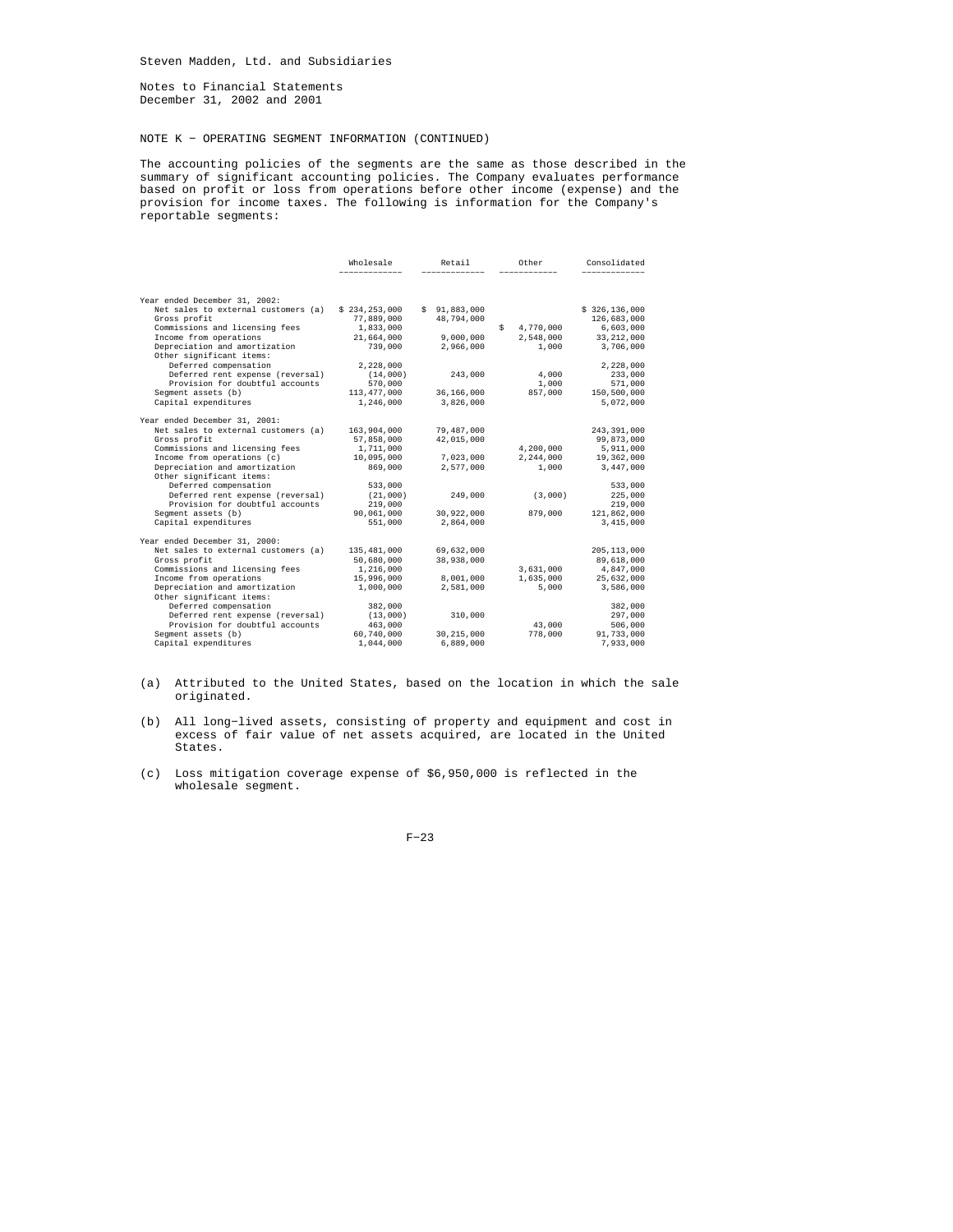# NOTE L − QUARTERLY RESULTS OF OPERATIONS (UNAUDITED)

The following is a summary of the quarterly results of operations for the years ended December 31, 2002 and 2001 (000's omitted):

|                                      |    | March 31 | June 30             | September 30 | December 31 |
|--------------------------------------|----|----------|---------------------|--------------|-------------|
|                                      |    |          |                     |              |             |
|                                      |    |          |                     |              |             |
| 2002:                                |    |          |                     |              |             |
| Net sales                            | Ŝ. |          | 66,611 \$ 88,111 \$ | 93,018 \$    | 78,396      |
| Cost of sales                        |    | 40.070   | 55,127              | 56,763       | 47,493      |
| Gross profit                         |    | 26,541   | 32,984              | 36,255       | 30,903      |
| Commissions and licensing fee income |    | 1,244    |                     | 1,574 1,819  | 1,966       |
| Net income                           |    | 4,093    | 5,262               | 6,268        | 4,218       |
| Net income per share:                |    |          |                     |              |             |
| Basic                                |    | 0.33     | 0.42                | 0.49         | 0.33        |
| Diluted                              |    | 0.30     | 0.38                | 0.46         | 0.31        |
| 2001:                                |    |          |                     |              |             |
| Net sales                            |    | 53,395   | 59,563              | 70.245       | 60,188      |
| Cost of sales                        |    | 31,314   | 34,245              | 40,517       | 37,442      |
| Gross profit                         |    | 22,081   | 25,318              | 29,728       | 22,746      |
| Commissions and licensing fee income |    | 1,134    | 1,235               | 1,637        | 1,905       |
| Net income (loss)                    |    | 3,650    | 4,423               | 5,367        | (1, 324)    |
| Net income (loss) per share:         |    |          |                     |              |             |
| Basic                                |    | 0.33     | 0.38                | 0.46         | (0.11)      |
| Diluted                              |    | 0.29     | 0.34                | 0.41         | (0.11)      |
|                                      |    |          |                     |              |             |

F−24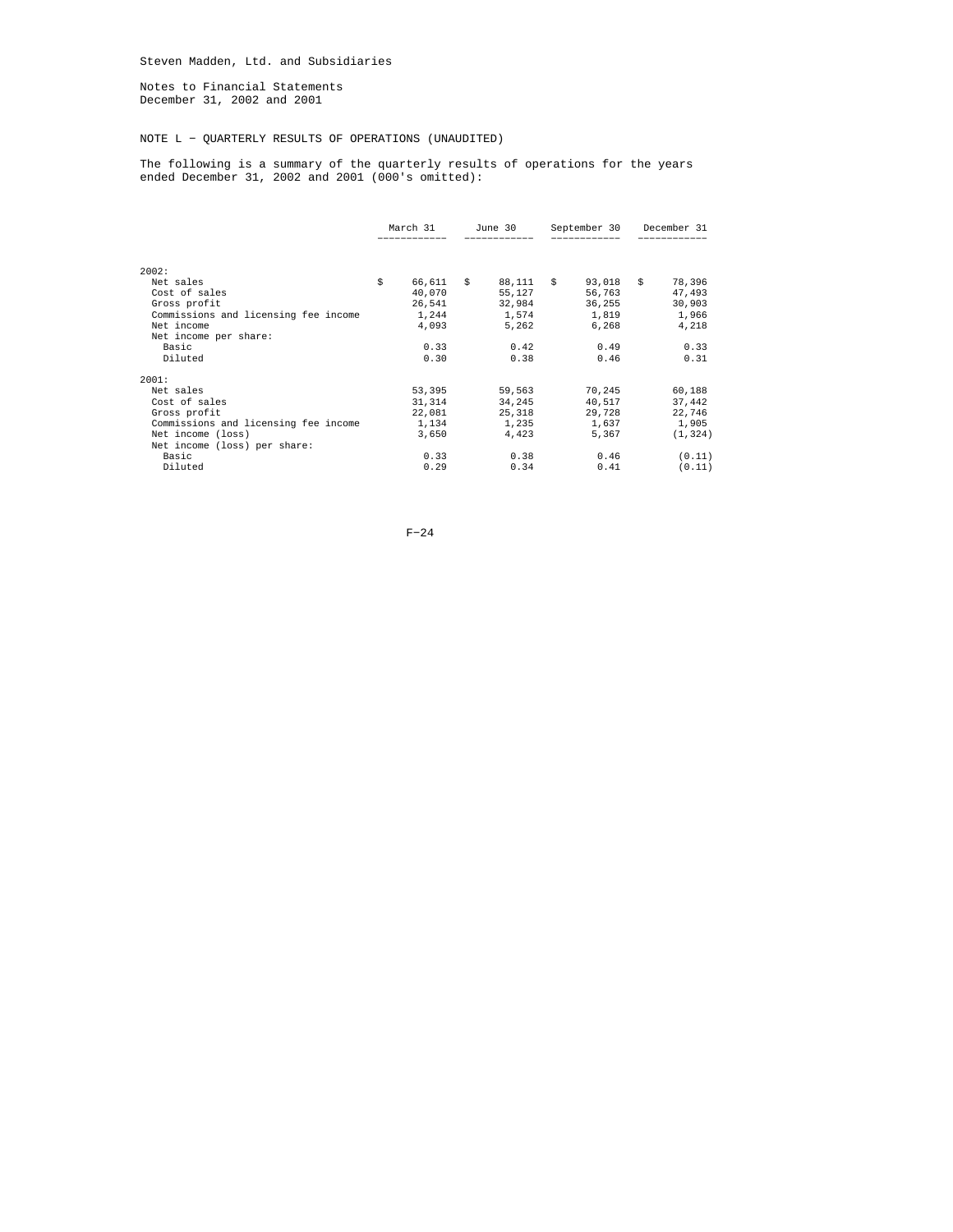(b) Reports on Form 8−K

None.

(c) Exhibits.

# EXHIBITS

- 3.01\* Certificate of Incorporation of the Company.
- 3.02 \*Amended & Restated By−Laws of the Company.
- 4.01\* Specimen Certificate for shares of Common Stock.
- 4.02\* Rights Agreement between the Company and American Stock Transfer and Trust Company.
- 10.07\* Employment Agreement of Arvind Dharia.
- 10.08\* Employment Agreement of Richard Olicker.
- 10.09\* Second Amended Employment Agreement between the Company and Steven Madden.
- 10.10\* Employment Agreement of Charles Koppelman.
- 10.11\* Employment Agreement of Jamieson Karson.
- 10.12\* Amendment No. 1 to Employment Agreement of Arvind Dharia.
- 10.13\* Employment Agreement between Adesso−Madden, Inc. and Gerald Mongeluzo.
- 10.14\* Employment Agreement between Steven Madden Retail, Inc. and Mark Jankowski.
- 10.15\* Amendment No. 1 to Employment Agreement of Richard Olicker.
- 10.16\* Amendment No. 2 to Employment Agreement of Arvind Dharia.
- 21.01\* Subsidiaries of Registrant.
- 23.01 Consent of Eisner LLP.
- \* Previously filed with the Securities and Exchange Commission.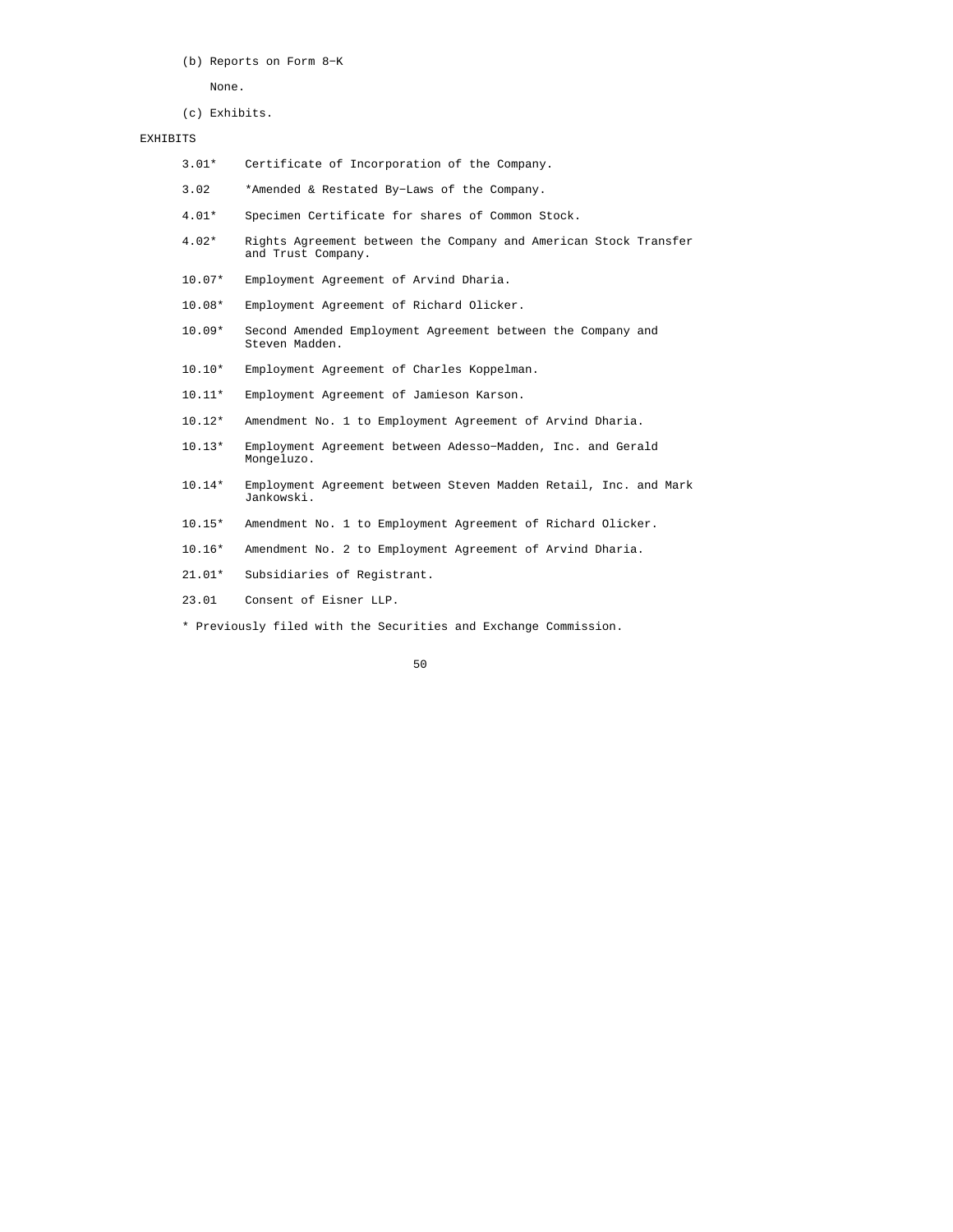# SIGNATURE

<span id="page-55-0"></span> Pursuant to the requirements of Section 13 or 15(d) of the Securities Exchange Act of 1934, the registrant has duly caused this report to be signed on its behalf by the undersigned, thereunto duly authorized.

Dated: New York, New York March 27, 2003

# STEVEN MADDEN, LTD.

By: /s/ JAMIESON KARSON

 −−−−−−−−−−−−−−−−−−−−−−− Jamieson Karson

Chief Executive Officer

 Pursuant to the requirements of the Securities Exchange Act of 1934, this report has been signed below by the following persons on behalf of the registrant in the capacities and on the dates indicated.

| Signature<br>--------------------                         | Title                                                  | Date<br>----------- |
|-----------------------------------------------------------|--------------------------------------------------------|---------------------|
| /s/ CHARLES KOPPELMAN                                     | Executive Chairman of the Board                        | March 27, 2003      |
| Charles Koppelman                                         |                                                        |                     |
| /s/ JAMIESON KARSON<br>-----------------------            | Chief Executive Officer and Vice Chairman of the Board | March 27, 2003      |
| Jamieson Karson                                           |                                                        |                     |
| /s/ ARVIND DHARIA                                         | Chief Financial Officer and Director                   | March 27, 2003      |
| Arvind Dharia                                             |                                                        |                     |
| /s/ GERALD MONGELUZO<br>--------------------------------- | Director                                               | March 27, 2003      |
| Gerald Mongeluzo                                          |                                                        |                     |
| /s/ JOHN L. MADDEN<br>---------------------------------   | Director                                               | March 27, 2003      |
| John L. Madden                                            |                                                        |                     |
| /s/ PETER MIGLIORINI<br>--------------------------------  | Director                                               | March 27, 2003      |
| Peter Migliorini                                          |                                                        |                     |
| /s/ HEYWOOD WILANSKY<br>-----------------                 | Director                                               | March 27, 2003      |
| Heywood Wilansky                                          |                                                        |                     |
| /s/ MARC COOPER<br>--------------------------------       | Director                                               | March 27, 2003      |
| Marc Cooper                                               |                                                        |                     |

 $51$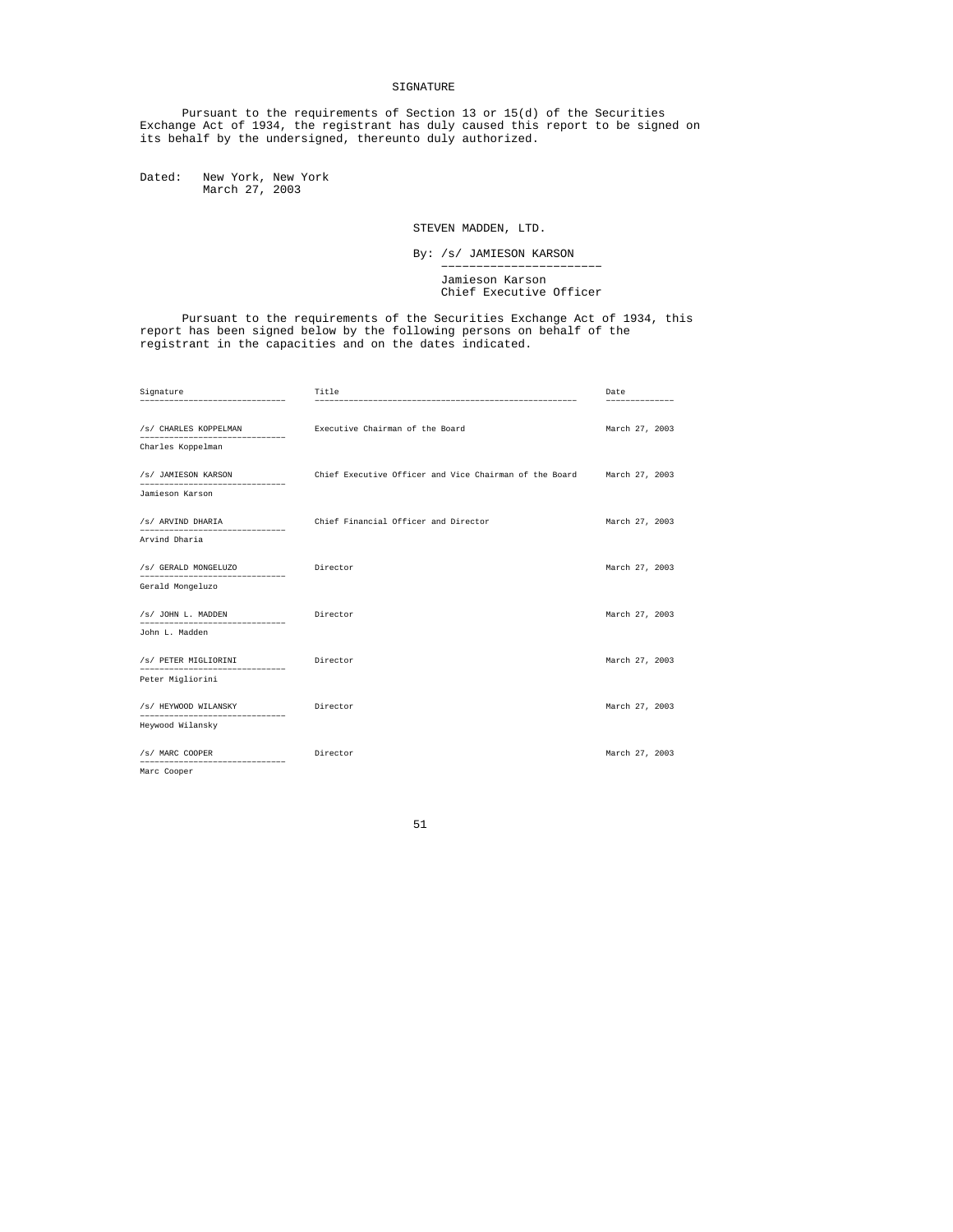| /s/ AWADHESH SINHA | Director | March 27, 2003 |  |  |
|--------------------|----------|----------------|--|--|
|                    |          |                |  |  |
| Awadhesh Sinha     |          |                |  |  |

/s/ ROGER GLADSTONE Director March 27, 2003 −−−−−−−−−−−−−−−−−−−−−−−−−−−−−− Roger Gladstone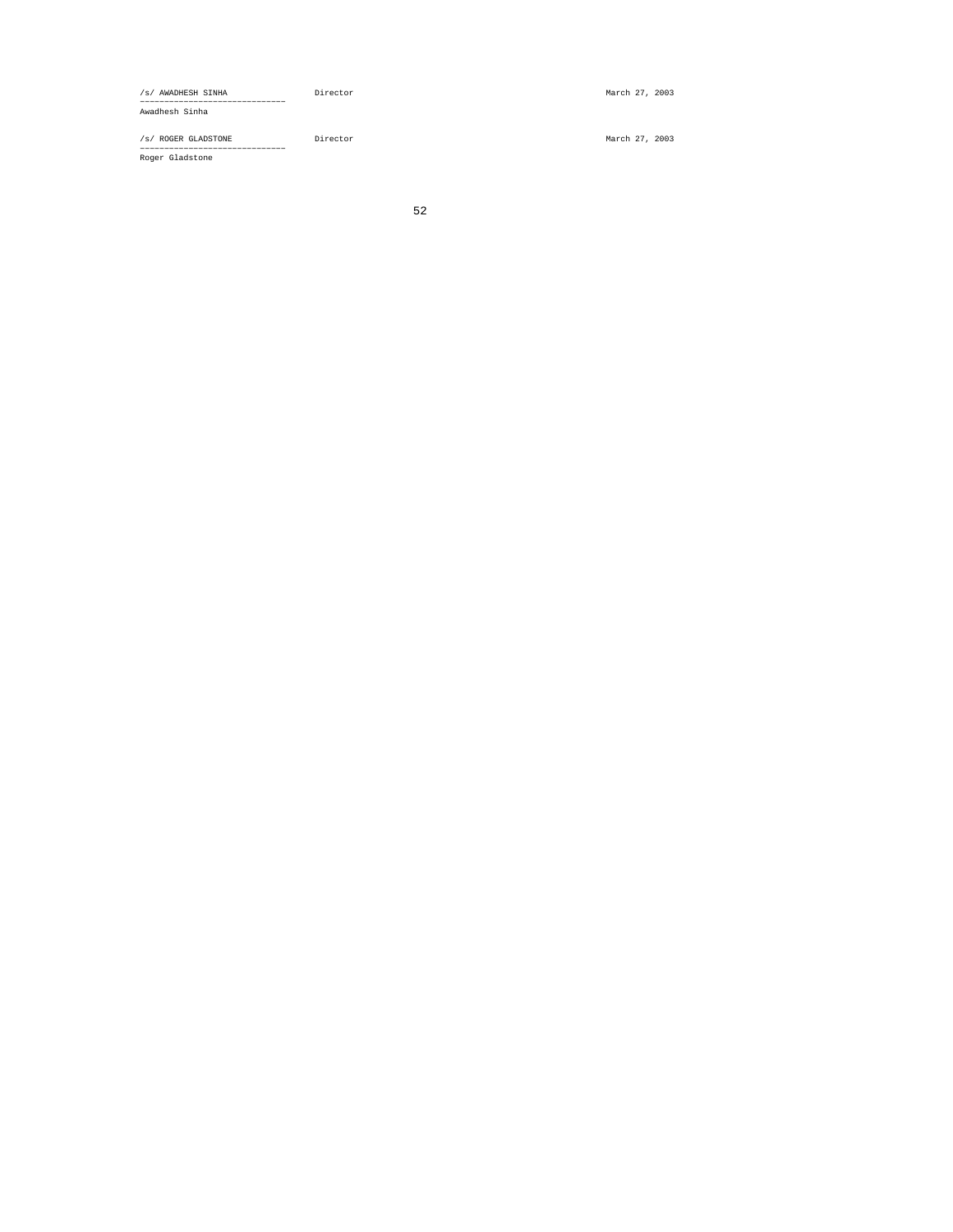#### CERTIFICATION PURSUANT TO RULE 13A−14 OR 15D−14 OF THE SECURITIES EXCHANGE ACT OF 1934, AS ADOPTED PURSUANT TO SECTION 302 OF THE SARBANES−OXLEY ACT OF 2002

I, Jamieson Karson, certify that:

 1. I have reviewed this annual report on Form 10−K of Steven Madden, Ltd.;

 2. Based on my knowledge, this annual report does not contain any untrue statement of a material fact or omit to state a material fact necessary to make the statements made, in light of the circumstances under which such statements were made, not misleading with respect to the period covered by this annual report;

 3. Based on my knowledge, the financial statements, and other financial information included in this annual report, fairly present in all material respects the financial condition, results of operations and cash flows of the registrant as of, and for, the periods presented in this annual report;

 4. The registrant's other certifying officer and I are responsible for establishing and maintaining disclosure controls and procedures (as defined in Exchange Act Rules 13a−14 and 15d−14) for the registrant and we have:

- a. designed such disclosure controls and procedures to ensure that material information relating to the registrant, including its consolidated subsidiaries, is made known to us by others within those entities, particularly during the period in which this annual report is being prepared;
- b. evaluated the effectiveness of the registrant's disclosure controls and procedures as of a date within 90 days prior to the filing date of this annual report (the "Evaluation Date"); and
- c. presented in this annual report our conclusions about the effectiveness of the disclosure controls and procedures based on our evaluation as of the Evaluation Date;

 5. The registrant's other certifying officer and I have disclosed, based on our most recent evaluation, to the registrant's auditors and the audit committee of registrant's board of directors (or persons performing the equivalent function):

- a. all significant deficiencies in the design or operation of internal controls which could adversely affect the registrant's ability to record, process, summarize and report financial data and have identified for the registrant's auditors any material weaknesses in internal controls; and
- b. any fraud, whether or not material, that involves management or other employees who have a significant role in the registrant's internal controls; and

 6. The registrant's other certifying officer and I have indicated in this annual report whether or not there were significant changes in internal controls or in other factors that could significantly affect internal controls subsequent to the date of our most recent evaluation, including any corrective actions with regard to significant deficiencies and material weaknesses.

Dated: March 27, 2003

 By: /s/ JAMIESON KARSON −−−−−−−−−−−−−−−−−−−−−−−− Jamieson Karson Chief Executive Officer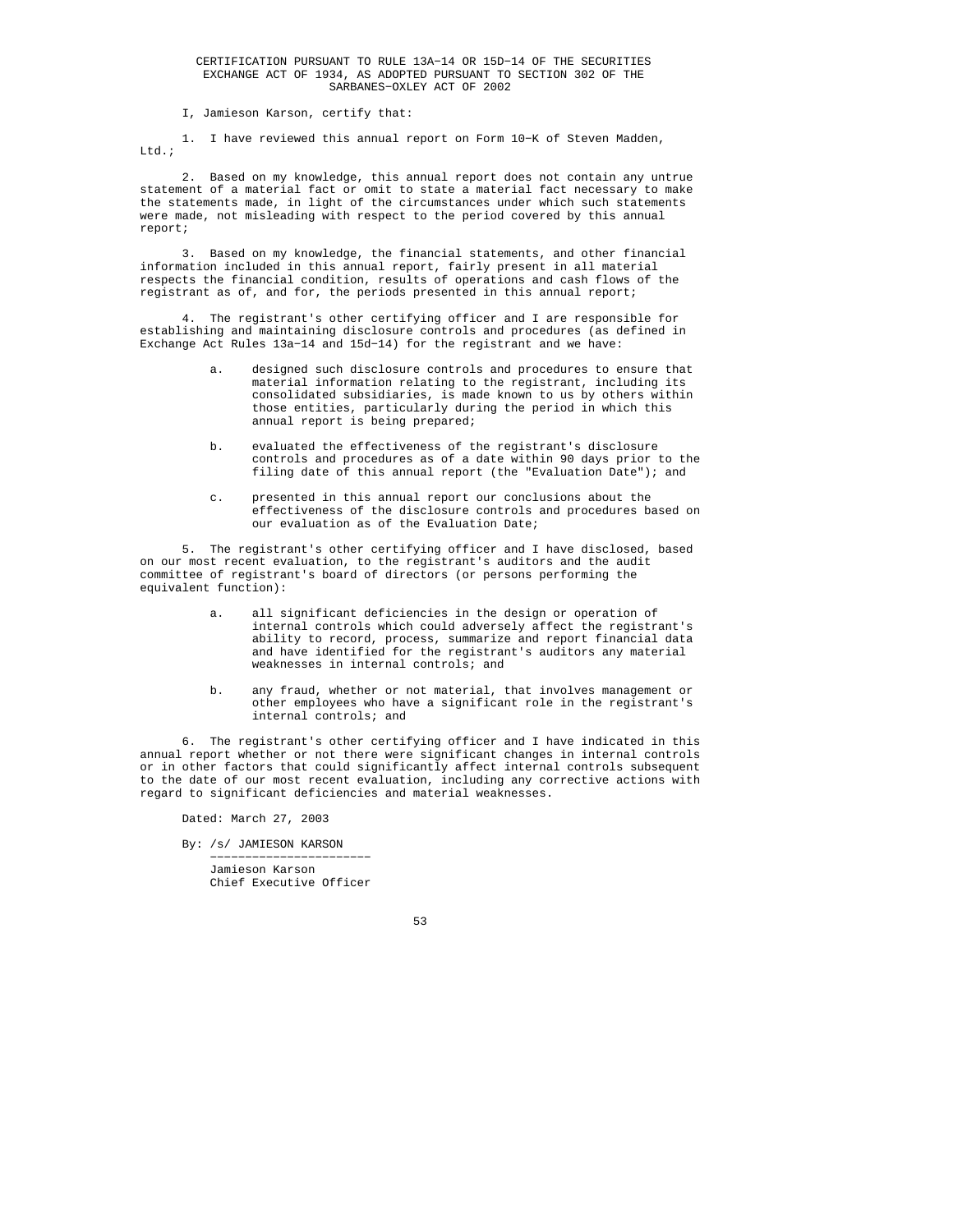#### CERTIFICATION PURSUANT TO RULE 13A−14 OR 15D−14 OF THE SECURITIES EXCHANGE ACT OF 1934, AS ADOPTED PURSUANT TO SECTION 302 OF THE SARBANES−OXLEY ACT OF 2002

I, Arvind Dharia, certify that:

 1. I have reviewed this annual report on Form 10−K of Steven Madden, Ltd.;

 2. Based on my knowledge, this annual report does not contain any untrue statement of a material fact or omit to state a material fact necessary to make the statements made, in light of the circumstances under which such statements were made, not misleading with respect to the period covered by this annual report;

 3. Based on my knowledge, the financial statements, and other financial information included in this annual report, fairly present in all material respects the financial condition, results of operations and cash flows of the registrant as of, and for, the periods presented in this annual report;

 4. The registrant's other certifying officer and I are responsible for establishing and maintaining disclosure controls and procedures (as defined in Exchange Act Rules 13a−14 and 15d−14) for the registrant and we have:

- a. designed such disclosure controls and procedures to ensure that material information relating to the registrant, including its consolidated subsidiaries, is made known to us by others within those entities, particularly during the period in which this annual report is being prepared;
- b. evaluated the effectiveness of the registrant's disclosure controls and procedures as of a date within 90 days prior to the filing date of this annual report (the "Evaluation Date"); and
- c. presented in this annual report our conclusions about the effectiveness of the disclosure controls and procedures based on our evaluation as of the Evaluation Date;

 5. The registrant's other certifying officer and I have disclosed, based on our most recent evaluation, to the registrant's auditors and the audit committee of registrant's board of directors (or persons performing the equivalent function):

- a. all significant deficiencies in the design or operation of internal controls which could adversely affect the registrant's ability to record, process, summarize and report financial data and have identified for the registrant's auditors any material weaknesses in internal controls; and
- b. any fraud, whether or not material, that involves management or other employees who have a significant role in the registrant's internal controls; and

 6. The registrant's other certifying officer and I have indicated in this annual report whether or not there were significant changes in internal controls or in other factors that could significantly affect internal controls subsequent to the date of our most recent evaluation, including any corrective actions with regard to significant deficiencies and material weaknesses.

Dated: March 27, 2003

 By: /s/ ARVIND DHARIA −−−−−−−−−−−−−−−−−−−−−−−− Arvind Dharia Chief Financial Officer

54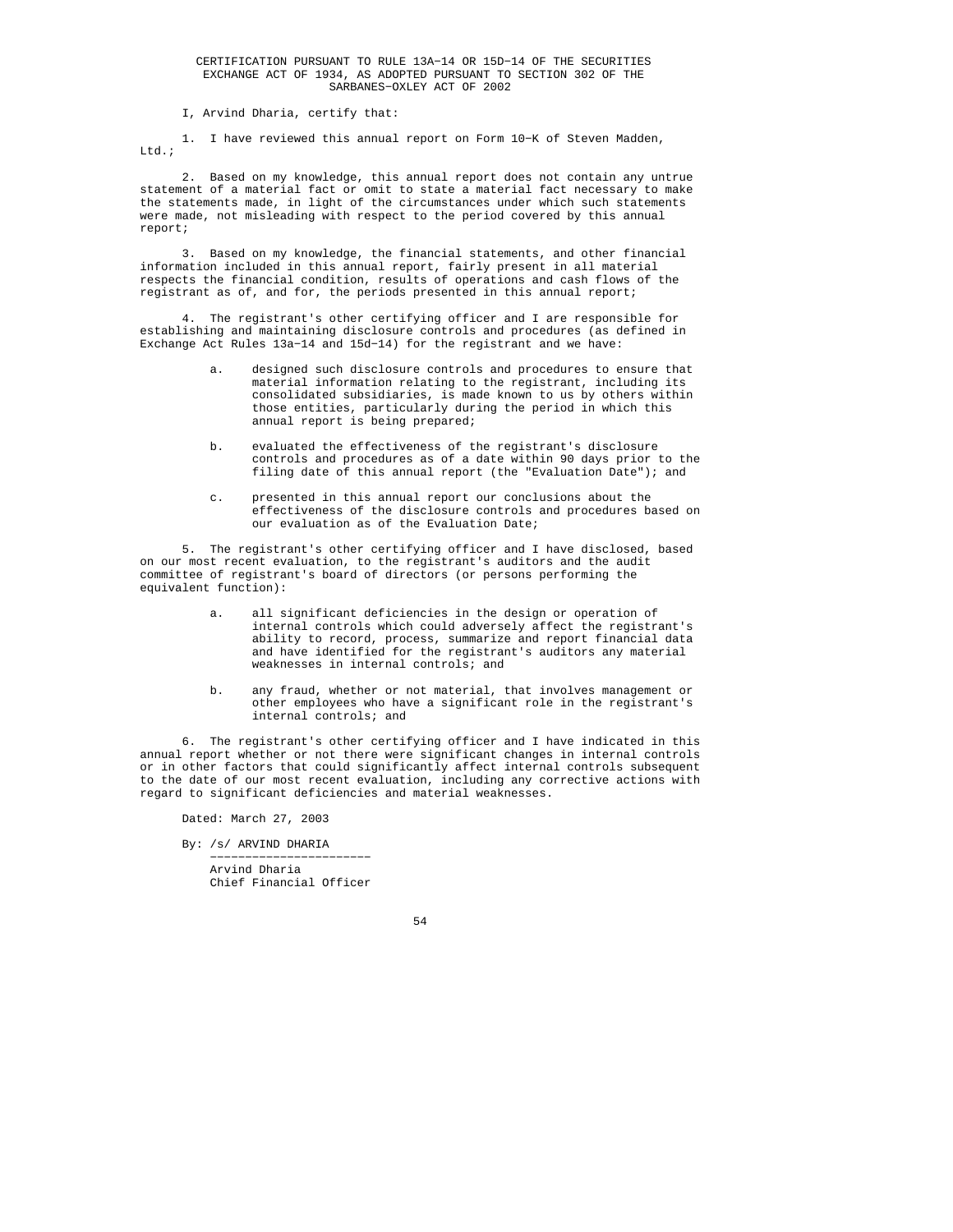#### STEVEN MADDEN, LTD. FORM 10−K

# EXHIBIT INDEX

| Exhibit No | Description                                                                                                                                             |
|------------|---------------------------------------------------------------------------------------------------------------------------------------------------------|
| 99.1       | Certification of Chief Executive Officer pursuant to 18<br>U.S.C. Section 1350, as adopted pursuant to Section 906<br>of the Sarbanes-Oxley Act of 2002 |
| 99.2       | Certification of Chief Financial Officer pursuant to 18<br>U.S.C. Section 1350, as adopted pursuant to Section 906<br>of the Sarbanes-Oxley Act of 2002 |

 $55$ 

 $<$ /TEXT> </DOCUMENT>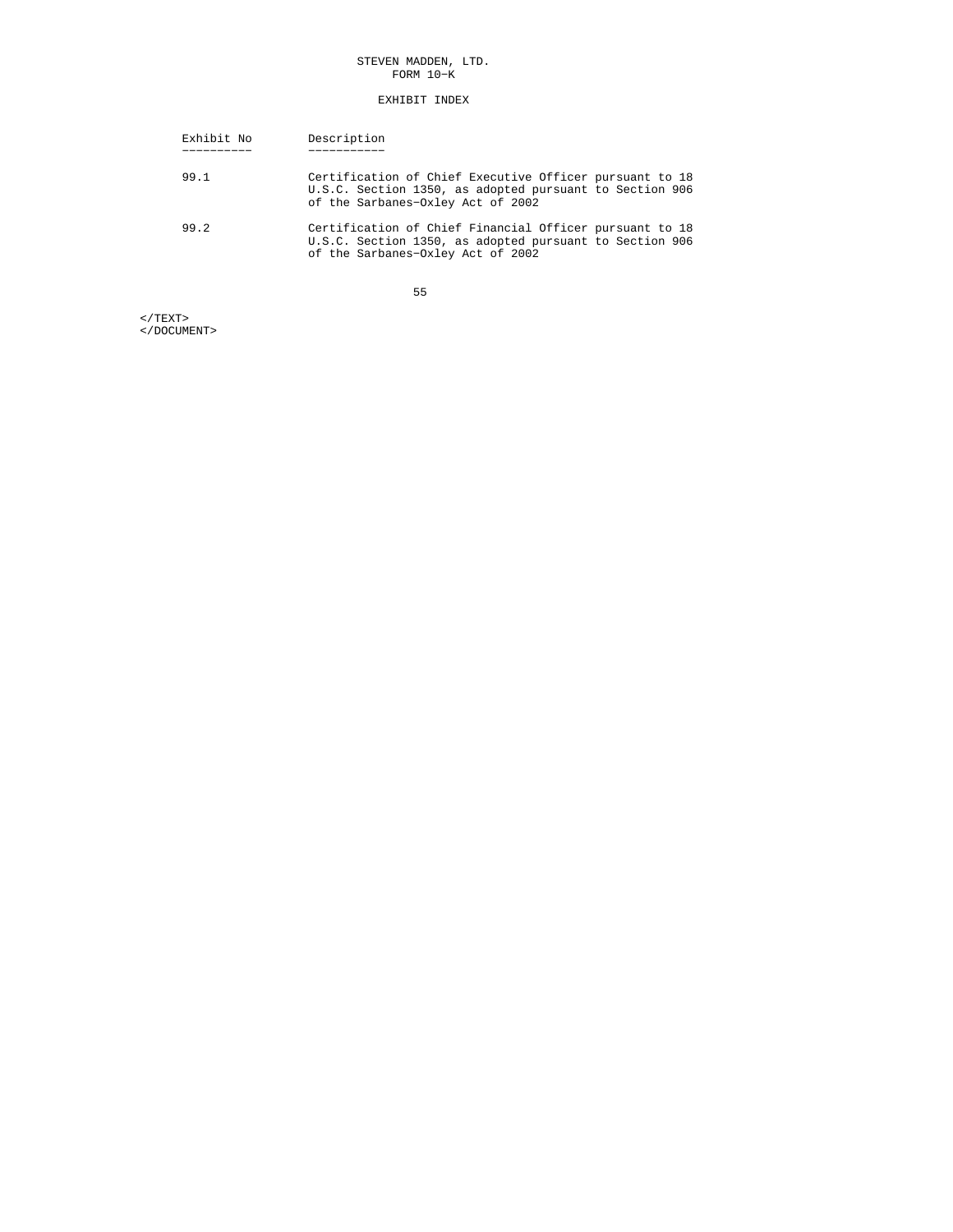<span id="page-60-0"></span>We consent to the incorporation by reference in the Registration Statements of Steven Madden, Ltd. on Form S−8 (333−68712), Form S−8 (333−40924), Form S−3 (333−91127), Form S−8 (333−86903), Form S−8 (333−59995), Form S−3/A (333−59295), Form S−3/A (333−46441), Form S−8 (333−39335), Form S−8 (333−16381), Form S−8 (333−05773) and Form S−8 (333−98067) of our report dated February 12, 2003 on our audit of the consolidated financial statements of Steven Madden, Ltd. and subsidiaries included in its 2002 Annual Report on Form 10−K.

We also consent to the reference to our firm in the Registration Statements on Form S−3 under the caption experts.

Eisner LLP

New York, New York March 25, 2003

 $<$  /  $\rm{TEXT}$   $>$  $<$  /DOCUMENT>  $\,$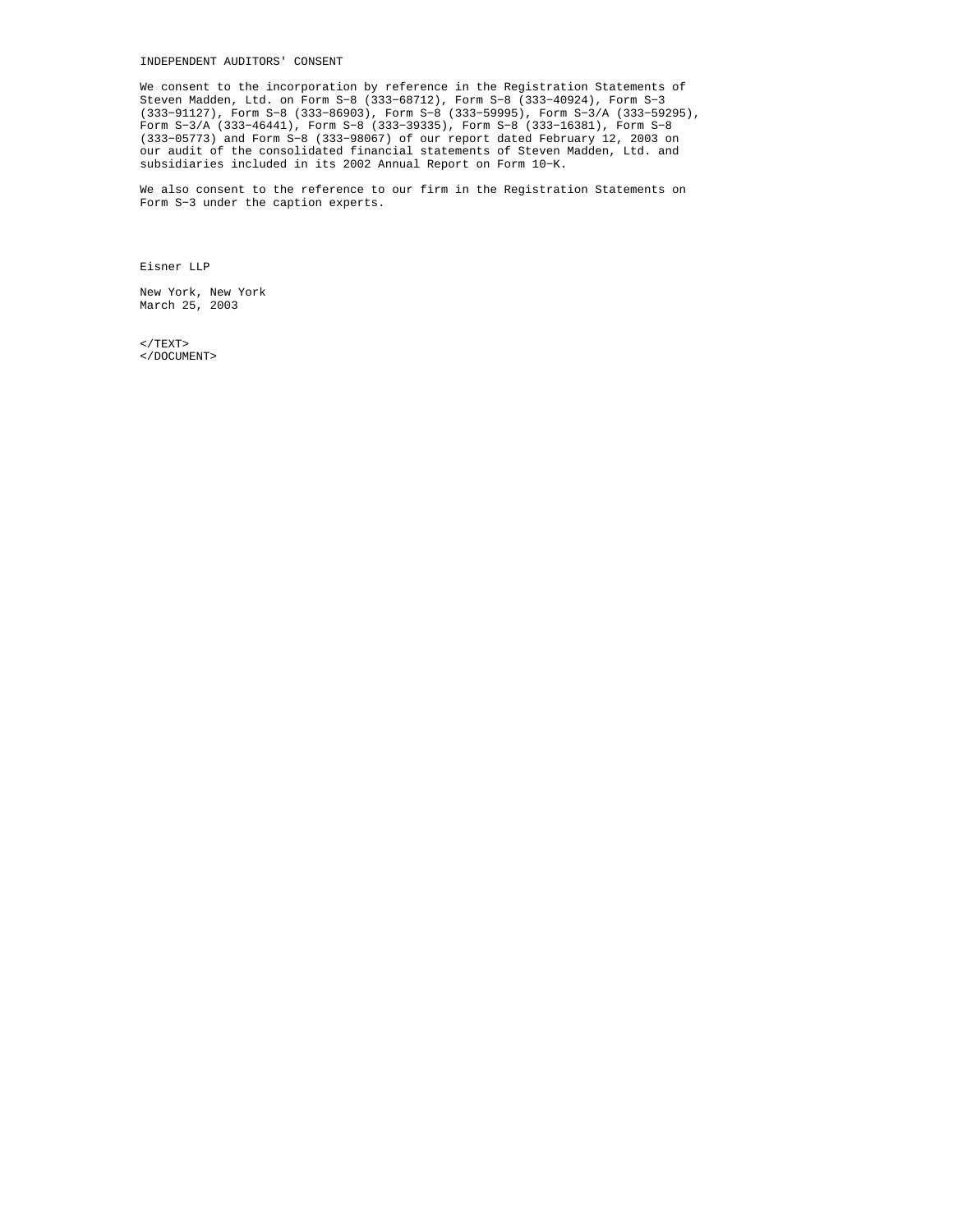#### CERTIFICATION PURSUANT TO 18 U.S.C. SECTION 1350 ADOPTED PURSUANT TO SECTION 906 OF THE SARBANES−OXLEY ACT OF 2002

<span id="page-61-0"></span>In connection with the Annual Report of Steven Madden, Ltd. (the "Company") on Form 10−K for the year ending December 31, 2002, as filed with the Securities and Exchange Commission on the date hereof (the "Report"), I, Jamieson A. Karson, Chief Executive Officer of the Company, certify, pursuant to Section 18 U.S.C. 1350, as adopted pursuant to Section 906 of the Sarbanes−Oxley Act of 2002, that to my knowledge:

(1) The Report fully complies with the requirements of Section 13(a) or 15(d) of the Securities Exchange Act of 1934; and

(2) The information contained in the Report fairly presents, in all material respects, the financial condition and results of operations of the Company.

/s/ JAMIESON A. KARSON −−−−−−−−−−−−−−−−−−−−−−−−−

Jamieson A. Karson Chief Executive Officer March 27, 2003

 $56$ 

 $<$  /  $\mathrm{TEXT}$   $>$ </DOCUMENT>